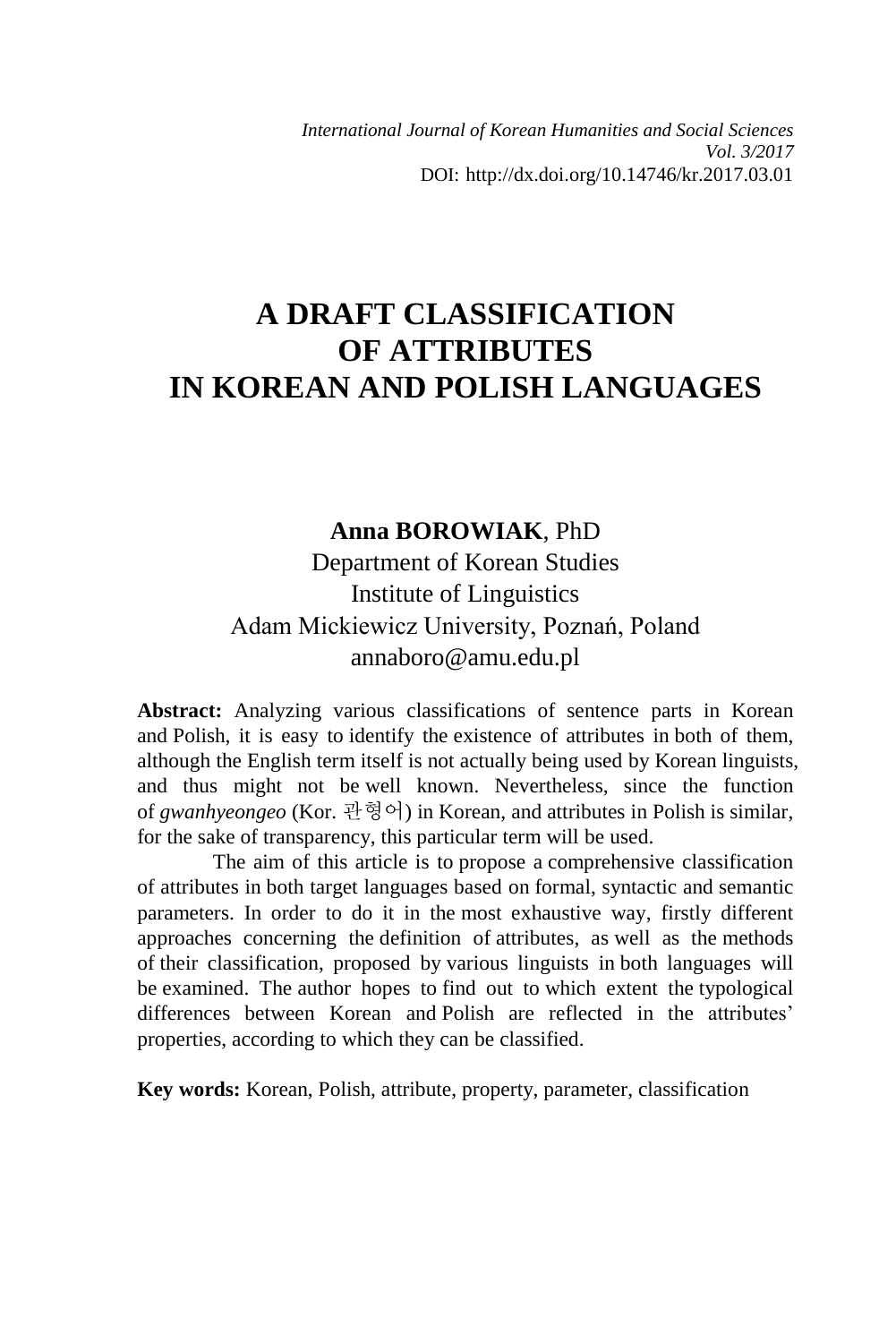#### 한국어와 폴란드어의 관형어 분류 초안

논문초록: 한국어와 폴란드어에 각각 존재하는 다양한 문장 성분의 분류를 분석해 보면 양국 언어에서 관형어의 실재를 쉽게 확인할 수 있다. 'Attribute'란 용어 자체가 한국 언어학자들에 의해 실제로 사용되지 않음으로써 잘 알려져 있지 않지만, 한국어 문장에서 관형어의 기능은 폴란드어 문장에서의 'attribute'와 기능이 유사하기 때문에 연구의 명확성을 위해서 'attribute'라는 용어를 사용할 것이다.

본 연구의 목적은 두 언어에서의 형태[적ㆍ통](https://ko.wikipedia.org/wiki/%E3%86%8D)사[적ㆍ의](https://ko.wikipedia.org/wiki/%E3%86%8D)미적 매개 변수를 바탕으로 둔 포괄적인 관형어의 분류를 제안하는 데에 있다. 이 과제를 최대한 철저히 수행하기 위하여 먼저 한국과 폴란드의 여러 언어학자들이 관형어를 어떻게 정의하고 분류해 왔는지를 알아볼 것이다.

본고는 한국어와 폴란드어 간의 유형론적인 차이가 관형어의 속성을 분류하는 방법에 어느 정도 반영되는지를 밝혀 내고자 한다.

주제어: 한국어, 폴란드어, 관형어, 특질, 매개 변수, 분류

#### **ZARYS KLASYFIKACJI PRZYDAWEK W JĘZYKU KOREAŃSKIM I POLSKIM**

**Streszczenie:** Porównując różne klasyfikacje części zdania, istniejące w języku koreańskim i polskim, potwierdzimy występowanie przydawek. Pomimo, iż angielski termin określający przydawkę - 'attribute' nie jest stosowany przez koreańskich lingwistów, ze względu na podobieństwa *gwanhyeongeo* (kor. 관형어) w języku koreańskim i przydawkami w języku polskim oraz dla zachowania przejrzystości, termin ten będzie stosowany.

Celem niniejszego artykułu jest zaproponowanie klasyfikacji przydawek w języku koreańskim i polskim, opartej na parametrach formalnych, syntaktycznych oraz leksykalnych. Aby precyzyjnie scharakteryzować przydawki, najpierw zostaną przeanalizowane różne definicje tej części zdania oraz metody ich klasyfikacji, zaproponowane przez różnych koreańskich i polskich językoznawców. Autor żywi nadzieję, iż niniejsze badanie ujawni, do jakiego stopnia różnice typologiczne istniejące pomiędzy językiem koreańskim i polskim są odzwierciedlone we własnościach, według których przydawki w obu językach mogą zostać sklasyfikowane.

**Słowa klucze:** język koreański, język polski, przydawka, własność, parametr, klasyfikacja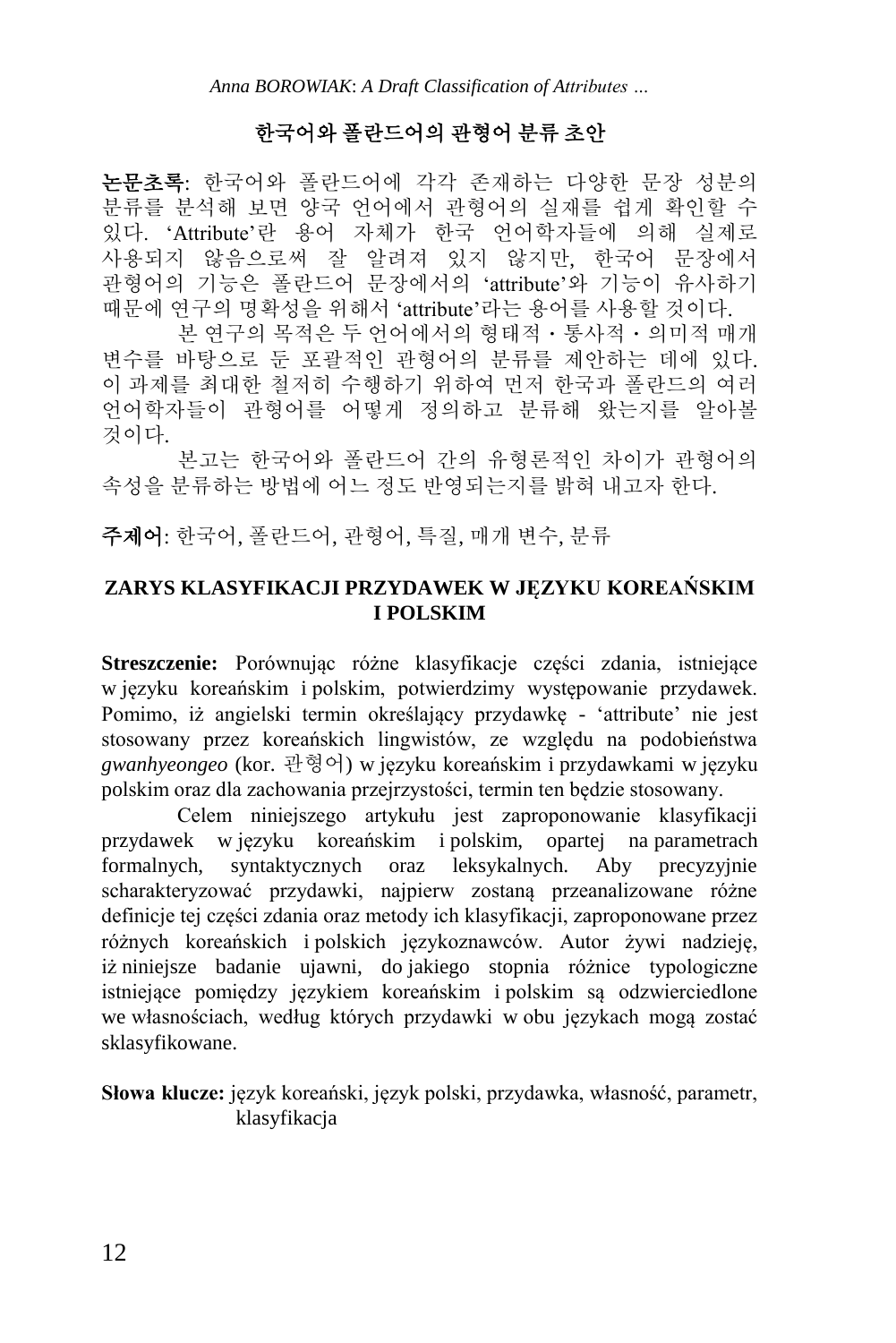### 1. Introductory Remarks

<u>.</u>

Despite the genetic and structural differences between Korean and Polish language, the classifications of sentence parts reveal the existence of common attributes in both of them. There are however, some differences concerning the membership of sentence components in their subclasses.

In Korean language the sentence components are usually divided into the three following categories:

- (i) the main parts of the sentence (*juseongbun*, Kor. 주성분) - a subject (*jueo*, Kor. 주어), an object (*mokjeogeo*, Kor. 목적어), a predicate (*seosureo*, Kor. 서술어) and a complement (*boeo*, Kor. 보어),
- (ii) the subsidiary (or complementary) parts of the sentence, sometimes also called *modifiers* (*busokseongbun*, Kor. 부속성분) – (*gwanhyeongeo*, Kor. 관형어) and an adverbial (*busaeo*, Kor. 부사어) 1 ,
- (iii) the independent part of the sentence (*dongnipseongbun*, Kor. 독립성분) - (*dongnibeo*, Kor. 독립어) (cf. 남기심 and 고영근 2006, 나찬연 2007 etc.). 2

It is worth mentioning that the subject literature published in Korean, including the one for foreign learners, despite providing English translation for all sorts of linguistic terms such as the names of the parts of speech, fail to give the corresponding terms for some names of the above sentence components. Even though the English equivalents concerning the main parts of the sentence are relatively

<sup>&</sup>lt;sup>1</sup> Although the Korean term *busok* (Kor.  $\frac{1}{2}$ ) can be translated as 'subsidiary, complementary, accessory' etc. in this article words, which modify the meaning of the superordinate word – namely attributes and adverbials, will be referred to as 'the secondary parts of the sentence', understood as the second most important sentence components after the main parts of the sentence. The term 'non-obligatory sentence components' could also be used, however, in some cases from semantic reasons attributes as well as adverbials have to be used, which means they would become obligatory sentence components and thus they would have to be excluded from this class.

<sup>&</sup>lt;sup>2</sup> Some linguists such as 김광해 et al. (1999: 209) instead of three categories distinguish only two of them. Here the third category is simply included into the second one.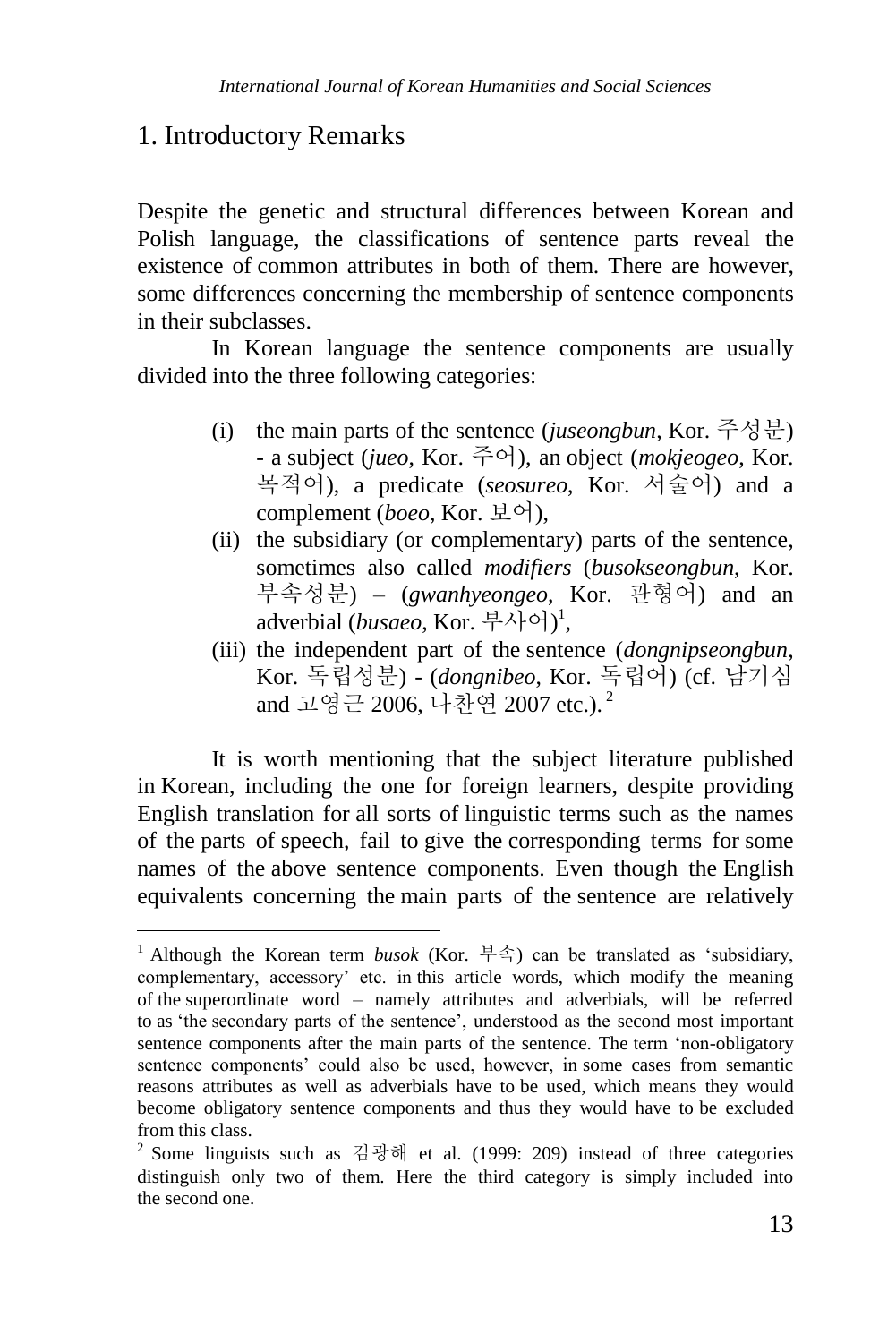frequently given (cf. 김기혁 2001, 나찬연 2007, 황경수 2009), those belonging to the last two classes are not. Nonetheless some scholars, such as 나찬연 (2007), took the attempt and translated the names of the secondary parts of a sentence into English as 'adnominal phrase' and 'adverbial phrase' respectively.

In the author's opinion however, both terms are not precise ones, since the attribute can be formed not only by a syntagma, but also by a single word, such as *sae* or *yet* (Kor. 새, 옛) meaning 'new' and 'old' respectively. This especially concerns attributes of Korean affiliation, represented by *gwanhyeongsa* (Kor. 관형사) usually referred to as a *qualifier* or *a determinant*. <sup>3</sup> The adverbial can also be expressed by a single word only, e.g. *dahaenghi* or *uyeonhi* (Kor. 다행히, 우연히), meaning 'luckily' and 'accidently' respectively.

Among sentence components distinguished in Polish are: a subject, a predicate, an attribute, an object and an adverbial. It is worth to mention, that there are two kinds of objects, namely a direct and an indirect one. The first one is expressed in positive sentences in the accusative case, and in the negative sentences usually in the genitive case, rarely in the instrumental one. The indirect object is expressed with the dative, instrumental or locative case.

These components can be grouped into the main and the secondary parts of the sentence (Pol. główne i drugorzędne części zdania) (cf. Kokowski 1917: 5). Nevertheless the third category - the words outside of syntactic relations' (Pol. wyrazy w zdaniu poza związkami) is mentioned only by very few linguists, among them Klemensiewicz (1986: 132) and Podracki (1997: 186).

- (i) the main parts of the sentence (Pol. główne części zdania) - a subject and a predicate,
- (ii) the secondary parts of the sentence (Pol. drugorzędne części zdania) - an attribute, an object and an adverbial,
- (iii) the words being outside of the syntactic relations in a sentence<sup>4</sup>.

<sup>3</sup> These bound forms are also called *prenouns* (cf. Lee and Ramsey 2000: 104-7) or *adnouns* (cf. Yeon and Brown 2011: 402). In this research however the term 'determiner' (Pol. determinant, określnik) will be used. In Author's opinion it is the most precise term.

<sup>&</sup>lt;sup>4</sup> Podracki (1997: 188) explains that the term 'words outside of syntactic relations' should not be understood literally. Physically they are a part of a sentence as other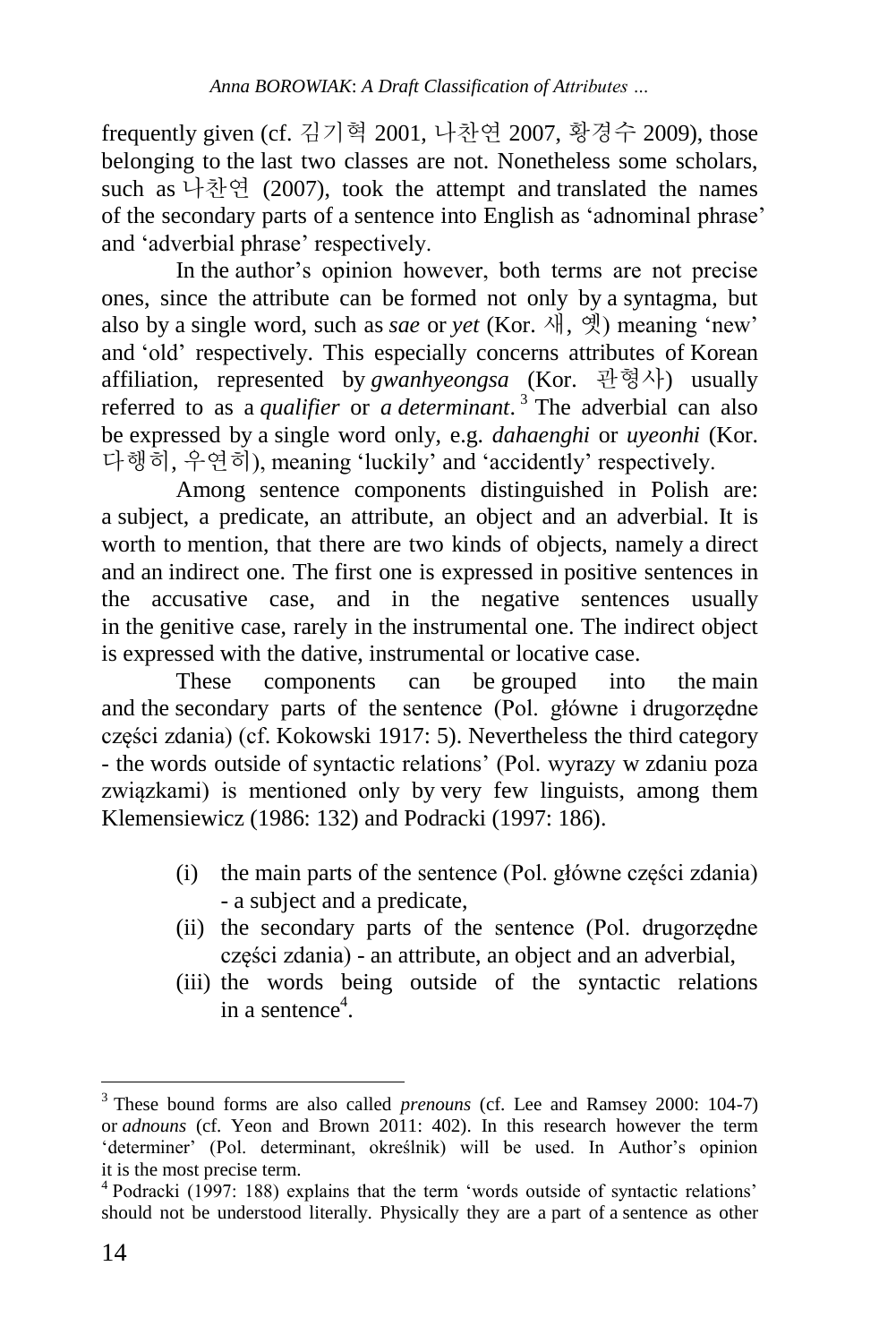Although both of the above classifications confirm that attributes are included into the secondary parts of the sentence, at the same they also reveal some differences concerning not only the syntactic categories of the components but also their membership in the subclasses of those classifications.

First of all, in Polish language only a subject and a predicate are included into the main sentence components, while in Korean an object and a complement also belong there. In both languages an attribute as well as an adverbial constitute the secondary parts of the sentence, however in Polish an object also belongs there.

Second of all, while an object in Polish can be divided into the direct and indirect one, in Korean only the first one is actually referred to as an object. Consequently, Polish indirect object is treated as a complement in Korean. There are, however, some differences between them too, in Polish both direct and indirect objects can be expressed by more than one case each, while Korean uses only one case to indicate an object, namely the allomorphic form of the accusative case (*mokjeokgyeokjosa*, Kor. 목적격조사) *eul/reul* (Kor.  $-\frac{6}{5}$ /를) and one allomorphic form for the complement (*bogyeokjosa*, Kor. 보격조사) *-i/ga* (Kor. –이/가). What is more, the form of just mentioned *bogyeokjosa* is identical with the nominative case particle (*jugyeokjosa*, Kor. 주격조사). It is also worthy to mention that the complement is used only when 'to become/ to be not (somebody/ something)' (Kor. '되다' and '아니다' respectively) are used as predicates.

In addition, in Korean unlike in Polish an interjection or an exclamation (Kor. 감탄사) as a part of speech becomes separately distinguished part of the sentence in Korean - called *dongnibeo* (Kor. 독립어). It is despite the fact that exclamations form in Polish one class of words and can constitute an independent utterance by themselves.

The aim of this article is to propose the set of parameters, according to which attributes in Korean and Polish language could be classified. Prior to dividing them into formal, syntactic and semantic ones, which systematize the properties that attributes possess - two aspects will be examined – namely (i) how Korean -

components do, their function is however different, and thus they are not contained in a sentence understood as a network of syntactic relations.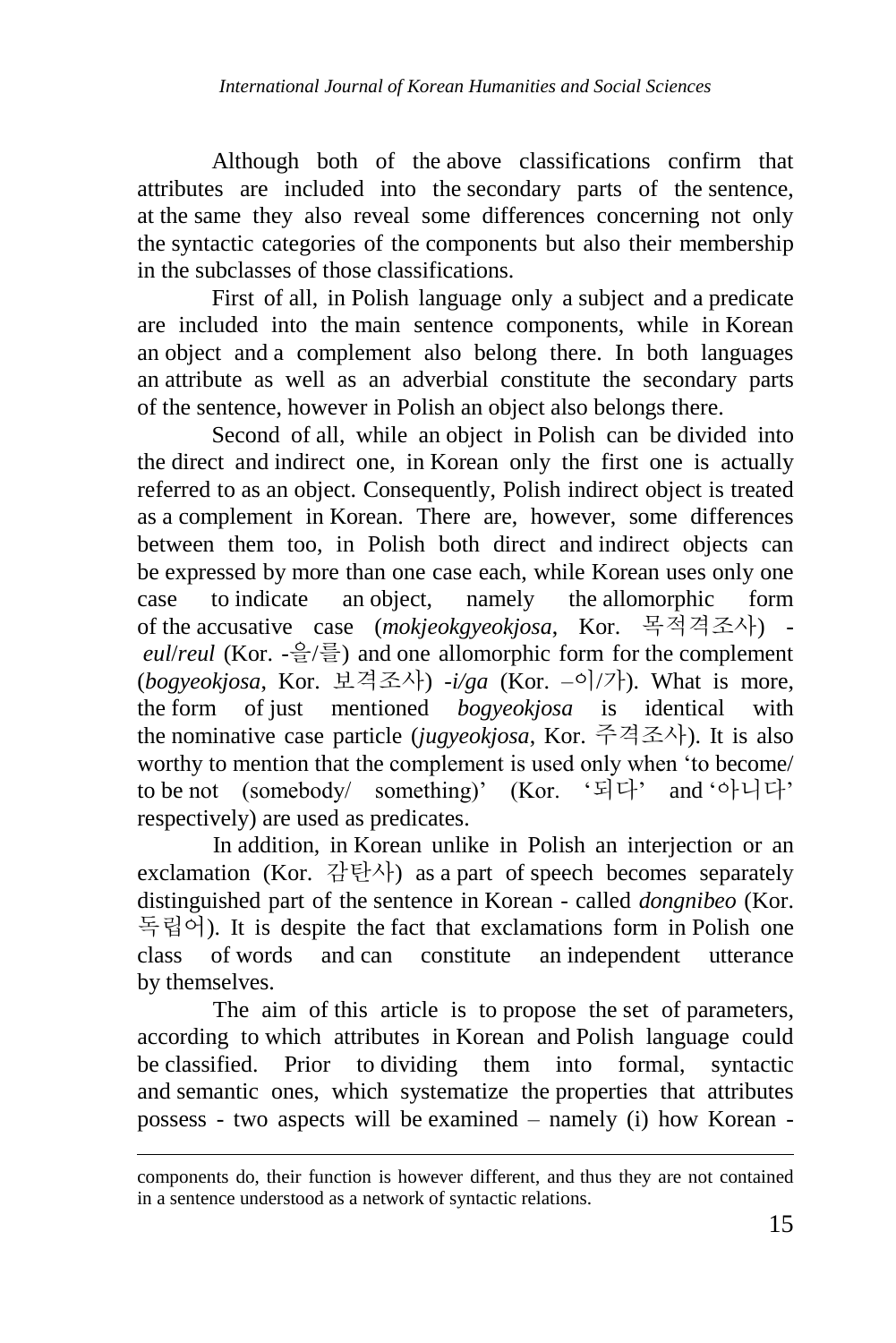and Polish scholars define the term attribute and how that definition has evolved over the years, and (ii) on the basis of what criteria this particular part of sentence is being classified. The Author hopes to find out to what extent the typological differences between Korean and Polish are reflected in the above-mentioned parameters, which could systematize the properties of attributes.

### 2. An Attribute – Different Approaches Towards the Definition

The term 'attribute' comes from Latin *attributus*, which is the past participle of *attribuere* meaning 'to attribute' composed of '*ad-*' and '*tribuere*' meaning 'to bestow'. Its first known usage dates back to the  $14<sup>th</sup>$  century (cf. Merriam-Webster Online Dictionary).

As far as the term 'attribute' is concerned, Korean linguists generally use one term, namely *gwanhyeongeo* (Kor. 관형어) (cf. 남광우, 이응백 and 이을환 1991, 김기혁 1996, 김광해 et al. 1999, 김기복 1999, 김기혁 2001, 임지룡 et al. 2005, 남기심 and 고영근 1985/2006, 나찬연 2007, 김선효 2011, 오규환 2016 etc.). This term is also used in high school grammar books '고등학교문법' (2002/2005). However, in traditional grammar, either the term *maegimmal* (Kor. 매김말) (cf. 최현배 1937/1961; 김봉모 1978ab, 리의도 1982, 허웅 1983, 한길 1997 etc.) or *maegim kkumimmal* (Kor. 매김 꾸밈말) (최현배 1937/1961) is used. In North Korean linguistic terminology an attribute is called *gyujeongeo* (Kor. 규정어) (cf. 리동빈 1999/2004: 124, 우형식 2002: 309). 김기복 (1999) in the English abstract of his thesis uses the term 'attributive' while referring to attributes, while 한길 (1997) refers to the m as the 'determinatives'. Curiously enough, despite the fact that the dictionary of applied linguistics by 박경자 et al. (2001) has e.g. 'attributive adjective' (Kor. 한정 형용사) and 'attributive use' (Kor. 한정적 사용) as its entries, the term 'attribute' is nowhere to be found. It is also noteworthy, that Korean grammar books published in Korean, despite providing English equivalents for all sorts of grammatical terms fail to give the one for 'attribute'. Foreign scholars, on the other hand in order to denote them use either the term 'attribute' (cf. Ramstedt, 1939: 34,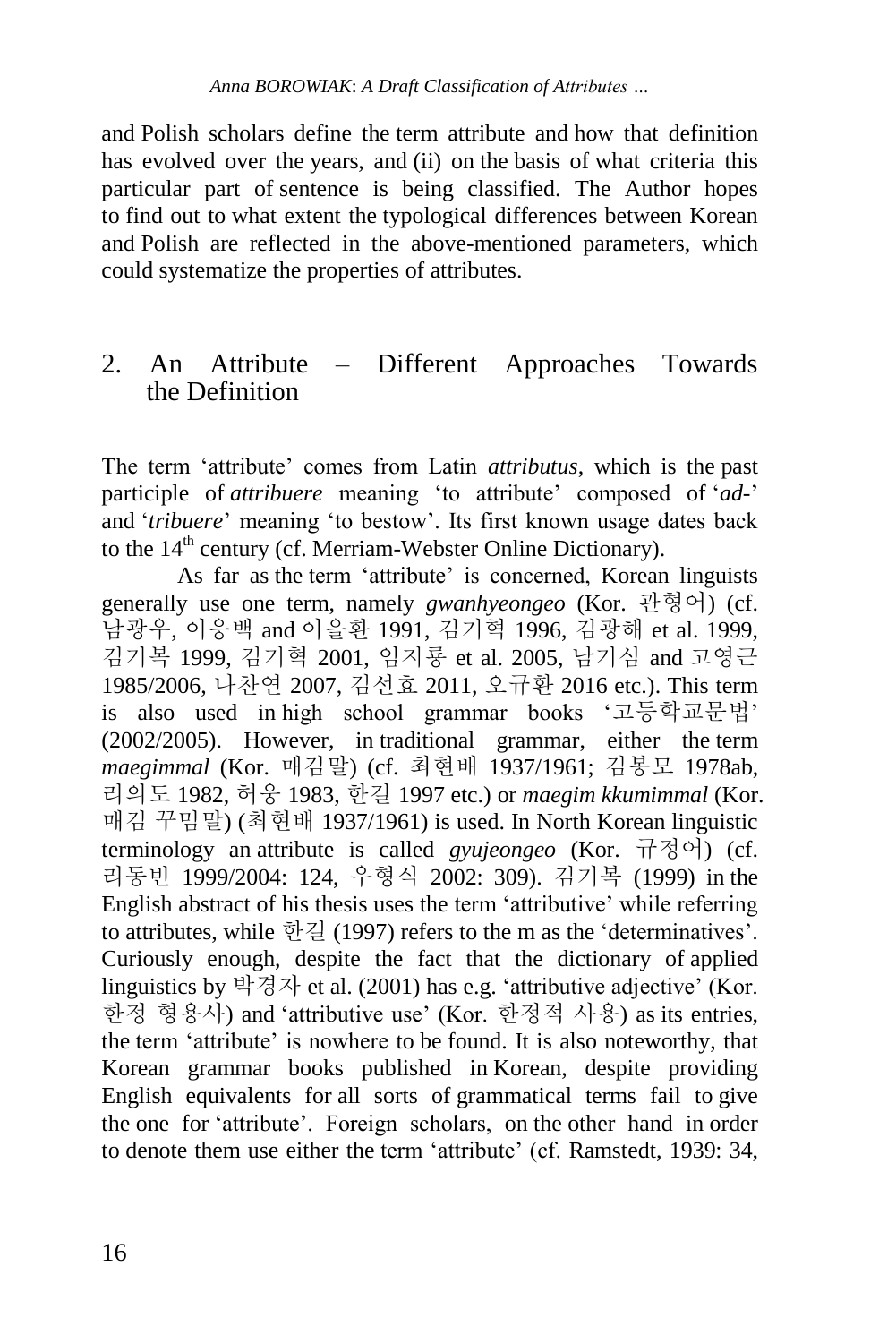185)<sup>5</sup>, or 'modifier' (cf. Yeon and Brown 2011: 444; Martin 1992:  $19)^{6}$ .

Also in Polish language generally one term is being used, namely 'przydawka' (Eng. attribute). However, its Latin equivalent *attributum* (cf. Bańczerowski, Pogonowski and Zgółka 1982: 269) or polonised version of the word, namely 'atrybut' (cf. Arct 1899: 27, Nagórko 2005: 283) are also in use. Nevertheless some linguists such as Frankowska (1982) while referring to attributes prefer to use the term 'determiner' (Pol. determinator), which could in fact be treated as a *hyperonym* for both an attribute and an adverbial. In English books on Polish language either the term 'attribute' (Zagorska-Brooks 1975: 381-386), 'attributive modifiers' (Fisiak, Lipińska-Grzegorek, Zabrocki 1978:81) or 'modifier'<sup>7</sup> (Swan 1981: 4) are being used. <sup>8</sup>

# 2.1. Definitions of Attributes in Korean

<u>.</u>

The definition of what an attribute in Korean is, evolved with time. 최현배 (1937/1961: 757) defines it as 'something, which in order

<sup>&</sup>lt;sup>5</sup> Nevertheless it is referred to only in a short paragraph when discussing the indeclinable nature of nouns and their morphological structure. The author treats syntagmas such as 'a Korean house' (Kor. 조선 집) or 'a new house' (Kor. 새 집) as compounds, explaining that the preceding part, which remains unchanged, plays the attributive function.

 $6$  Yeon and Brown (2011: 444) use the term as the opposition to a complement, Martin (1992: 19) however, mentions it while explaining word spacing in Korean 'which reflects the potential pause between various constructions', among which he mentions those built from 'modifier and N' (e.g. 'such person', Kor. 그런 사람) and those built from 'modifier and quasi-free N' (e.g. 'such thing', Kor.  $\Box \vec{\infty} \, \vec{\infty}$ ).

 $<sup>7</sup>$  It is worth to notice that the term 'modifier' can also be used while referring</sup> to adverbials.

<sup>8</sup> In Polish-Korean Dictionary compiled by 정병권 (2002: 703) the Polish term for 'attribute' is translated into Korean as 'a determiner such as adjective or adverb' (Kor. 한정사 – 형용사, 부사 따위), as 'a modifier' (Kor. 수식어) and as 'an adjunct'  $(Kor. \neq \geq \geq \geq)$ . The mistranslation of the first term not only reveals the fact that the Polish term denoting one of the parts of the sentence was compared with Korean part of speech, but also that among attributes, apart from adjectives, adverbs are also enumerated, which should not take place. Although the attribute can be referred to as a modifier, it is worth to mention that not every adjunct really is an attribute.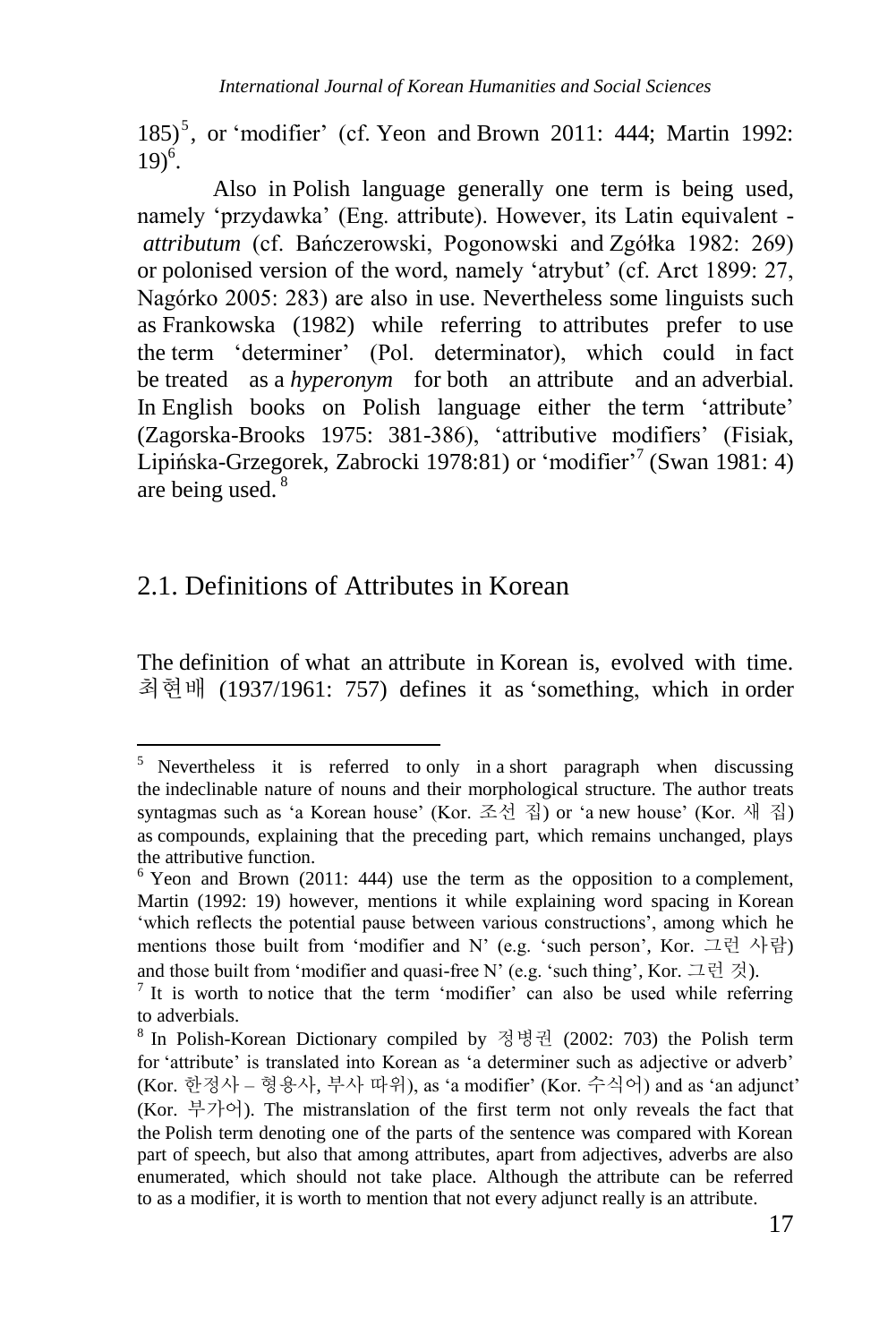to describe parts of a sentence expressed with substantives<sup>9</sup> (*imjassi*, Kor. 임자씨) is placed before the m'. 김봉모 (1978a: 19, 1978b: 50-1) indicates, that it not only describes the head but also limits its scope, which is considered to be the major property of attributes. It also forms the endocentric construction (*naesim gujo*, Kor. 내심 구조) 10 with its head noun. 남광우, 이응백 and 이을환 (1991: 151) focus on their structure and explain that it is a substantive used with the genitive particle (referred there as 'the attributive particle').

김기복 (1999: 1-2) notices that the attribute is the secondary part of a sentence (and as such cannot become the major sentence component), which describes the following head, being one of the main parts of the sentence. He refers to three types of function an attribute can have, namely:

- (i) the modifying function, which means the reduction of the scope denoted by the head itself or its properties (*susik gineung,* Kor. 수식 기능),
- (ii) the static function (*jeongtaejeok gineung*, Kor. 정태적 기능) meaning that an attribute can only describe the state of the head and cannot become a predicate {by itself},
- (iii) the indicative function (*jisi gineung*, Kor. 지시 기능).

He also points out that while it is clear that an attribute can describe the substantives (*cheeon*, Kor.  $\mathbb{R}[\mathfrak{D}]$ ), it is not specified which word classes included by Korean linguists into the substantives - namely nouns, pronouns and numerals, can actually be modified by it. It is very important observation since despite the fact that so-called determinative attribute (*gwanhyeongsa gwanhyeongeo*, Kor. 관형사 관형어) can form a syntactic relation with its head noun, it cannot do the same with a pronoun or a numeral, regardless of the fact that all of the m, as already mentioned, are in fact substantives in Korean.

l

<sup>9</sup> The term *substantives* cannot be replaced with the Latin term *nomen*. It is because in Korean it is used as a *hyperonym* of nouns, pronouns and numerals, while *nomen* as Gołąb et al. (1968: 379) point out, according to the terminology of the ancient grammarians, denotes a category of words with declension such as nouns, adjectives and numerals. Korean adjectives conjugate, as verbs do that is why using the abovementioned term *nomen* could be misleading.

<sup>10</sup> 김봉모 (1978b: 51) actually uses the term *dongjungsim guseong* (Kor. 동중심 구성).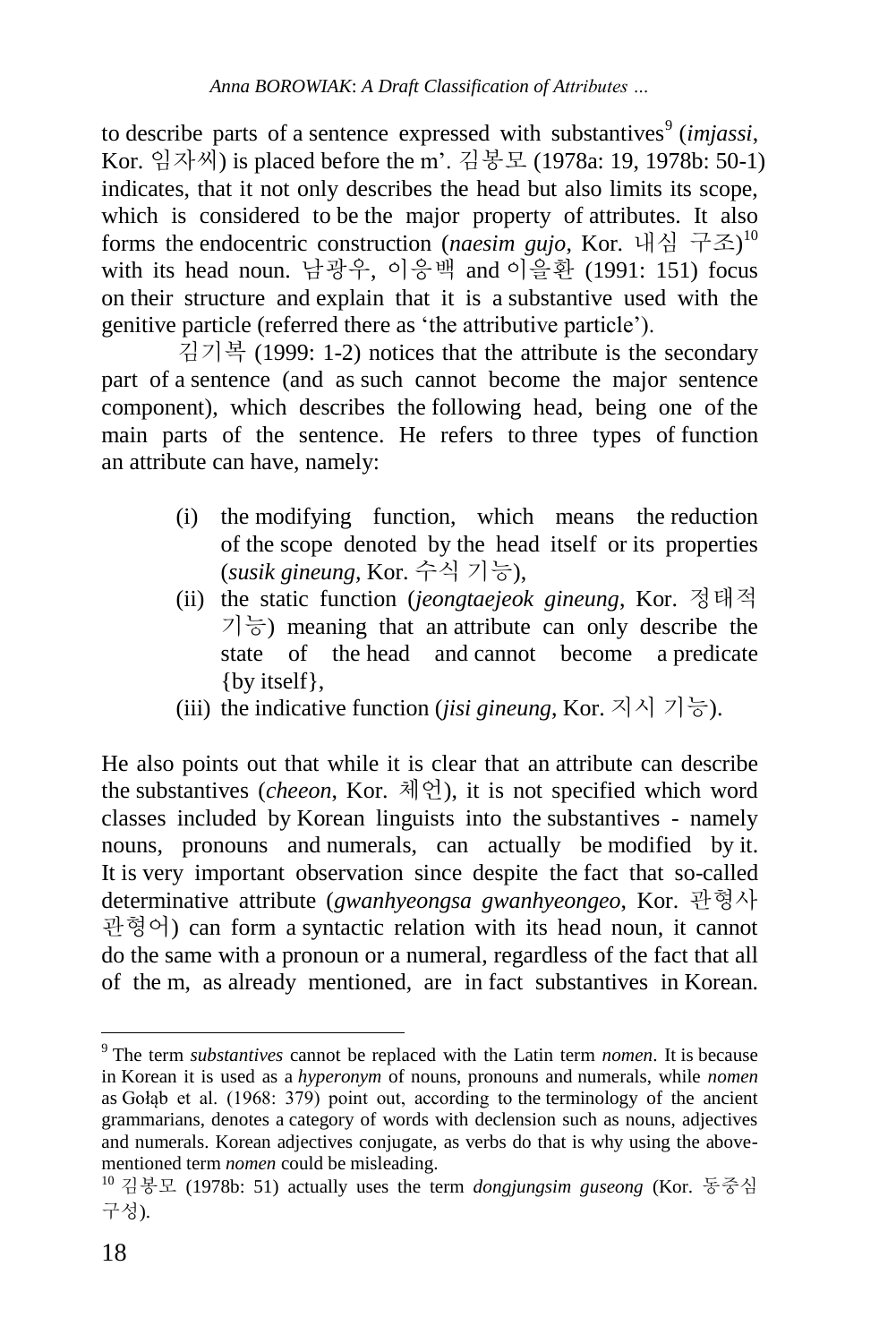What is more, while the attributive forms (*gwanhyeongsahyeong*  {*jeonseongeomi*}*,* Kor. 관형사형 {전성어미}) of verbs and adjectives can modify pronouns the y cannot be used with numerals.

서정수 (1994) describes the syntactic and semantic nature of attributes by stating that the attribute as a *modificant*, forms a phrase with its head noun, pointing out that every attributive element, which modifies the head noun, is treated as an attribute. He also indicates that despite the fact that it is not a mandatory element of the NP, it complements or completes its meaning.

김기혁(2001: 337) focuses on the formal, syntactic and semantic properties of an attribute, by saying that this class is formed by determiners (*gwanhyeongsa,* Kor. 관형사), attributive forms of verbs and adjectives, and the substantives with the genitive case particle. Since attributes cannot be used by themselves, their usage requires the presence of the head, namely the *modificand* (*pisusigeo*, Kor. 피수식어).

남기심 and 고영근 (2006: 265) while defining the term 'attribute' refer to the syntactic category of the head it can modify, namely a subject or an object. They also point out that although it is not an obligatory part of a sentence [being the complementary part of the sentence] if the head is a bound noun their have to be used. 리의도 (1982: 123) notices that its function can be performed by various units, such as a word, a phrase or a clause (Kor. 낱말, 이은말, 마디 respectively, according to the terminology he uses).

한길 (1997: 6-8) strongly disagrees with widely accepted opinion that an attribute, unlike a subject or an object, neither directly affects a predicate nor it is under its grammatical influence, since as many scholars point out its influence is limited only to the head it describes. To prove his point and confirm that an attribute is 'indirectly lead by the predicate' he analyzes the aspect of *honorification of the* person appearing in attributes (attributive forms).<sup>11</sup> However, above all, he also points out a very important criterion, which should also be taken into account while distinguishing

<sup>11</sup> *Honorification* in Korean is usually divided into: *the subject honorification* (Kor. 주체 높임), *the object honorification* (Kor. 객체 높임) and *the hearer honorification* (Kor. 상대 높입). 한길 convinces that apart from them the honorification of a person who appears in attributes (Kor. 매김말로 등장하는 사람 높임) should also be distinguished.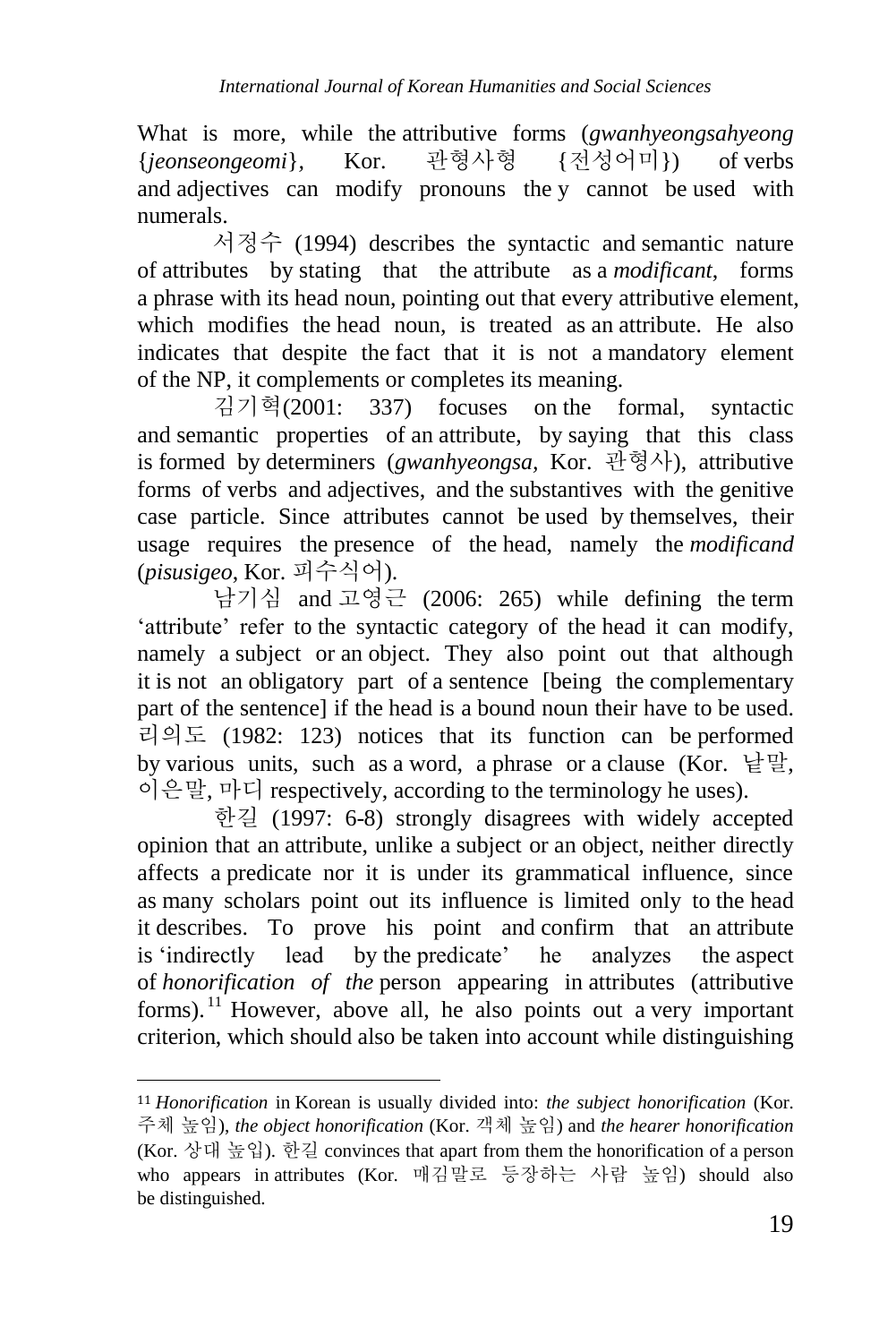attributes - namely the fact that the bigger focus should be placed on the type of words an attribute modifies, rather than on what sentence components do the y represent. In other words, it is not the part of the sentence being modified but the part of speech used as particular part of the sentence, which is being described, determines whether something is or is not the attribute. Consequently, if an attribute has a noun (or its equivalent e.g. the nominalized verb) as its head, it can modify every part of a sentence, namely: a subject, a direct object, a predicate (formed from a noun and a copula), a complement, another attribute, an adverbial or even an independent component of the sentence  $(Kor. \n\leq \exists \exists \neg \neg)$ .<sup>12</sup> The distributional criteria in distinguishing attributes as well as their dependency on the head is also referred to by 한국방송통신 대학교 평생교육원 (2005: 138).

### 2.2. Definitions of Attributes in Polish

[In Indo-European languages] the attribute is usually defined as a word or phrase, which is syntactically subordinate to the word it describes and, which serves to limit, identify, particularize, describe, or supplement the meaning of the form [the head], it is in construction with.<sup>13</sup> Zagorska-Brooks  $(1975: 831)$  specifies the head, which can be modified by the attribute - namely, a noun or nominal expressions.

The above definition however, is not precise, since it neither says to which word class the head<sup>14</sup> belongs, nor what is its function

<sup>12</sup> E.g. a) 저 사람이 밥을 먹고 있다. That man is eating. (the subject) b) 여자가 뜨거운 차를 마시고 있다. A woman is drinking a hot tea. (the direct object) c) 수미가 영리한 학생이다. Sumi is a smart student. (the predicate - noun + copula) d) 여동생이 훌륭한 의사가 되었다. My younger sister became an excellent doctor. (the complement) e) 나는 그 사람의 자동차를 봤다. I saw this man's car. (another attribute) f) 오빠가 좁은 마당에서 테니스를 치고 있다. My older brother is playing tennis in the narrow yard. (the adverbial) g) 못난 사람아! You foolish/ stupid man! (the independent part of the sentence)

<sup>13</sup> cf.<http://www.dictionary.com/browse/attribute> (accessed August 13, 2016).

<sup>14</sup> In linguistic literature 'the head' is also called the *determinatum,* the *modificand*, the *qualificatum*, the qualified word or the superordinate word, while the terms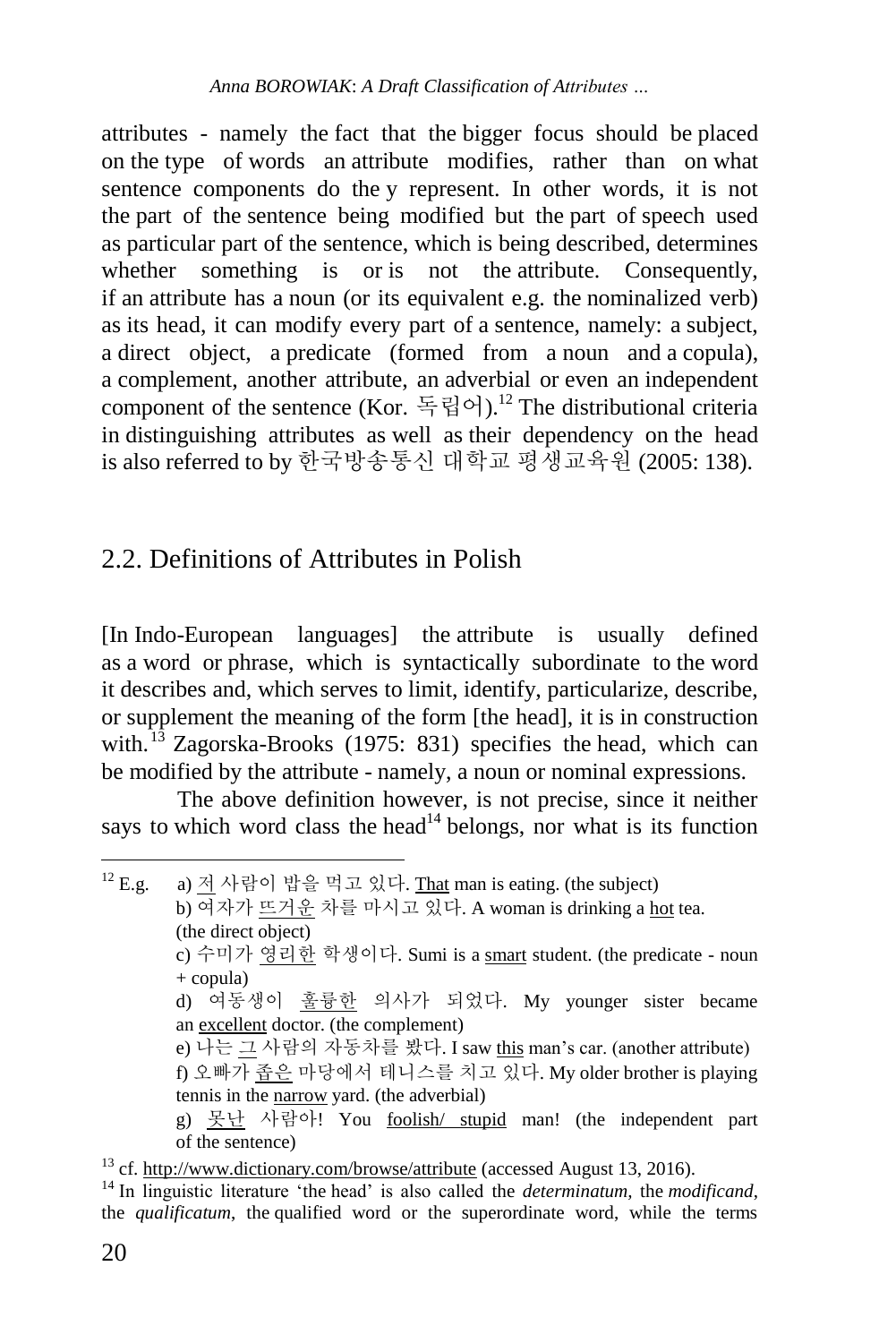in a sentence. Overlooking this particular prerequisite leads, without a question, to including e.g. adverbials into the category of attributes, since the y also, as syntactically subordinate sentence constituents 'limit' or 'describe' the form, the y are in construction with. That is why Bańczerowski, Pogonowski and Zgółka (1982: 271) while defining the term 'attribute' recall its syntactic function, pointing out the fact that it can be the determination of a subject, a (direct) object or another attribute. This particular question was also noticed and addressed by Podracki (1997: 101), later followed by Bąk (2004: 426), who emphasized that an attribute is every single description of a noun despite its function in a sentence. Podracki (1997: 103) also accentuates that apart from '*What? Which? How many? Whose?*' etc. questions, the attribute gives answers to, and thus is perceived as a noun modifier, it can as well answer the same questions originally used to identify an object or an adverbial. The difference lays however, in the above-mentioned word class, to which the head belongs. <sup>15</sup> That is why he proposed to enclose in the definition as a necessary prerequisite the fact, that it can also answer the questions originally answered by the object or the adverbial, that is e.g. '*How?* or *Where?*'.

Szober (1924: 92) perceives attributes as a part of a subject or a complex predicate (Pol. orzeczenie rozwinięte), which indicating its property gives additional information about a noun, an adjective, a verb or an adverb.<sup>16</sup>

Klemensiewicz (1963: 56) starts his definition of attributes with the enumeration of word classes, which as heads can be modified by the m, namely: noun, nominal pronoun (Pol. zaimek rzeczownikowy), nominal numeral (Pol. liczebnik rzeczownikowy), nominalized (or substantivized) adjective (Pol. urzeczownikowiony przymiotnik) and declinable participles (Pol. imiesłów odmienny), by which he means adjectival participles. He also notices that nouns are the most frequently used as heads and adds that thanks to the fact that attributes indicate certain properties of the head, it is easier

*determinans*, *determinant*, *qualificator* or the qualifying word are used to indicate the subordinate word.

 $15$  E.g. a) listening in silence - an attribute, b) The students were listening in silence. - an adverbial.

<sup>&</sup>lt;sup>16</sup> According to traditional grammar among complex predicates are those built from e.g. a copula with a noun or an adjective.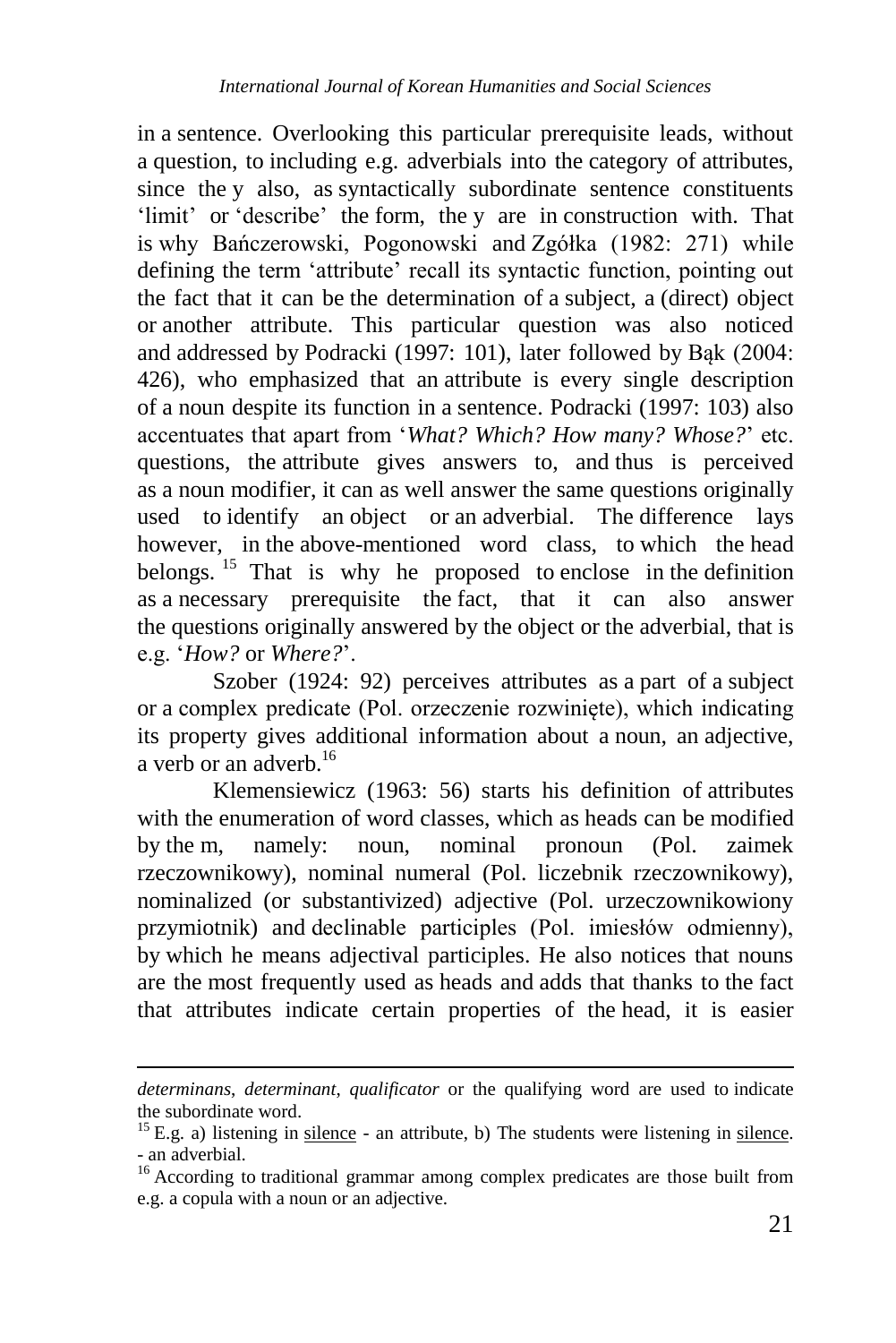to distinguish the head (an object) from similar objects.  $17$ The definition by Klemensiewicz was often referred to by other linguists and used in general definitions of this sentence component.

Polański (2003: 470-2) also refers to the syntactic function and semantic features of attributes, which is being the subordinate part of the sentence defined by the subsidiary relation (Pol. związek poboczny) with a noun as its superordinate. Semantic definition says that it indicates a property of an object; nevertheless as he explains, the term 'property' has a somewhat ambiguous meaning.

Nagórko (2005: 283) also refers to the subordinate nature of an attribute in a NP with a head noun, emphasizing at the same time the differences between its attributive relation with the superordinate and the predicative relations between the subject and the predicate (since it lacks the time characteristics)  $18$ . She also notices that in complex NPs one attribute can be subordinate towards another attribute, which was previously indicated by Bańczerowski, Pogonowski and Zgółka (1982: 271). She also convinces that syntactically analyzable NPs with attributes are, from the formal point of view similar to idiomatic expressions, as in '*biały* kruk' or 'gwiazda *polarna*' meaning 'a *rare* book' and a '*lode*star' respectively (cf. Nagórko 2005: 284).<sup>19</sup>

The above definitions presented in 2.1 and 2.2 sections of this paper confirm that scholars while defining the term attribute in Korean

l

 $17$  An attribute is a description in a relationship with a noun, rarely nominal pronoun, nominal, nominalized (or substantivized) adjective and declinable participles as its head (an object). Its basic function is the determination (pol. określanie) of that object. Most often it is a property, which characterizes the object as to its structure, appearance, essence, application, use, etc. and, which thanks to this specific property that particular object, can be distinguished from other similar ones. This type of attribute is called property attributes (Pol. przydawka właściwościowa), apart from which a complimentative, subjective, adverbial and predicative ones exist (cf. Klemensiewicz 1983:56).

<sup>18</sup> E. g. in 'nienormalne dziecko' (abnormal child) *versus* 'Dziecko jest nienormalne.' (The child is abnormal.) (Nagórko 2005: 284). The NP cannot be complemented by any of the adverbs of time, while the sentence can, as in 'To dziecko jest dziś jakieś nienormalne.' (This child is today somehow abnormal.)

<sup>&</sup>lt;sup>19</sup> Interestingly enough not every research on attributes actually gives their definition. Frankowska (1982) can serve as an example here. Despite devoting her entire monograph to the subject of the obligatory determiner in NPs, not only she does not define the term but also she chooses to use the term 'dependent' (Pol. podrzędnik) instead.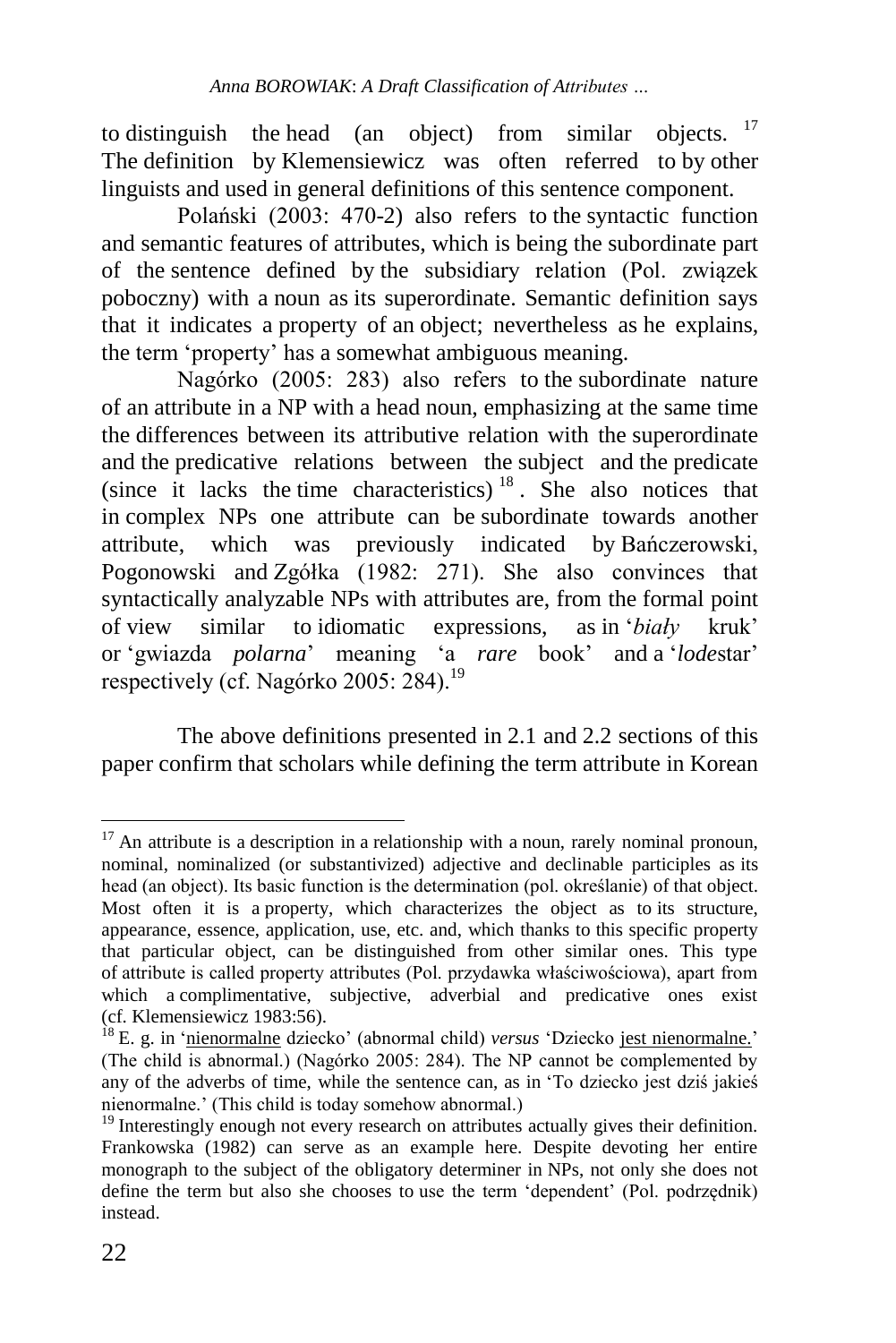and Polish focus on its various properties. Nonetheless despite some definitional differences, in both languages it is unequivocally described as one of the secondary parts of a sentence (Kor. 부속성분, Pol. drugorzędna część zdania) - in Korean along with an adverbial, and in Polish with an adverbial and an object too.

# 3. Various Approaches to the Classification of Attributes

The attribute, as a part of a sentence, is generally distinguished and classified on the basis of its syntactic function and semantic properties. In the following sections their classifications in both languages will be looked into.

# 3.1. Classifications of Attributes in Korean

Korean linguists such as 김봉모 (1978: 18), 리의도 (1982), 김기복 (1999: 1), 남기심 and 고영근 (1985/2006) as well as many others, following the traditional grammar, despite using various terms, unanimously include to the category of attributes:

- (i) the attributive forms of *predicatives* verbs, adjectives as well as those formed from a substantive and a copula (*purissi, purissihyeong, yongeonui gwanhyeongsahyeong*, Kor. 풀이씨, 풀이씨형, 용언의 관형사형 respectively),
- (ii) the substantives with or without the genitive case particle (*imjassihyeong, cheeonui gwanhyeonghwa*, Kor. 임자씨형, 체언의 관형화 respectively),
- (iii) the determiners (*maegimssi, maegimssihyeong, gwanhyeongsa*, Kor. 매김씨, 매김씨형, 관형사 respectively).

However, apart from word classes enumerated above, there are also other language units (Kor. 언어 단위), which should be included into the category of attributes, since they can perform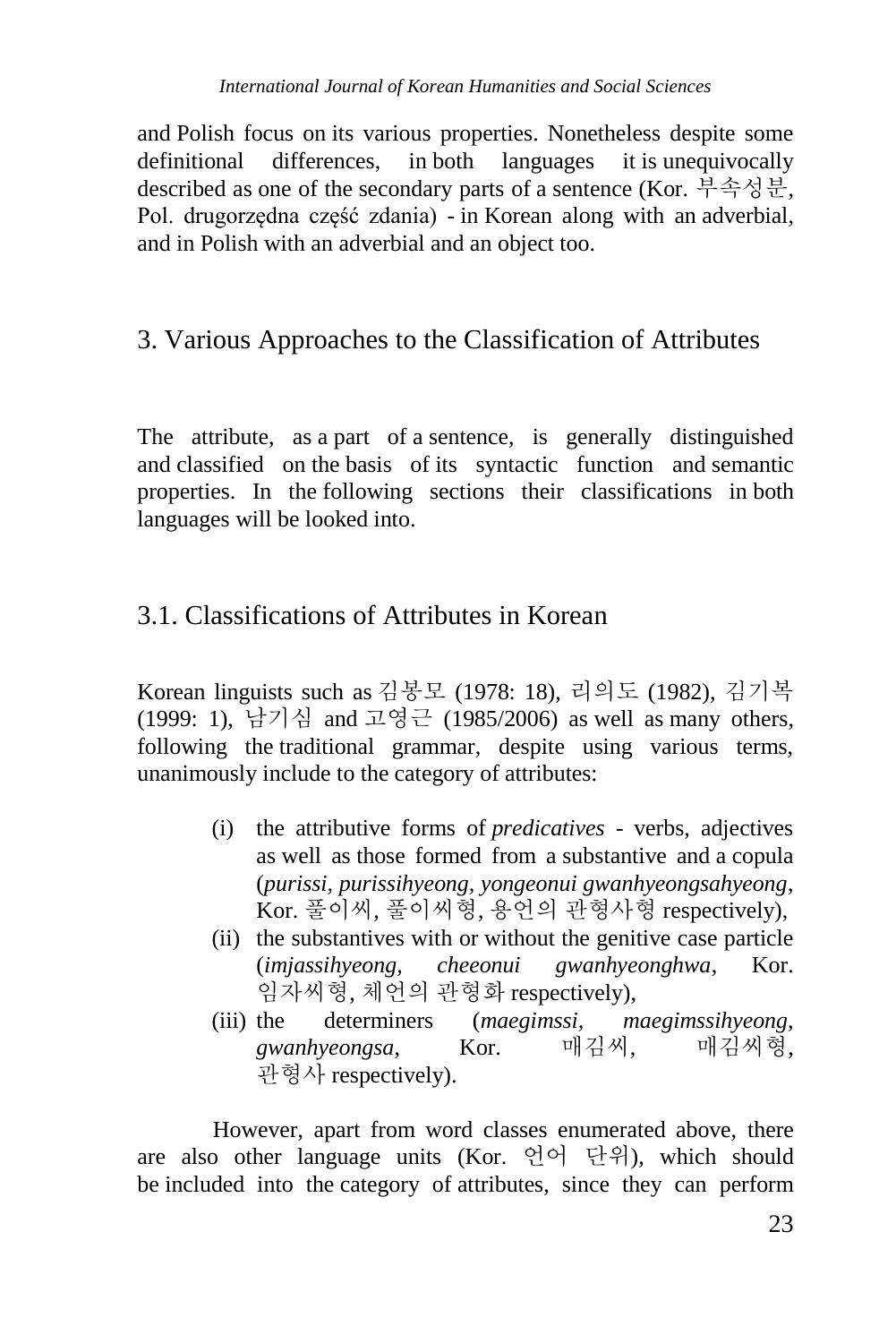the same role in a sentence - namely phrases (e.g. noun or attributive phrases, *myeongsagu, gwanhyeongsagu*, Kor. 명사구, 관형사구<br>respectively) (cf. 한길 1997: 9) and attributive clauses respectively) (cf. 한길 1997: 9) and attributive clauses (*gwanhyeongjeol*, Kor. 관형절) (cf. 김정숙 외 2005: 75, 한국방송통신대학교 평생교육원 2005: 137-8).<sup>2021</sup>

Among criteria used by Korean linguists to classify attributes are:

- (i) word-class affiliation (e.g. 김기복 1999, 오규환 2016),
- (ii) structure (e.g. 오규환 2016),
- (iii) the type of function (e.g. 김봉모 1978, 리의도 1982).

김기복 (1999) divides attributes from formal point of view into:

(i) *determinative* attributes (*gwanhyeongsa gwanhyeongeo,* Kor. 관형사 관형어) $^{22}$ 

- descriptive determiners (*seongsang gwanhyeongsa*, Kor. 성상 관형사)

- demonstrative determiners (*jisi gwanhyeongsa,* Kor. 지시 관형사)

 $20$  E.g. a) 날씨가 춥기 때문에- because of the cold weather (the nominal phrase),

b) 아주 헌 자전거 – a very old bicycle (the attributive phrase),

<sup>21</sup> 한국방송통신대학교 평생교육원 (2005: 137-8) emphasize the necessity to distinguish attributive clauses (Kor. 관형절) from attributive phrases (Kor. 관형구) and point out that if only the attributive forms of *predicatives* are used they should be treated as phrases, however when the subject of the clause is elided as in 'a red flower' (Kor. 붉은 꽃) it should be treated as a clause, since 'red' in 'a red flower' comes from the sentence with the subject-predicate structure, namely 'The rose is red.' (Kor.  $\frac{17}{5}$ 이 붉다), that is why it can be perceived as a clause. Nevertheless in case of 'downright lie' (Kor. 새빨간 거짓말) since the structure 'The lie is downright.' (Kor. \*거짓말이 새빨갛다) does not exist, in other words it does not come from the subject-predicate structure it cannot become a clause. Yeon and Brown (2011: 5) and others call structures such as '마신 술' (Eng. drunk alcohol) as 'a modifying clause complementing the noun'.

 $^{22}$  김기복(1999: 125-6) in English abstract of his thesis actually uses the following terms: (i) determiners (state, quantitative and demonstrative ones), (ii) nominal attributives and (iii) verbal attributives. In this paper however (i) and (iii) will be referred to as 'determinative attributes' and 'predicative attributes' respectively. The reason is that the term 'determiner' is also used as a name for Korean part of speech and that the 'verbal attributives' also include adjectival ones, although the name does not imply it.

l

c) 마리아가 산 사과 - the apple(s) that Maria bought (the attributive/ adnominal clause).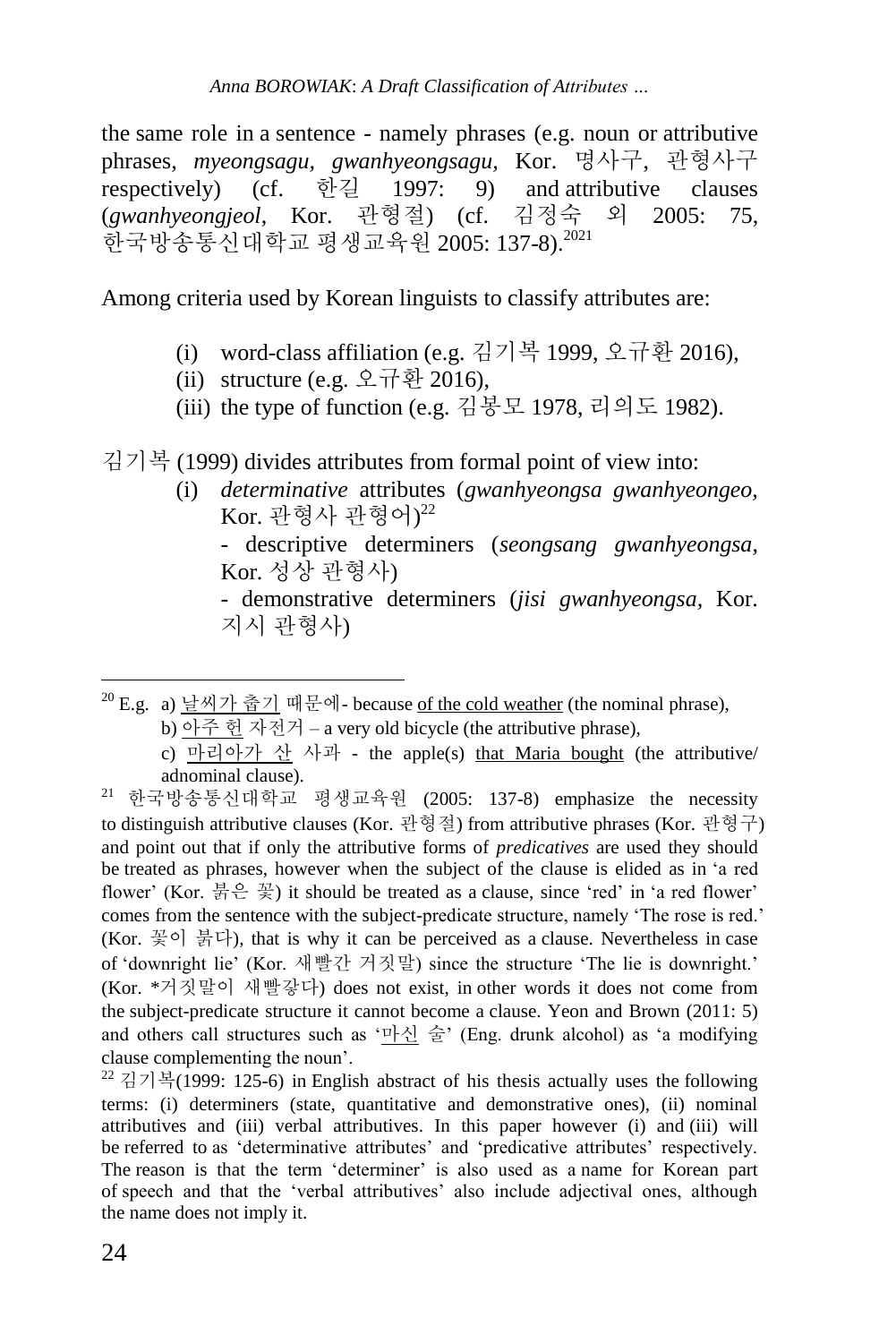- quantitative determiners (*su gwanhyeongsa,* Kor. 수 관형사)

(ii) *substantive* or nominal attributes (*cheeon gwanhyeongeo*, Kor. 체언 관형어) - those, which can be used with or without the genitive particle,

- those, which cannot be used with the genitive particle,

(iii) *predicative* attributes (*yongeon gwanhyeongeo*, Kor. 용언 관형어)

- verbal participles (*dongsaui gwanhyeongsahyeong*, Kor. 동사의 관형사형),

- adjectival participles (*hyeongyongsaui gwanhyeongsahyeong*, Kor. 형용사의 관형사형). 23

As far as the above classifications are concerned, although 김기복 among attributes of the first type enumerates three subclasses of the determiners (Kor.관형사), which are in fact word-class and not attributes, we could, following the classification proposed by 한국방송통신대학교 평생교육원 (2005: 139), name them respectively as:

- (i) shape or state {condition} attributes (*moyangina sangtaereul natanaeneun gwanhyeongeo,* Kor. 모양이나 상태를 나타내는 관형어),
- (ii) demonstrative attributes (*jisi gwanhyeongeo,* Kor. 지시 관형어),
- (iii) quantitative attributes (*suryangeul natanaeneun gwanhyeongeo*, Kor. 수량을 나타내는 관형어).

 $23$  There are also more general and thus less precise formal classifications of attributes. 임지룡 et al. (2005: 246) distinguish only two kinds of them, namely those expressed with determiners and those expressed with substantives (which can be used without the genitive case particle). 한국방송통신대학교 평생교육원 (2005: 139) mention only three kinds of attributes belonging to the class of determiners (namely those which indicate the location, number and shape or state, Kor. 지시 관형어, 수량을 나타내는 관형어 and 모양이나 상태를 나타내는 관형어 respectively).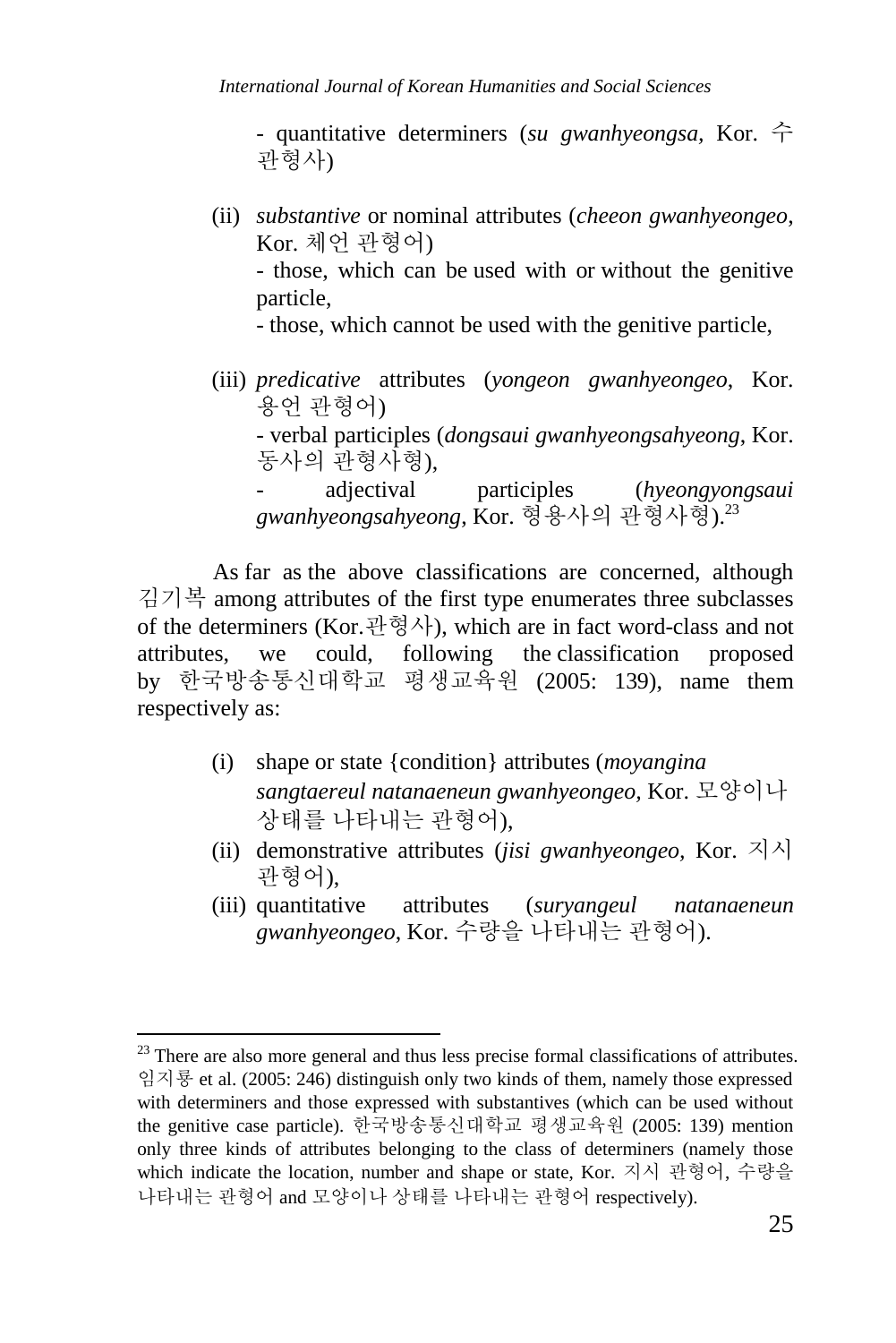오규환 (2016: 197) focusing on complex attributes with free and bound nouns as their heads proposes the following classification:

- (i) attributes related to *substantives* (*cheeon gwallyeon gwanhyeongeo*, Kor. 체언 관련 관형어) - postpositional phrases with the genitive case particle (Kor. '-의' 조사구) e.g. tree root{s} (Kor. 나무의 뿌리) - words with the genitive particle (*'X-ui' hyeong daneo*, Kor. 'X-의' 형 단어) 24 e.g. the chance of <u>a lifetime (일생일대의</u> 기회), smile of <u>satisfaction</u> (Kor. <u>회심의</u> 미소)<sup>25</sup>
- (ii) attributes related to *predicatives* (*yongeon gwallyeon gwanhyeongeo*, Kor. 용언 관련 관형어)

- attributive forms of *predicatives* (*yongeonui gwanhyeongsahyeong*, Kor. 용언의 관형사형),

e.g. a beautiful flower (Kor. 예쁜 꽃),

- *predicatives* of incomplete affiliation (*yongeonui burwanjeon gyeyeolhyeong*, Kor. 용언의 불완전 계열형)<sup>26</sup>,

e.g. very/ extremely long winter (Kor. 기나긴 겨울), generous love (Kor. 아낌없는 사랑),

- lexicalized determiners (*eohwihwahan gwanhyeongsa,* Kor. 어휘화한 관형사)

e.g. different place (Kor. 딴 데), old/ shabby clothes (Kor. 헌 옷).

오규환 (2016: 199) also notices, that the above-mentioned types of attributes form two kinds of structures with their heads, and thus can also be classified into:

 $24$  It is difficult to grasp the structural difference between the 'postpostional phrases' and 'words used with the genitive particle', proposed by 오규환. One could presume that it lies in the origin of the words to which the particle is attached, since given examples of the first kind are Korean native words (e.g. a tree), while those belonging to the second category Sino-Korean ones (cf. pp. 211-15).

<sup>&</sup>lt;sup>25</sup> 오규환 (2016) however does not address the question of omission or the obligatory usage of the genitive case particle in the NPs with a nominal attribute.

<sup>&</sup>lt;sup>26</sup> Although not explicitly explained, attributes included into this category are verb and adjectives' stems, which are the result of derivation or composition. This differs them form the first subclass, namely 'adnominal forms of *predicatives*'.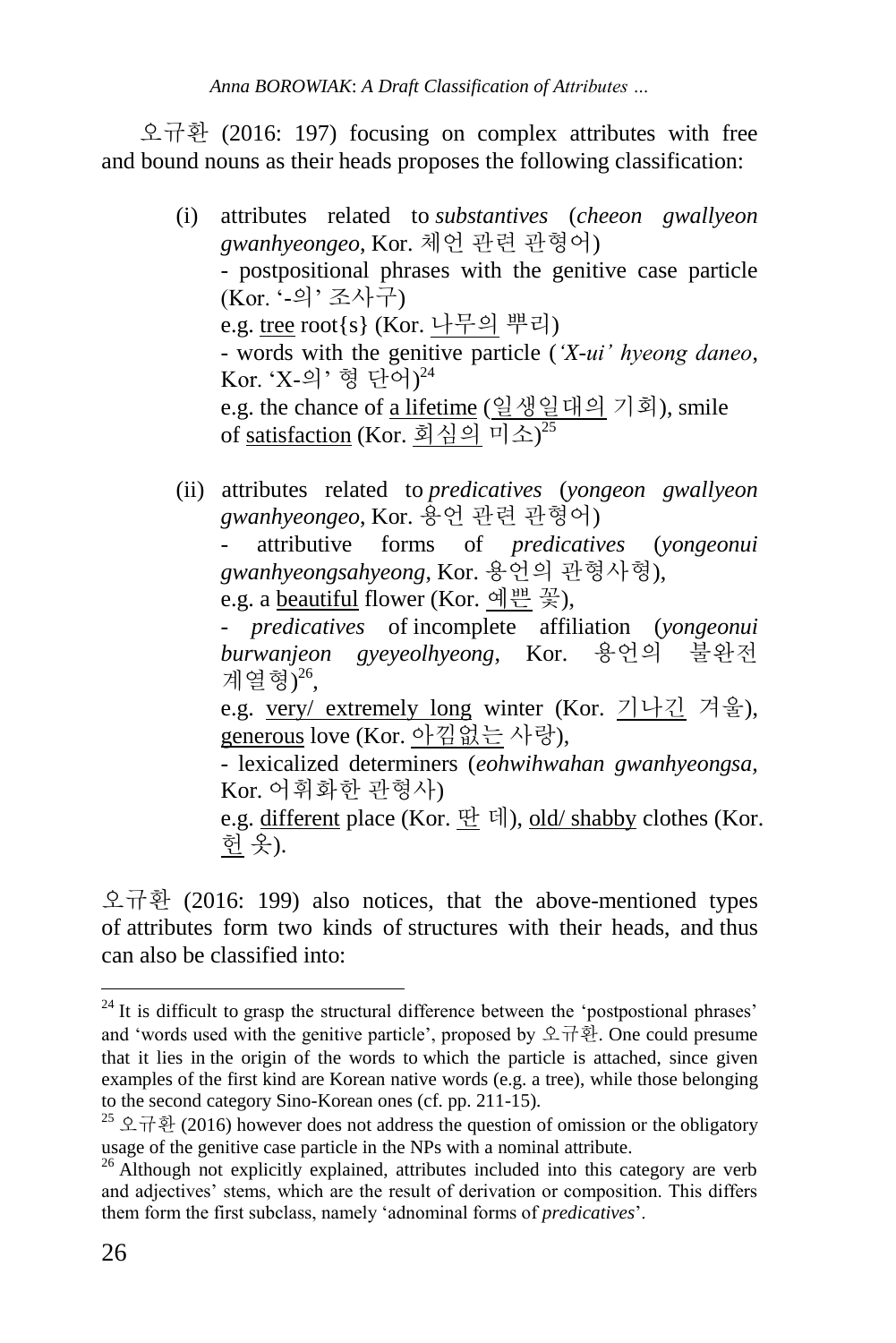- (i) syntactic structures (attributes which are the attributive forms of *predicatives* and those formed with the genitive case particle),
- (ii) morphological structures<sup>27</sup> (attributes which are lexicalized determiners and *predicatives* of 'incomplete affiliation').

김봉모(1978) and 리의도(1982) based their classification of attributes on functional criteria, namely, as the y explain on the way in which the attribute limits the meaning of the head, and distinguished those which have:

- (i) the restrictive function (*jehan{jeok} gineung* or *hanjeongjeok gineung,* Kor. 제한{적} 기능, 한정적 기능 respectively),
- (ii) the non-restrictive function (*bijehan{jeok} gineung or bihanjeongjeok gineung*, Kor. 비제한{적} 기능, 비한정적 기능 respectively).

The first one by indicating some feature of the head narrows its semantic scope, as in '*red* rose{s}' (*ppalgan jangmikkot,* Kor.빨간 장미꽃), where thanks to the attribute not all, but only red roses are referred to. The second type of attributes, on the other hand, gives additional or relevant information about the head, as in 'Warsaw, the *capital of Poland*' (*pollandeu sudoin bareusyaba,* Kor. 폴란드 수도인 바르샤바).

김기복 (1992: 2) indicates that the attributes with the restrictive function reveal characteristic or likely properties of the head. 리의도 (1982: 127-8) however, points out that the meaning expressed with these attributes is not universal or general and it can be either true or not. What is more, the relation between the head and its *determinans* does not have so-called 'sufficient correlation'

 $27$  오규환 (2016: 215) mentions that some of the heads modified by attributes reveal some restrictions concerning their distribution, while the others have a high possibility of being perceived as one word, by which he means a compound. Some similarities between determiners and prefixes in respect to the headword (or root) convinced him to include them into the morphologically complex attributes (*hyeongtaeronjeok bokhap gwanhyeongeo,* Kor. 형태론적 복합 관형어).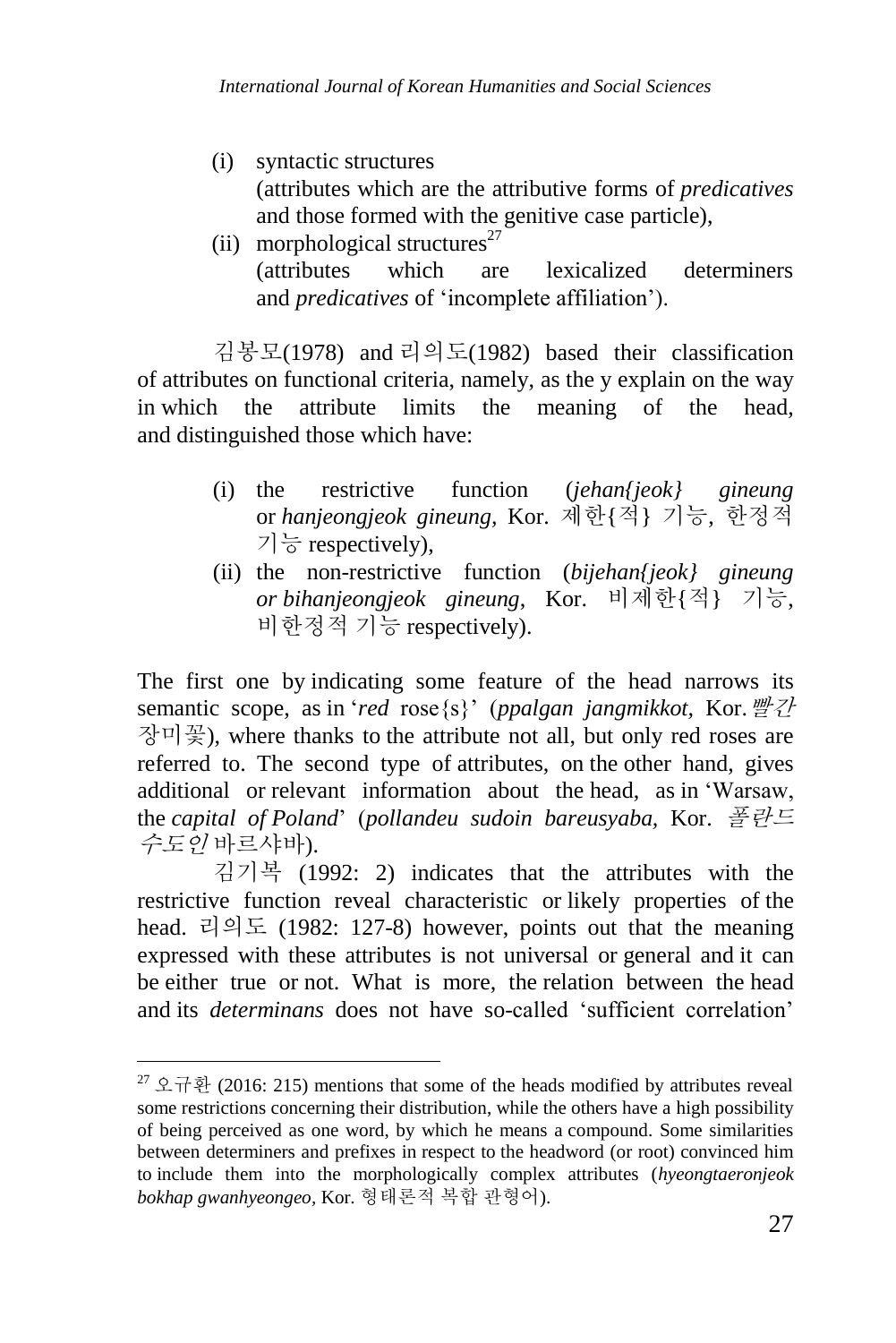(*chungbunhan sanggwanseong,* Kor. 충분한 상관성), by which 리의도 means that, if something is e.g. brown it does not have to be e.g. a dog, and if we are talking about a dog, it does not have to be brown. That is why this kind of *relation* is referred to as *arbitrary* or *temporary* one (*imui gwangye, ilsi gwangye,* Kor. 임의 관계, 일시 관계 respectively).

Since the attributes with non-restrictive function indicate universal, well-known facts as well as general or inevitable facts (cf. 리의도 1982: 130-1, 김기복 1992: 2) and as such do not give any new information whatsoever, their usage is not obligatory. In other words, the sentence they might be used in conveys the complete information, which does not require any complementation. The head they modify is a unique or individual concept (*dandokgaenyeom,* Kor. 단독개념), while the *relation* between the head and its *determinans* following the terminology proposed by 리의도 can be called *inevitable* (*piryeon gwangye*, Kor. 필연 관계) or *permanent* (*yeonggu gwangye,* Kor. 영구 관계). Attributes with the non-restrictive function are exemplified below.

(3.1) a) 1443 년에 한글을 만든 세종은 큰임금님이다. *1443nyeone hangeureul mandeun sejongeun keunimgeumnimida* King *Sejong*, who created *Hangeul* in 1443, is a great king.

> b) 거북선을 만든 이순신은 위대한 영웅이다. *geobukseoneul mandeun isunsineun widaehan yeongungida* Yi Sun-shin, who made a Turtle Ship, is a great hero.

In this context the restrictive attribute simply narrows the meaning of its head, while the non-restrictive one, since the meaning of the head is already limited, provides only some additional information. In other words if the relation between the head and an attribute is arbitrary or temporary one, the attribute is of restrictive type. However, if the relation is inevitable or permanent, than the attribute is of non-restrictive type.

Another feature concerning the usage of the non-restrictive attributes is the necessity to use a pause (*swim, hyuji*, Kor. 쉼, 휴지) between an attribute and its head. If there is no pause, the whole expression is often perceived (in a daily conversation) as somewhat unnatural or causing a confusion as to its meaning. Using the pause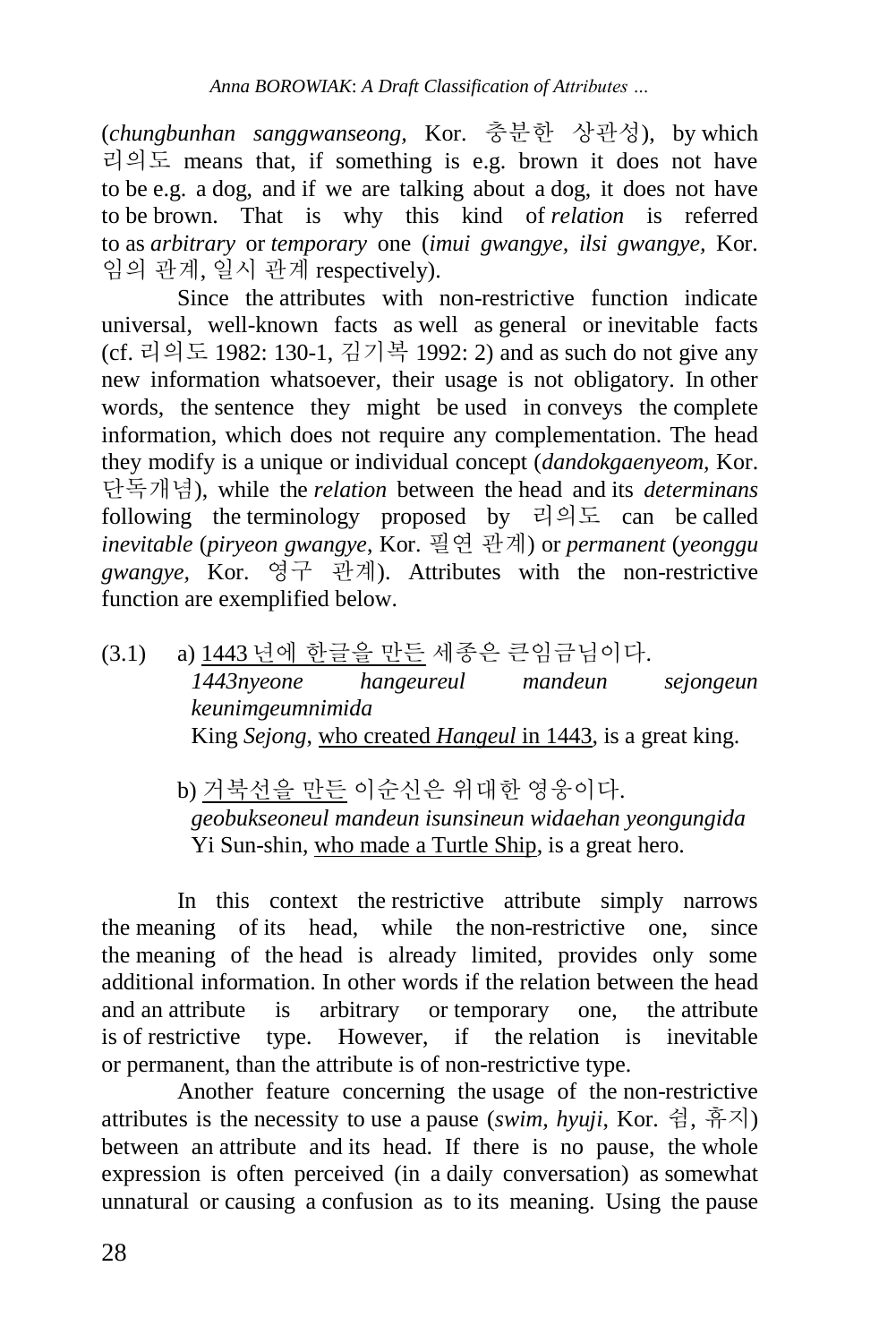results placing the stress on the head, which is a natural and a common thing (cf. 리의도 1982: 139-140).

Nevertheless as 김봉모 (1978: 21) points out, both types of attributes are expressed with the same endings, despite the function the y have.<sup>28</sup> 리의도 (1982: 138-9) goes even further by saying that having the same structure of the sentence, it is the perception of the relation between the head and its *determinans*, which influences the speaker's decision concerning the nature of the attribute. This means that if he or she would consider it to be an arbitrary one the attribute would have the restrictive function, otherwise the notrestrictive one as in e.g. a hard-working Chinese (*bujireonhan junggugin*, Kor. 부지런한 중국인).

# 3.2. Classifications of Attributes in Polish

Since the primary function of an adjective in a sentence in Polish language is modifying the head as an attribute, it is not a surprise that it is the adjectives, which are usually mentioned as first, when referring to word classes, which can become attributes in a sentence. Nevertheless this function can also be performed other various word classes or linguistic units, all of which are listed below.

(i) adjectives,

- (ii) adjectival pronouns (possessive, demonstrative, indefinite, negative pronouns etc.),
- (iii) adjectival participles (active and passive adjectival participles),
- (iv) numerals (cardinal, ordinal, multiplicative, main-fold numerals, etc.),
- (v) nouns (in the nominative and dative case),
- (vi) prepositional phrases,

 $^{28}$  김봉모 (1978: 32) also explains when the attribute has one of the referred functions. Namely, if the head is a common noun, a proper noun used as a common noun or a numeral. The non-restrictive function have the attributes, which describe a proper noun being a unique referent (*yuil jisimul,* Kor. 유일 지시물) or a pronoun. He also argues that determiners have only the restrictive function.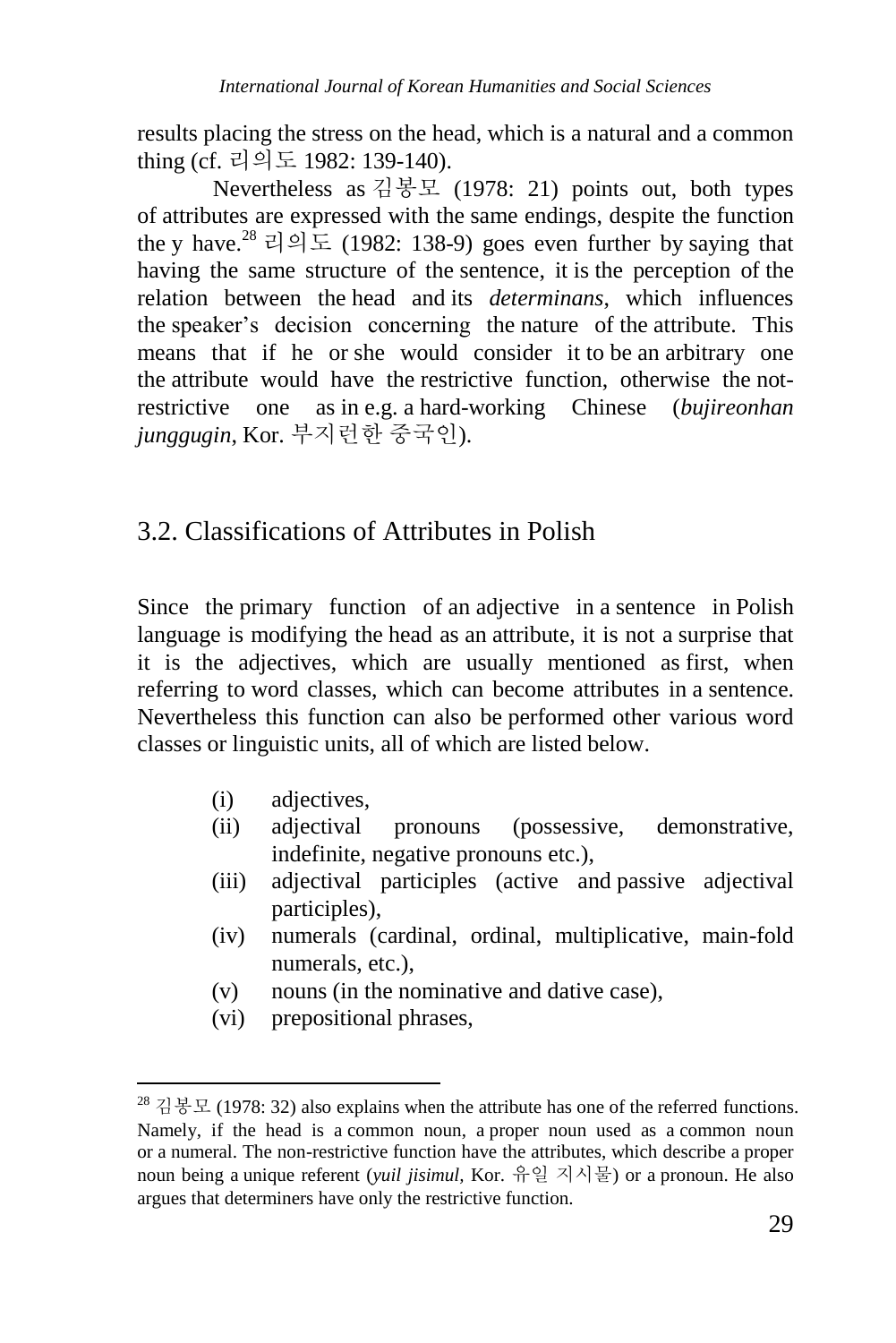*Anna BOROWIAK*: *A Draft Classification of Attributes …*

- (vii) infinitives. $29$
- (viii) attributive (subordinate) clauses (Pol. zdanie podrzędne  $przydawkowe)^{30}$ .

Although various classifications of attributes in Polish language do exist, they are usually based on one or more than one of the following criteria nevertheless the most widely used ones are those based on more than one of the m (e.g. formal and semantic properties):

- (i) semantic properties,
- (ii) formal properties (morphologically inflected type),
- (iii) syntactic properties (the type of syntactic relation with the head).

As far as the semantic classification is concerned Gębka-Wolak (2000), Jadacka (2005) and Nagórko (2005), propose to divide attributes into:

- (i) qualitative attributes (Pol. przydawka jakościowa),
- (ii) classificatory attributes (Pol. przydawka klasyfikująca)<sup>31</sup>.

Qualitative attributes 'characterize the noun from the point of view of its quality or characteristic' (Zagorska-Brooks 1975: 382), the y indicate regular or common features (Nagórko 2005: 285) or describe somewhat random properties, which indicate regular

 $29$  Very few linguists actually mention the usage of infinitives as attributes; among them are Klemensiewicz (1963: 58) and Bańczerowski, Pogonowski and Zgółka (1982: 271).

 $30$  Klemensiewicz (1986: 138) divides attributive (subordinate) clauses into three following types:

<sup>(</sup>i) The relative clauses (Pol. zdania względne) e. g. Zły to ptak, co własne gniazdo kala. (It' s an ill bird that fouls its own nest.)

<sup>(</sup>ii) The conjunctive clauses (Pol. zdania spójnikowe) e. g. Czyny Twoje nie są takie, abyś się z nimi musiał ukrywać. (Your actions are not {that bad so} that you would have to hide doing them.)

<sup>(</sup>iii) The asyndetic clauses (Pol. zdania bezspójnikowe) e. g. Dokoła były sarnie i jelenie rogi z napisami gdzie, kiedy te łupy zdobyto. (There were roe and deer horns, with inscriptions where, {and} when those booties were obtained.)

<sup>&</sup>lt;sup>31</sup> Although there are two terms used to indicate 'przydawka klasyfikująca' in Polish namely *classificatory* (cf. Linde-Usiekniewicz 2013) and *classifying* (cf. Cetnarowska 2013) in this paper the former one will be used.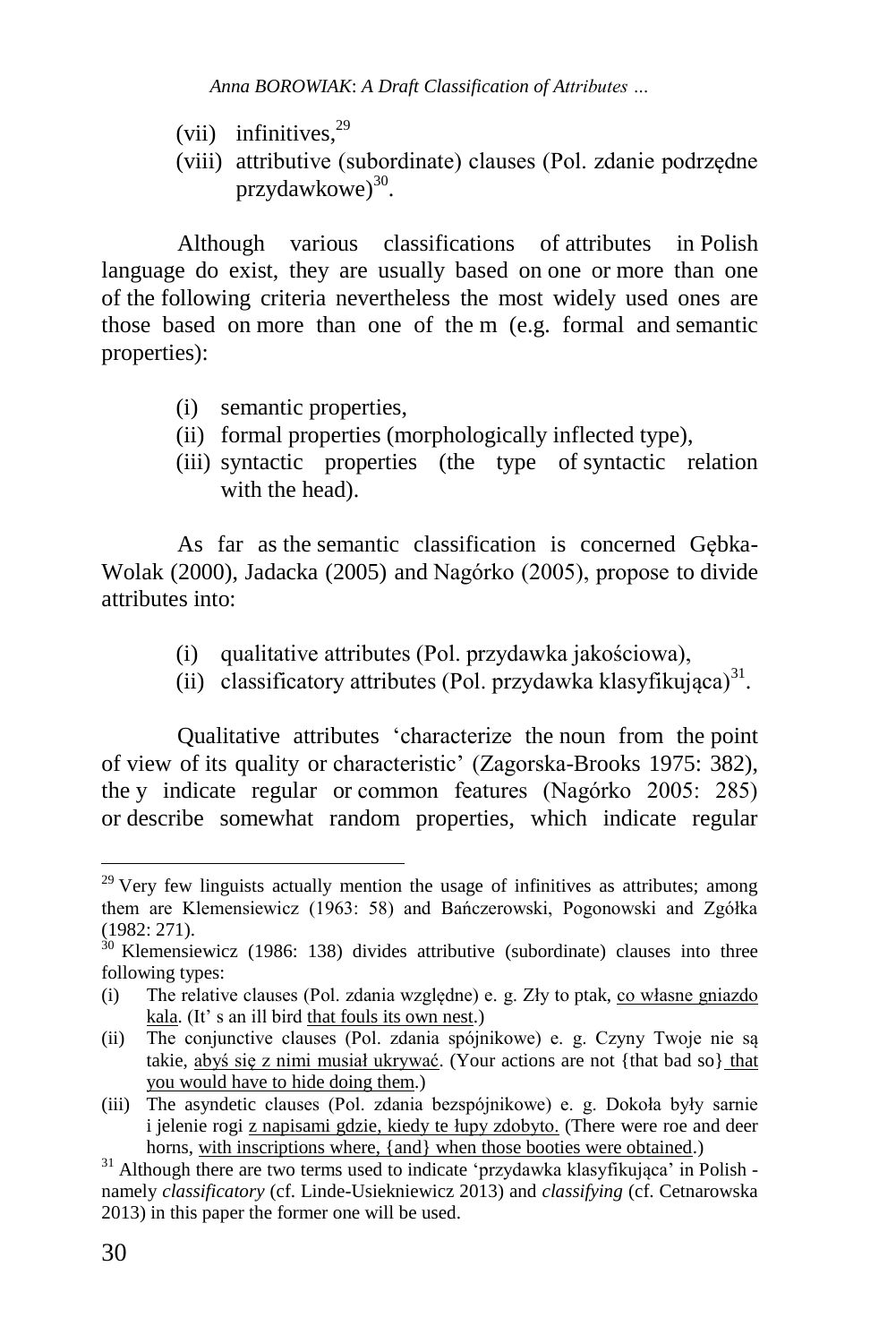quality (cf. Jadacka 2005: 169-170) of the head, such as 'good, delicious, interesting, extraordinary, valuable' etc., and as such precede the head noun. Classificatory attributes, on the contrary, form the elements of closed terminological or classification systems, and as such are placed after the superordinate word.  $32$  Their both types are exemplified below.

#### (3.2) a) *niezwykła* literatura ('*exceptional* literature') b) literatura *piękna* (Belles-lettres)

Curiously enough the same attribute, depending on its prepositional or postpositional order in regards to the head, can in one NP become a qualitative one and in another a classificatory one, which is shown in the below Ex. 3. It is also worth to mention that the reversed word order differentiates loose syntagms (Pol. luźne syntagmy) from undivided phrases used as proper names.<sup>33</sup> NPs exemplified below appear in the following order - syntactic groups versus proper names. In this context Gębka-Wolak (2000: 24) and Jadacka (2005: 171) point out that adjectives in noun-adjective phrases have 'meaning-creative function', which was also taken up by Nagórko (2005: 261), who convinces that the meaning of NPs depends on the location of the attribute and in this context she refers to two just mentioned types.

(3.3) a) *śpiewający* ptak (a *singing* bird) versus ptak *śpiewający* (a *song*bird), b) *kulturalny* attaché (*well-mannered* attaché) versus attaché *kulturalny* (a *cultural* attaché),

 $32$ <sup>32</sup> The criterion of gradation can also help to distinguish these two types of attributes, since only the qualitative ones can actually form degrees of comparison and in fact have lexical antonyms (e.g. good-bad *versus* Japanese - ?) (cf. Jadacka 2005: 170).

<sup>&</sup>lt;sup>33</sup> Willim (2000: 37-70) analyzing the relation between the head and the adjective points out that some NPs can be separated while the others cannot. She calls them juxtaposition (Pol. zestawienie) and free or unrestricted combination (Pol. swobodne połączenie) respectively. Rutkowski et al. (2005: 2) along with just cited Willim (2000:41) notice that the first kind of adjectives cannot be coordinated with other adjectives and they tend not to have the predicative function, they neither have the gradation nor a {lexical} antonym, since they refer to entity and not properties.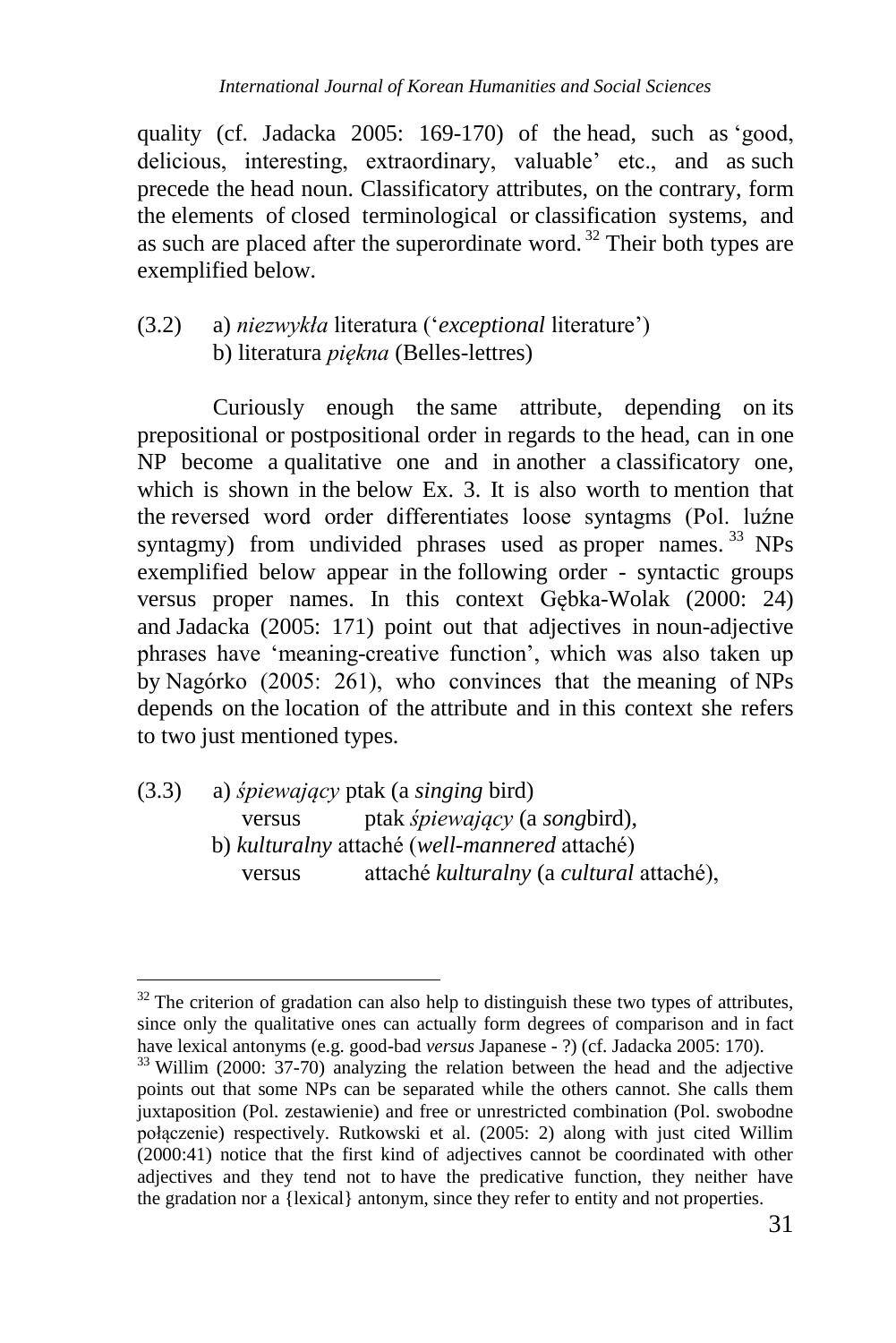Despite the differences in the function of attributes in just cited noun phrases and their position in regard to the head, the rules 'the qualitative attribute  $+$  the head' and 'the head  $+$  the classificatory attribute' are not always strictly followed. Jadacka (2005: 170) exemplifies their reversed word order with medical terms such as '*cesarskie* cięcie' (*Caesarean* section), '*kurza* ślepota' (moon blindness) and idiomatic expressions, with denominal adjectives of historical and mythological genesis, derived from proper nouns such as '*syzyfowa* praca' (*Sisyphean* labours) or '*bajońskie* sumy' (*king's* ransom), which came from *Sisyphus* and the *Bayonne*, meaning and the king of Ephyra and a French city respectively.

It is also worth to mention, that both *topic-comment* structure as well as the context, determine the sequence of words in a sentence. <sup>34</sup> However, if the context does not change the word order, the classical order is recommendable - namely the subject (with attribute(s)), predicate and complement(s).<sup>35</sup>

Although several classifications of attributes from the formal point of view do exist (e.g. Klemensiewicz 1986<sup>36</sup>, Podracki 1997<sup>37</sup>,

 $\overline{a}$ <sup>34</sup> Although Gębka-Wolak (2000: 32) convinces that they do not determine but only modify it.

<sup>&</sup>lt;sup>35</sup> Weinsberg (1983: 189-94) however proposes different classification of Polish attributes based on their meaning. Although he distinguishes three kinds of them, namely: genitive (Pol. dopełniaczowe), possessive (Pol. dzierżawcze) and specifying (Pol. wyznaczające) ones. The first two are in fact discussed together and subdivided into 4 subcategories according to the properties of the head noun, described by an attribute into, those which are: (i) a concrete non-relational noun, (ii) a concrete relational noun, (iii) those, which are the name of an activity or a feature or (iv) the name of the unit of measurement. The specifying attributes (Pol. przydawki wyznaczające) are defined as those, which characterize the very unique property of the head (e.g. 'the world's only talking dolphin').

<sup>36</sup> Klemensiewicz (1986: 128-31) uses the term 'proper attribute', to which he includes quality attributes, nominal attributes (expressed in the nominative case), genitive attributes and prepositional ones. Outside of this category are adverbial, objective and subjective attributes.

 $37$  Podracki (1997: 105) divides the attributes in a similar way to Klemensiewicz (1986), however he does not include genitive and prepositional attributes into nominal ones instead. He proposes a subclass of 'formally peculiar attributes' (Pol. przydawki formalnie osobliwe), some of them Nagórko (2005) includes into the category of nominal attributes (those expressing comparative constructions). Nevertheless Podracki to the category of formally peculiar attributes includes also attributes expressed e.g. with an infinitive (e.g. czas *pracować* – time to *work*). Klemensiewicz (1963: 57) to the category of 'formally peculiar attributes' includes however not only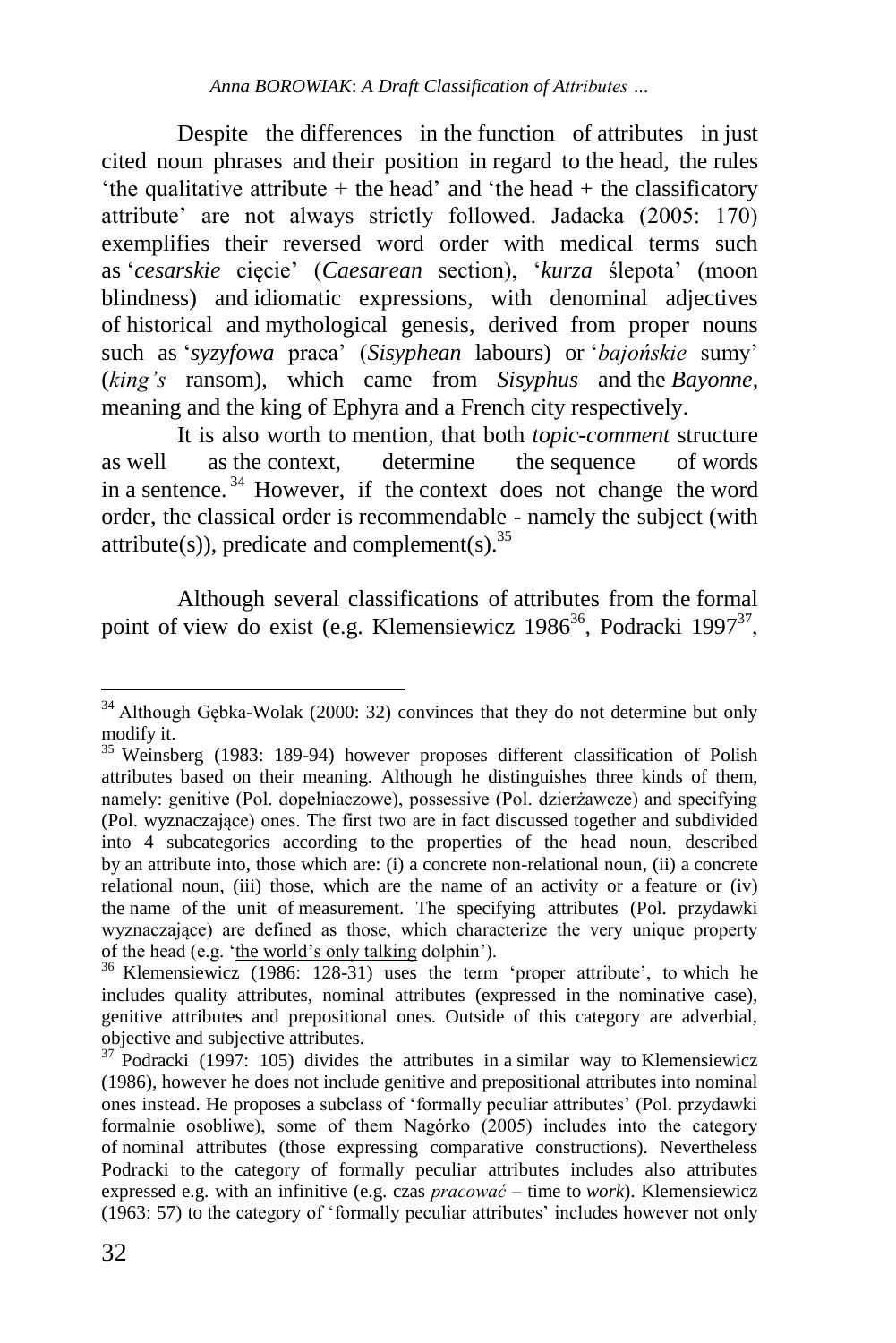Bąk 2004<sup>38</sup> etc.), the one proposed by Nagórko (2005: 285-88) in author's opinion, appears to be the most transparent one. It is based on the morphological and inflectional type (Pol. typ morfologicznofleksyjny), according to which she distinguishes:

- (i) adjectival attributes (Pol. przydawki przymiotne) - the subordinate word being in concord with the head takes the same case, number and gender as the superordinate word)<sup>39</sup> e.g. *pierwsze* przymrozki/ the *first*  frost; *okoliczni* mieszkańcy/ *local* residents; *te* łzy/ *these* tears  $40$ :
- (ii) nominal attributes (Pol. przydawki rzeczowne)

- they are expressed by subordinate nouns and can be classified according to the inflectional form of the noun into three following types (cf. Nagórko 2005: 285-6):

a) nominative attributes (Pol. przydawki mianownikowe) - the y stay in concord with the superordinate noun or are combined with the head through comparative conjunction, such as 'jak' meaning 'like'. e.g. nos *jak kartofel*/ a nose *like a potato*;

b) genitive attributes (Pol. przydawki dopełniaczowe) are the most common type, e.g. kostka *masła*/ a stick

those expressed with infinitives, but also with comparative constructions, adverbs and clauses.

<sup>&</sup>lt;sup>38</sup> The classification by Bak (2004: 426-430) partially overlaps with the one proposed by Podracki (1997: 105) since he also mentions adjectival, nominal and prepositional attributes, nevertheless he does not distinguish the category of 'formally peculiar attributes', but instead he adds: (i) adverbial attributes (Pol. przydawki okolicznikowe); and (ii) appositional attributes (Pol. przydawki dopowiadające or dopowiedzenia).

<sup>&</sup>lt;sup>39</sup> Although the relation in traditional grammar is called the 'agreement' Nagórko (2005:284) uses the term 'accommodation'.

 $40$  Bak (2004: 426-7) following Klemensiewicz (1963: 56-63) subdivides the adjectival attributes according to their word-classes into: adjective, participial, pronominal and numeral attributes. The first two kinds answer the '*What*?' question, while pronominal and numeral ones (expressed by ordinal numbers) answer the '*Which?'* and '*Whose?'* questions and those expressed by cardinal numbers give the answer to '*How many?*' question.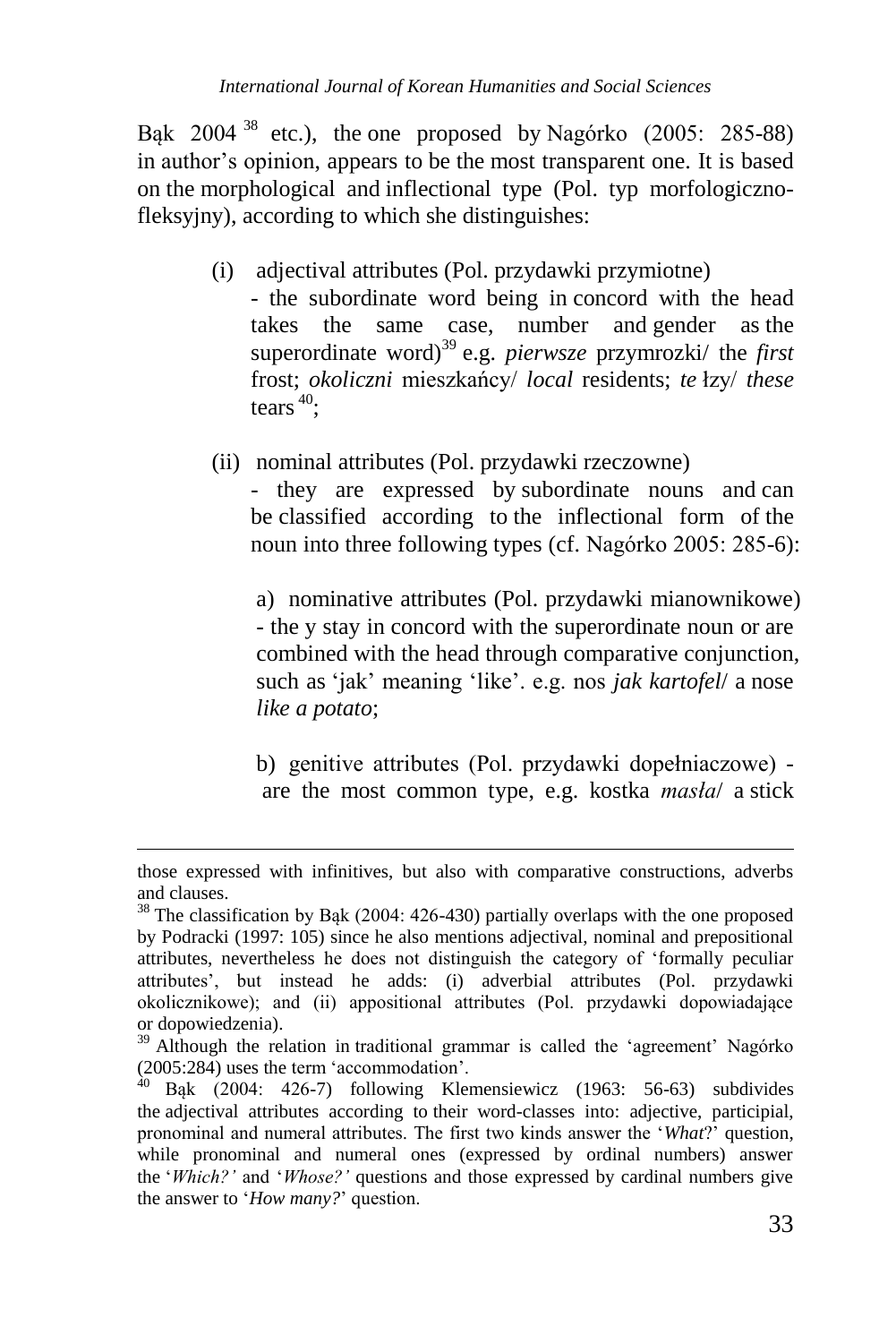*Anna BOROWIAK*: *A Draft Classification of Attributes …*

of *butter*; dom *kolegi*/ *friend's* house. Semantic relations between the two nouns are of various types and thus it is difficult to enumerate all of them, however, the subordinate nouns usually characterize the property, affiliation or the quantity, as in e.g. liść *klonu*/ a *maple* leaf, litr *mleka*/ liter of *milk*. 41

c) attributes expressed with a preposition - they are placed after the word being described and their case depends on the preposition, e.g. kawa bez *cukru*<sup>[GEN]</sup> (coffee without *sugar*), odpoczynek na *powietrzu* [DAT] (relaxation in the *open air*);

- (iii) appositions (Pol. dopowiedzenia) the y are a special type of postposition and are expressed with nominal attribute always placed after the noun or nominal pronoun and can be also used with other attributes. They are typical to rhetoric styles and frequently used in romantic poetry (cf. Nagórko 2005: 287).
	- e.g. Patrzę w niebo, gwiazd szukam, *przewodniczek łodzi*. I'm looking at the sky, searching for stars, *boats' pointers.*
- (iv) *predicative* attributes (Pol. przydawki predykatywne/ orzekające) - this type of attributes not only semantically connects with the superordinate word (e.g. noun), but also with the predicate. Their grammatical categories are however influenced by the subject of the sentence and its categories, e. g. Zosia obudziła się *chora*./ Sophie woke up *sick* (cf. Nagórko 2005: 288).

Urbańczyk (1999: 304) on the other hand, as a primary criterion for classification of attributes uses the type of syntactic relation with a head noun - that is a concord (also called agreement

<sup>&</sup>lt;sup>41</sup> Nagórko (2005: 287) also points out that complements in the genitive when nominalized are replaced by the genitive attributes, as in e.g. budować *dom*/ to build a *house*  $\rightarrow$  budowa *domu* / the building *of a house*.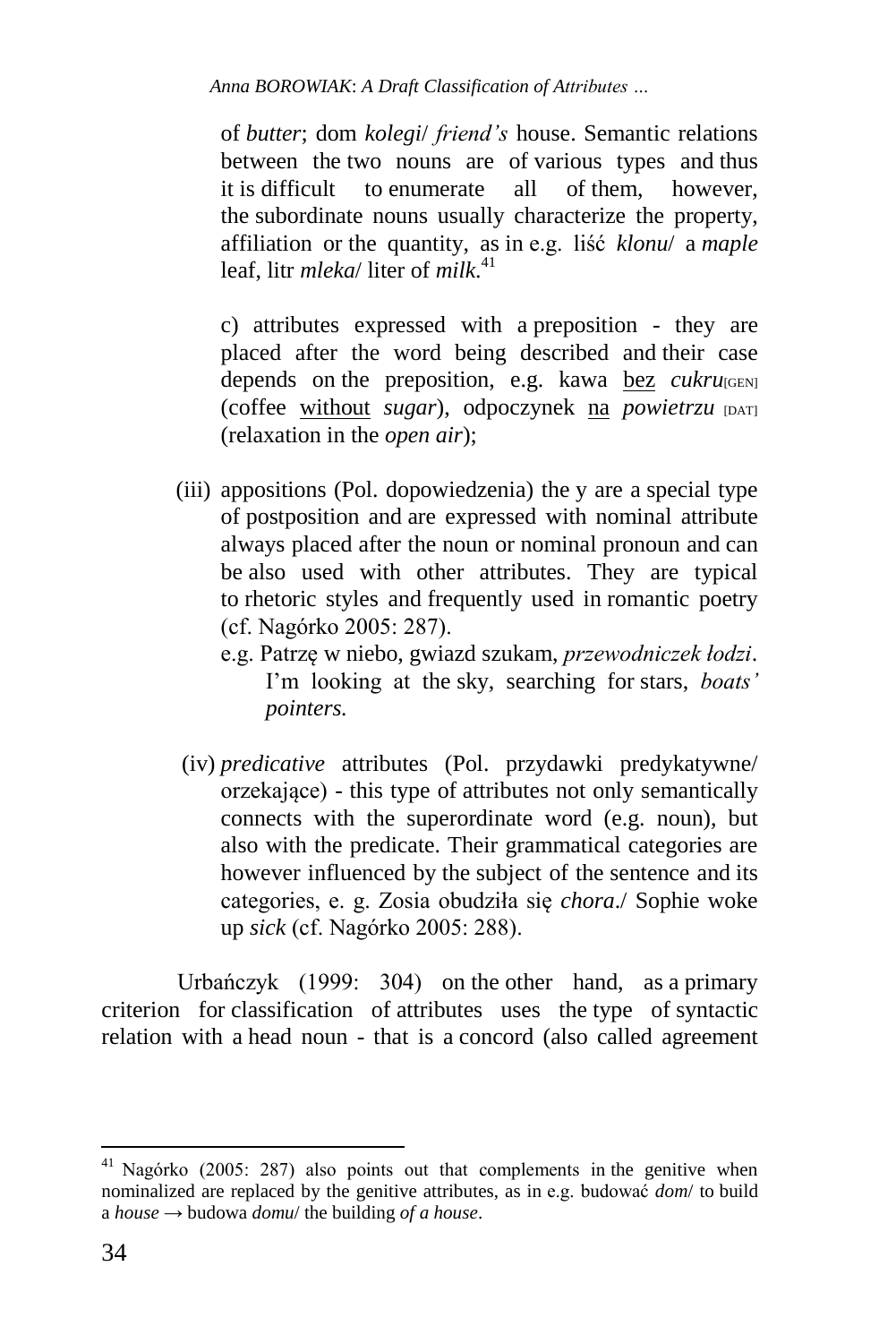or parataxis)<sup> $42$ </sup> or a regimen (also referred to as government, rection or hypotaxis)  $43$ . Another dimension taken into account is the inflectional type.

(i) attributes bonded with the head noun in a concord:

- a) adjectival attributes (Pol. przydawki przymiotne),
- b) pronominal attributes (Pol. przydawki zaimkowe),
- c) numeral attributes (Pol. przydawki liczebnikowe),
- d) participial attributes (Pol. przydawki imiesłowowe),
- (ii) attributes bonded with the head noun in a regimen<sup>44</sup>:
	- a) genitive attributes (Pol. przydawki dopełniaczowe).

Polański (2003: 471-2) following Klemensiewicz (1963: 56- 65 and 1986: 128-31) gives the classification of attributes used in Polish grammatical tradition. It reveals that apart from the semantic dimension, the syntactic one was also used here:

- (i) property attributes (Pol. przydawki właściwościowe) they are the most important ones and can be further subdivided according to the semantic features they have into:
	- a) characterizing attributes (Pol. przydawki charakteryzujące) e.g. *ubogi* człowiek/a *poor* man; *drewniany* most/ a *wooden* bridge,
	- b) affiliating attributes (Pol. przydawki przynależnościowe)

<sup>&</sup>lt;u>.</u>  $42$  'Agreement' is a requirement of the superordinate towards the subordinate word and it usually involves making the value of some grammatical category such as gender or person "agree" between the words in a phrase or parts of the sentence.

<sup>&</sup>lt;sup>43</sup> Here the government refers to the case government' (the government of the [grammatical case](https://en.wikipedia.org/wiki/Grammatical_case) of [verb arguments,](https://en.wikipedia.org/wiki/Verb_argument) when a verb or preposition is said to 'govern' the [grammatical case](https://en.wikipedia.org/wiki/Grammatical_case) or its noun phrase complement) – meaning that the subordinate word has to take a particular case required by the superordinate word, as in 'widzę *psa*' <sub>[GEN]</sub> (I see a dog.) or 'wierny *przyjacielowi*' <sub>[DAT]</sub> (faithful to *a friend*).

<sup>&</sup>lt;sup>44</sup> They characterize the property of the head, show its affiliation or indicate the quantity (cf. Urbańczyk 1999: 304).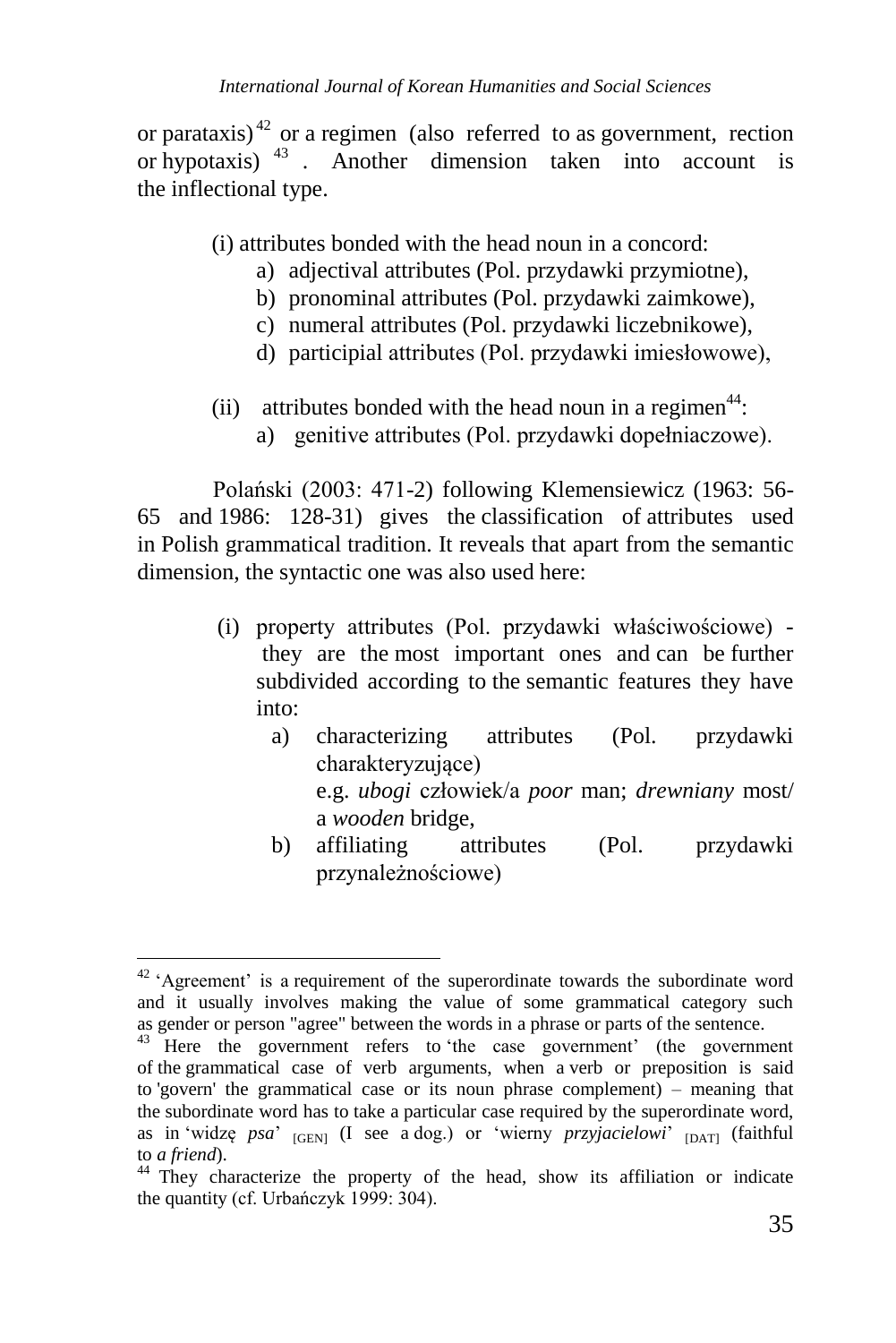e.g. łódź *rybacka*/ a *fishing* boat; *moje* dziecko/ *my* child,

- c) individualizing/ distinctive attributes (Pol. przydawki wyodrębniające) e.g. *ten* dom/ *this* house; *każdy* obywatel/ *every* citizen,
- d) quantitative attributes (Pol. przydawki ilościowe) e.g. *pierwszy* prezydent/ the *first* president; *dwóch* posłów/ *two* deputies<sup>45</sup>
- (ii) complimentative attributes (Pol. przydawki dopełnieniowe) e.g. pamięć *o zmarłych*/ the memory of the *deceased*;

budowa mostu/ construction *of a bridge*,

- (iii) subjective attributes (Pol. przydawki podmiotowe) e.g. atak *lotnictwa*/ *air force* attack; wściekłość *wroga*/ the rage of the *enemy*,
- (iv) adverbial attributes (Pol. przydawki okolicznościowe) $46$ e.g. podróż *nocą*/journey by [*at*] *night*; dom *nad jeziorem*/ a house by *the lake*,
- (v) predicative attributes (Pol. przydawki orzekające) $47$ e.g. *Chory na tyfus*, Piotr leży w szpitalu./ *Ill with typhus* Peter is in a hospital.

It is also worth to mention some terminological differences concerning attributes. Bąk (2004) while referring to attributes expressed with the genitive case as in 'brat *ojca*' meaning '*father's* brother', does not call them genitive attributes (Pol. przydawki dopełniaczowe) as e.g. Klemensiewicz (1986), Podracki (1997),

 $\overline{a}$ <sup>45</sup> Formally property attributes (Pol. przydawki właściwościowe) are divided into the adjectival attributes (Pol. przydawki przymiotne) and the nominal attributes (Pol. przydawki rzeczowne) (cf. Polański 2003: 472). The first one creates a concord with the head as, in e.g. '*dobry* człowiek/ a *good* person', while the second one creates regimen as in e.g. minister *finansów*/ the *finance* minister [the minister *of finance*]' or the relation of belonging (zwiazek przynależności) as in 'mężczyzna *z brodą*/ a man *with a beard*'.

<sup>&</sup>lt;sup>46</sup> Despite the fact that they do correspond to adverbials they are not in fact called 'adverbial attributes' (Pol. przydawki okolicznikowe) but 'circumstances indicating attributes' (Pol. przydawki okolicznościowe) in Polish (cf. also Gołąb et al. 1968: 467). Nonetheless for the transparency reasons the Author decided to translate them as adverbial ones.

<sup>47</sup> *Predicative* attributes combine the function of an attribute and a predicate. They are written with commas and are in apposition (cf. Polański 2003: 471-2).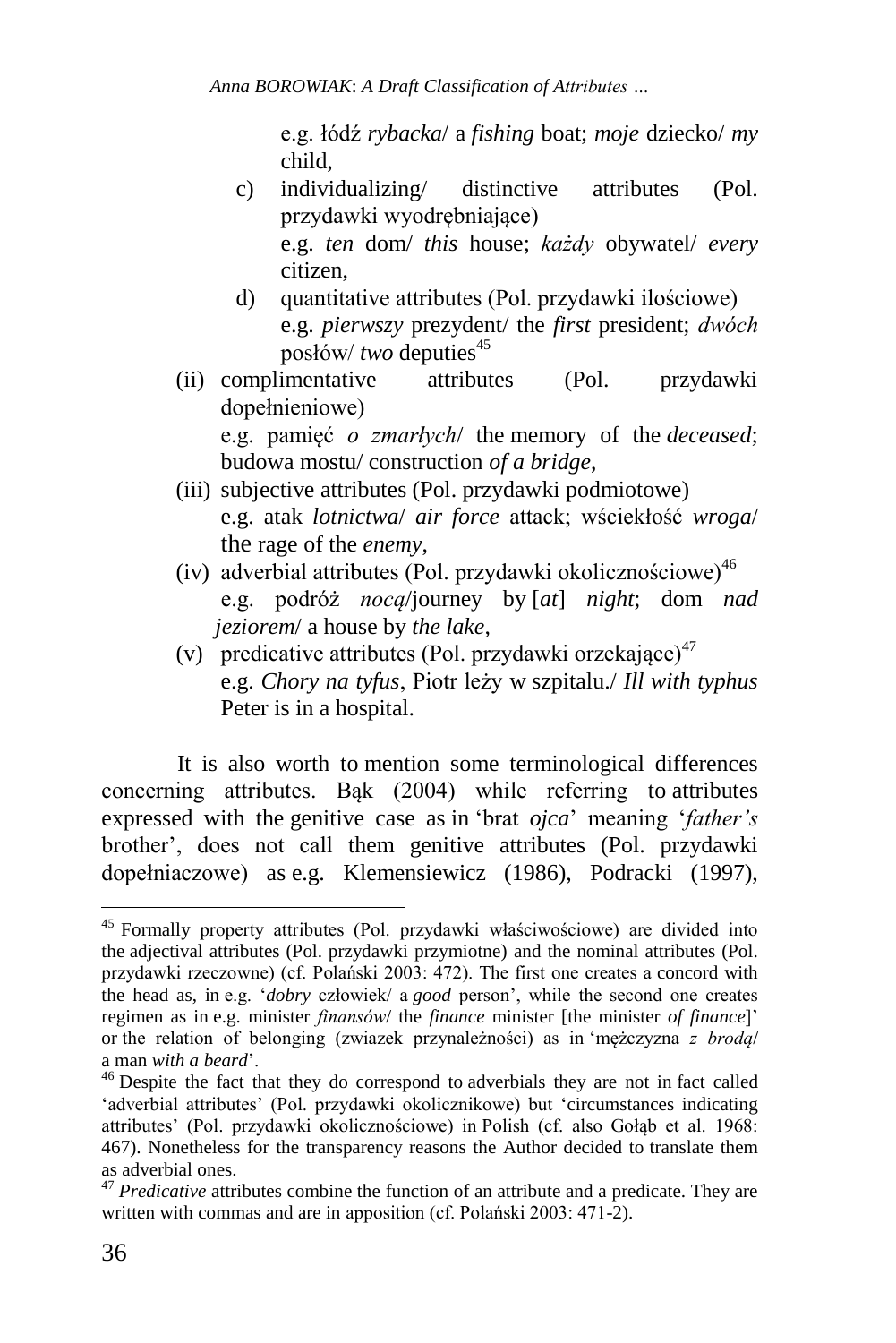Urbańczyk (1999) and Nagórko (2005) do, but refers to them as complimentative attributes (Pol. przydawki dopełnieniowe) or complementary attributes (Pol. przydawki dopełniające). Bąk (2004) explains, that the y differ from quality, nominal and prepositional attributes, since they do not indicate the color, size or amount etc. but the y supplement the meaning in the same way as complements do. He also explains that this is the reason why they are used only with deverbal or deadjectival nouns, which take complements as in 'pisanie *zadania*' meaning 'homework writing' (from 'piszę zadanie'/ I am writing [my] homework) or 'budowa domu' meaning 'house building/ building of a house' (from 'buduję dom'/ 'I am building a house') (cf. Bąk 2004: 428-9). Klemensiewicz (1986: 130-1) on the other hand perceives the genitive attribute (Pol. przydawka dopełniaczowa) and the complementary one (Pol. przydawka dopełniająca) as two different types of attributes, so do Gołąb et al. (1968: 476).

# 4. Parameters for Classification of Attributes in Korean and Polish

As shown in the above sections 2 and 3 - both Korean and Polish linguists apart from defining what the attribute is introduced several classifications based on various criteria. Consequently, taking into consideration morphological, semantic and syntactic properties that attributes in both languages possess, we can propose the classification based on a set of parameters, which reflect the m.

Since the classification, as Szulc (1984: 110) points out, means grouping elements, which stay in the paradigmatic relation with one another, within one class of elements, the classification understood as a set of items (or properties)  $\gamma$ , should satisfy few conditions, defined by Mostowski (1948: 137) and recalled by Wójcik (1965: 14, 35). They are as follows:

- (i) every element of the set X has at least one of the properties belonging to χ,
- (ii) if properties Y and Z belong to  $\chi$ , the y are equal or separable.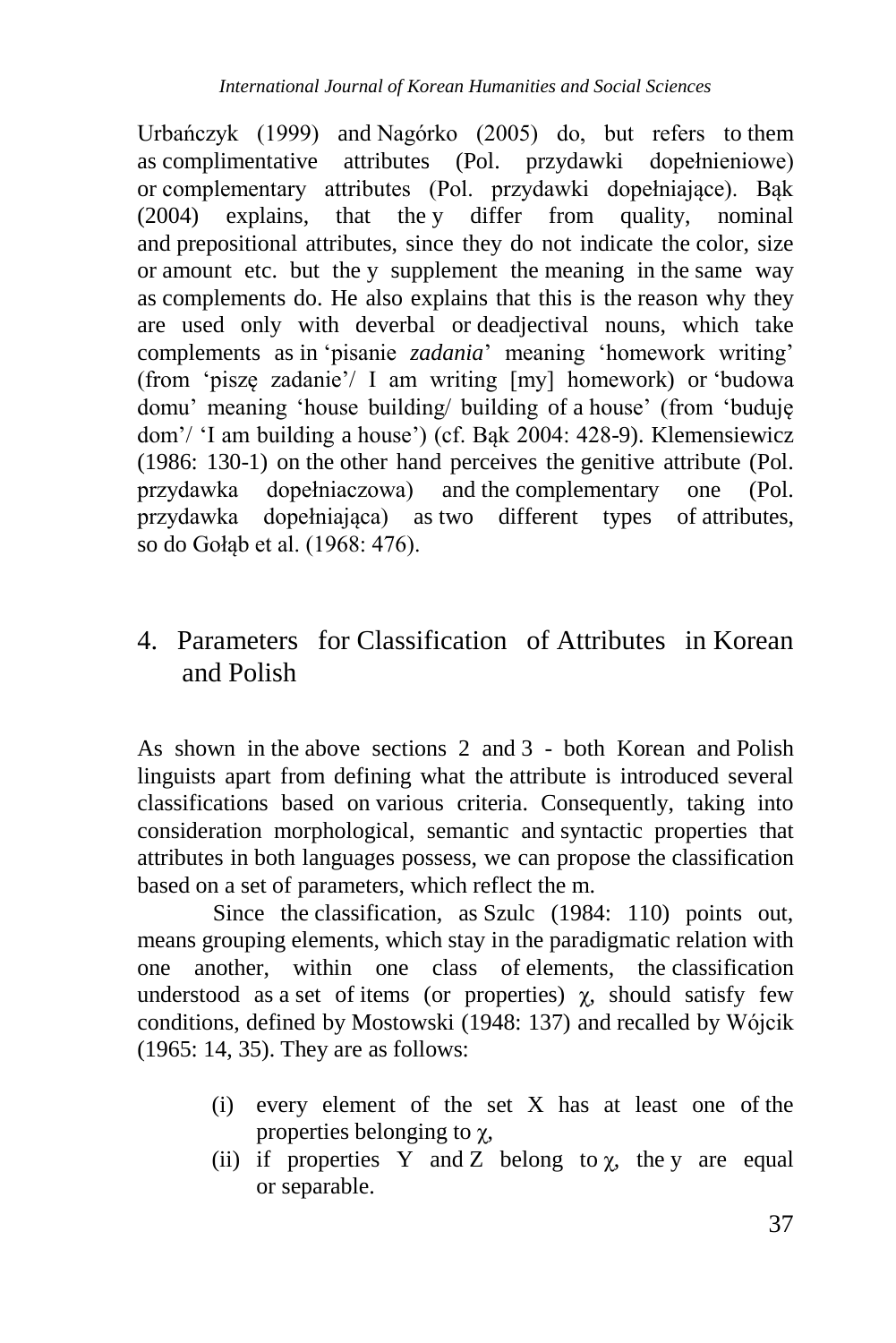This means that the classification is a set of sets, understood a set of properties of objects, which meet certain conditions. Good classification should fulfill formal conditions - that is being comprehensive and separable (Pol. wyczerpująca i rozłączna) (cf. Kotarbiński 1963: 41 after Wójcik 1965: 16-7).<sup>48</sup> The first criterion is satisfied, when the sum of the partial ranges (Pol. zakres cząstkowy) equals with the entire range (Pol. cały zakres). The second one means, that none of the elements of the range can belong to two different partial ranges, on which the entire range is divided. Bańczerowski, Pogonowski and Zgółka (1982) also add that none of the subsets in a set can be empty, which means that it has to have at least one element.

Bearing in mind those indispensable conditions, the Author would like to propose a set of parameters, which could not only help to characterize attributes in Korean and Polish in a more comprehensive way, but also thanks to which their classification in both languages would be more transparent. Consequently, the attributes in question can be divided according to formal, semantic and syntactic parameters, as follows:

- (i) formal parameters:
	- a) membership in *partes orationis* (nouns, pronouns etc.),
	- b) the type of language unit the y represent (words, phrases etc.),
	- c) inflection, namely the presence or absence of morphological markers (declinable *versus* indeclinable attributes),
	- d) structural complexity (simple *versus* complex attributes),
- (ii) syntactic parameters:
	- a) the syntactic category of the head being described,

<sup>48</sup> Also Ajdukiewicz (1965: 48) while explaining the essence of logical division refers to two conditions - namely the separability and the adequacy (Pol. warunek rozłączności i adekwatności). Their meaning overleaps with the conditions mentioned by Kotarbiński (1963).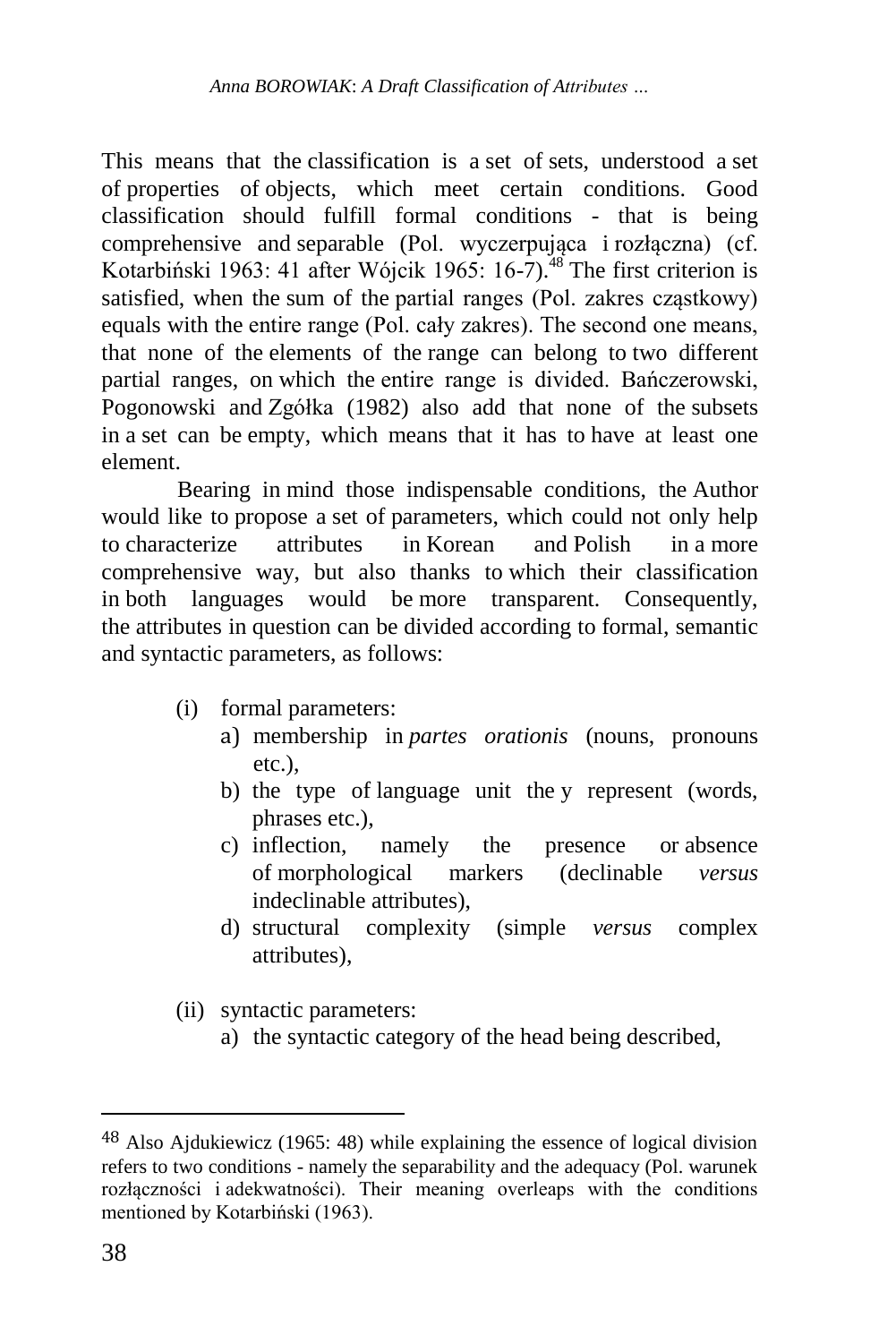b) linear position with regard to the head (prepositional *versus* postpositional order),

c) the type of the syntactic relation with the head (concord *versus* regimen),

d) the type of syntactic relation with another attribute if used,

- (iii) semantic parameters:
	- a) the degree of *obligatoriness* (obligatory *versus* nonobligatory attributes),
	- b) attribute *sequentialization*<sup>49</sup>.

Table 1. The parameters of attributes in Korean and Polish

| Language<br><b>Parameters</b>               |                                           |                                             |                                  |                           |                    | PL           |
|---------------------------------------------|-------------------------------------------|---------------------------------------------|----------------------------------|---------------------------|--------------------|--------------|
| F<br>$\mathbf 0$<br>$\bf{R}$<br>M<br>A<br>L | Formal<br>representation<br>of attributes | W<br>$\mathbf{o}$<br>$\mathbf{r}$<br>d<br>S | <b>Nouns</b>                     |                           | $^{+}$             | $^{+}$       |
|                                             |                                           |                                             | Pronouns                         |                           | $^{+}$             | $^{+}$       |
|                                             |                                           |                                             | Adjectives<br>(Participles) $50$ |                           | $^{+}$             | $^{+}$       |
|                                             |                                           |                                             | Verb                             | Participles <sup>51</sup> | $^{+}$             | $^{+}$       |
|                                             |                                           |                                             |                                  | Infinitives               |                    | $^{+}$       |
|                                             |                                           |                                             | Determiners                      |                           | $^{+}$             |              |
|                                             |                                           |                                             | Numerals                         |                           | $^{+}$             | $^+$         |
|                                             |                                           | Phra-                                       | <b>NPs</b>                       |                           | $^{+}$             | $^{+}$       |
|                                             |                                           | ses                                         | <b>PPs</b>                       |                           |                    | $\mathrm{+}$ |
|                                             |                                           | Clau-                                       | Relative clauses                 |                           | $^{+}$             | $^{+}$       |
|                                             |                                           | seas                                        |                                  |                           |                    |              |
|                                             | <b>Flection</b>                           | Cases                                       |                                  |                           | $+/-$              | $+/-$        |
|                                             |                                           | Endings                                     |                                  | $^{+}$                    | $\hspace{0.1mm} +$ |              |
|                                             | <b>Structure</b>                          | Simple attributes                           |                                  | $^{+}$                    | $^{+}$             |              |
|                                             | complexity                                | Complex attributes                          |                                  | $^{+}$                    | $^{+}$             |              |

<sup>&</sup>lt;u>.</u>  $49$  In both languages there are attributes, which despite their formal differences, convey the meaning of e.g. shape, size, color, material, temperature, age, origin etc. However, the question of meaning based *sequentialization* of them is a very complex issue, which requires in-depth analysis. That is why this particular parameter will not be discussed here.

<sup>50</sup> They can also be called 'adjectival participles'.

 $<sup>51</sup>$  They can also be referred to as 'verbal participles'.</sup>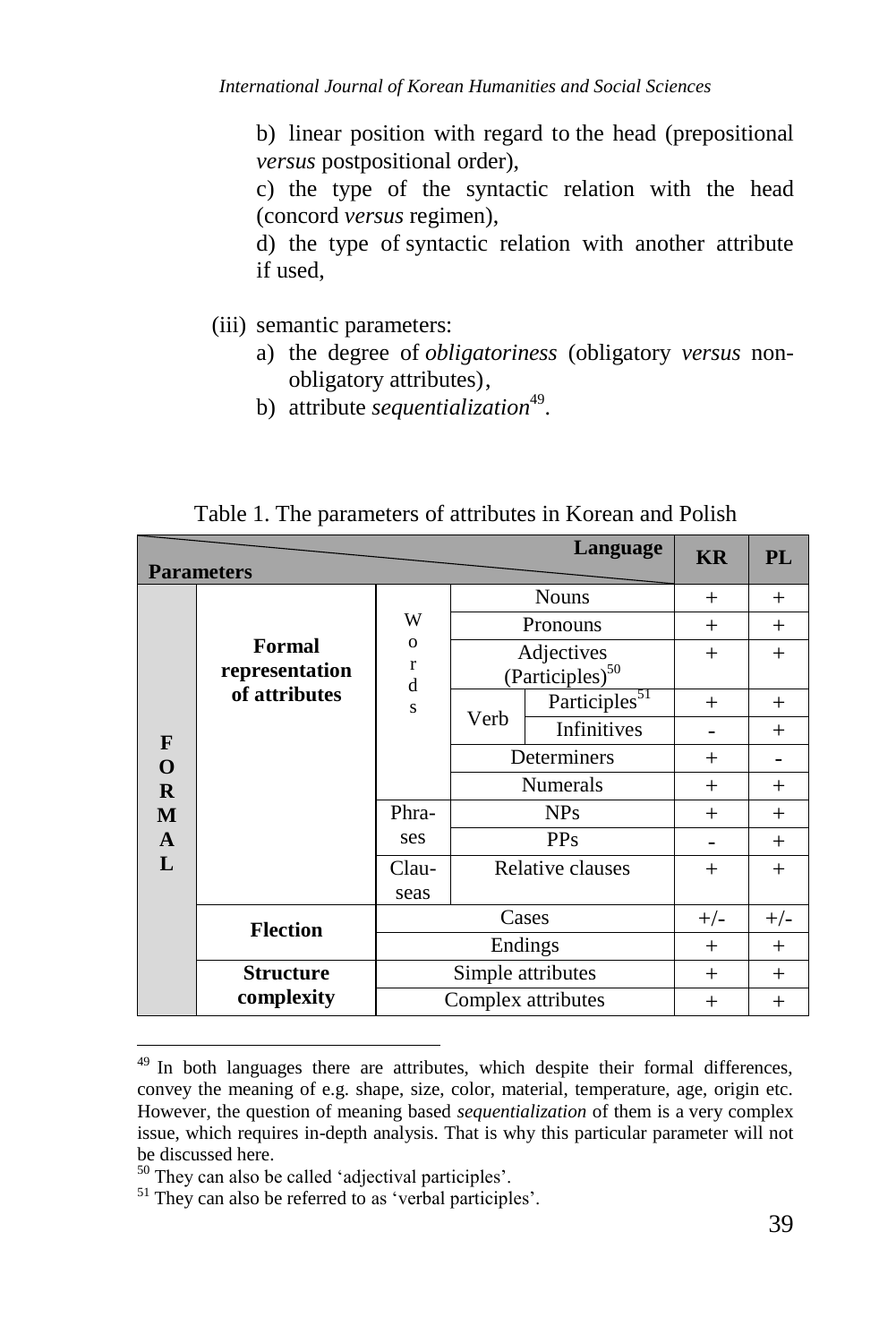|                | of attributes                |                               |        |        |
|----------------|------------------------------|-------------------------------|--------|--------|
|                |                              | Subject                       | $+$    | $+$    |
|                |                              | Object (direct object)        | $^{+}$ | $+$    |
| S              |                              | Predicate $(N + copula)$      | $^{+}$ | $+$    |
| ${\bf Y}$<br>N |                              | Complement (indirect object)  | $+$    | $+$    |
| T              | <b>Syntactic</b><br>category | Attribute                     |        | $+$    |
| $\mathbf{A}$   | of the head                  | Adverbial                     | $+$    | $^{+}$ |
| $\mathbf C$    |                              | <i>Exclamative</i> (Kor. 독립어) | $^{+}$ | $*52$  |
| T              | <b>Linear position</b>       | Prepositional                 | $^{+}$ | $+$    |
| $\mathbf I$    | with regard                  | Postpositional                |        | $+$    |
| $\overline{C}$ | to the head                  |                               |        |        |
|                | The type of                  | Concord (agreement)           |        | $+/-$  |
|                | the syntactic                | Regimen (government)          |        | $+$    |
|                | relation with                |                               |        |        |
|                | the head                     |                               |        |        |
|                | The type                     | Coordination                  | $^{+}$ | $+$    |
|                | of syntactic                 | Subordination                 | $^{+}$ | $+$    |
|                | relation with                |                               |        |        |
|                | another attribute            |                               |        |        |
| <b>SE</b>      | The degree                   | Non-obligatory attributes     | $^{+}$ | $+$    |
| <b>MA</b>      | of obligatoriness            | Obligatory attributes         | $^{+}$ | $+$    |
| N              |                              |                               |        |        |
| TI             |                              |                               |        |        |
| $\mathbf C$    |                              |                               |        |        |

Despite the typological differences between Korean and Polish language, as regards to the existence of attributes and their properties, there are a lot of similarities, which the above <Table 1> shows. As far as the formal parameters are concerned, in both languages words as well as phrases and clauses can modify the head. Among words, which can be used attributively in both languages are: nouns, pronouns and numerals. Although the primary function of adjectives in Polish is to restrict the meaning of the superordinate

l

<sup>52</sup> Polish traditional grammar does not distinguish *exclamative* as a separate syntactic class. Nevertheless expressions, which function in Korean as *dongnibeo* (Kor. 독립어), can also be found in Polish. Klemensiewicz (1986: 132) refers to them as 'words being outside of the syntactic relations in a sentence', pointing out that they can neither become a modifier nor be modified, and exemplifies it with e.g. 'Do licha!' meaning 'Damn!', 'What on earth!' etc. However, 'Do licha *jasnego*!' or 'Do *jasnego* licha!' with reversed order confirm that at least some of them can be modified by attributes. Moreover, some of those expressions in fact contain attributes and will not be used without them as e.g. 'Do *jasnej* ciasnej!'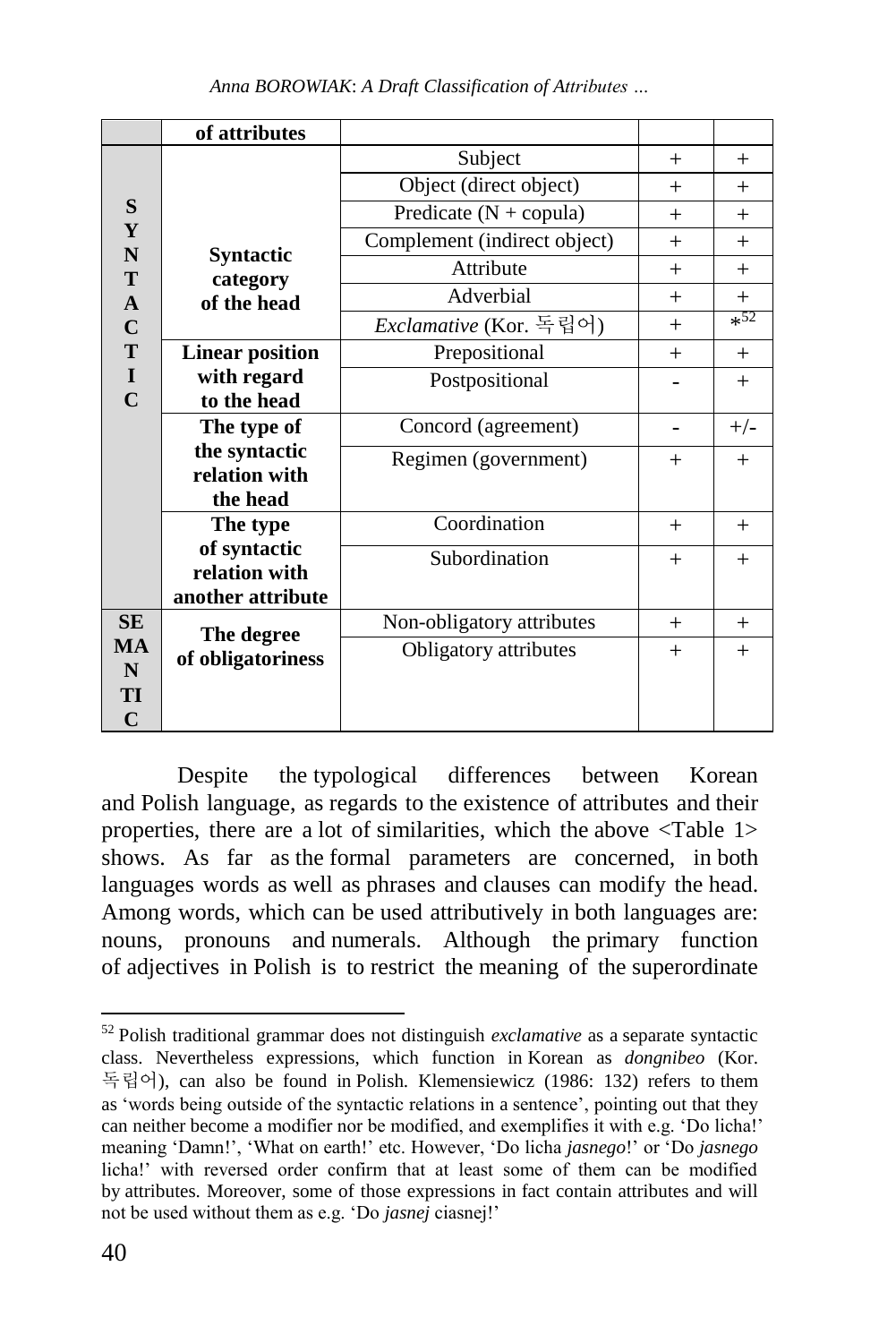word as modifier (despite requiring case, number and gender change) it is in Korean, where the adjectives undergo bigger transformation. It is because their primary function is not the attributive but the predicative one. That is why next to adjectives the participles were also distinguished. Although in both languages verbs can function as attributes only in Polish, apart from participles, infinitives can also be used. Since Polish has no separately distinguished word class of 'determiners' (*gwanhyeongsa*, Kor. 관형사) only in Korean they can modify the head as attributes.

In both languages apart from already mentioned words, the meaning of the head can also be modified by phrases (syntagmas) and clauses (relative clauses). While noun phrases are used in Korean and Polish, only in the latter the prepositional phrases can perform the attributive function. That is because Korean language has no prepositions and thus prepositional phased do not exist.

As far as the morphological markers (inflection) revealing the attributive function of the above mentioned units in Korean are concerned, attributes can be divided into two groups - those which do have and those, which do not have any markers whatsoever. The first group of attributes is composed of units, which take different markers, whose kind depends on the word class, to which the word performing the attributive function belongs. In other words, whether it inflects or not, and consequently e.g. nouns and pronouns, as indeclinable words<sup>53</sup>, will take the genitive case particle  $(-eui, Kor.$  $[-2]$ )<sup>54</sup>, while declinable words such as adjectives and verbs will take

<sup>53</sup> According to Korean linguists (cf. 남기심 and 고영근 2006: 65 and many others) only verbs and adjectives are declinable words (*gabyeoneo,* Kor. 가변어), which means that the rest of word classes, including those taking particles (*josa,* Kor. 조사) - nouns, pronouns and numerals, are considered indeclinable words (*bulbyeoneo,* Kor.

불변어) since they do not take endings (*eomi*, Kor. 어미).

<sup>54</sup> According to 남기심 and 고영근 (2006: 269) and한길(1997: 9) the criteria when it is alright to omit the particle are not exactly known. Nevertheless 김정숙 et al. (2005: 823) notice that when the relation between two nouns indicate 'whole-part relationship' it can be omitted, however if it is used as a metaphor it cannot. The 'whole-part relationship' can however refer to: family or relative relationship, 'the possessor-possession' kind of relation or literal 'whole-part relationship' (cf. 안연령 2011). On the other hand, the omission of the genitive particle apart from the metaphoric usage, is also impossible in phrases with a classifier (phrases with order: *du janui keopi* (Kor. 두 잔의 커피, two cups of coffee) or when between the N+GEN and N another attribute is placed, as in *seourui nun oneun geori* (Kor. 서울의 눈 오는 거리, Seoul's *snowy* streets).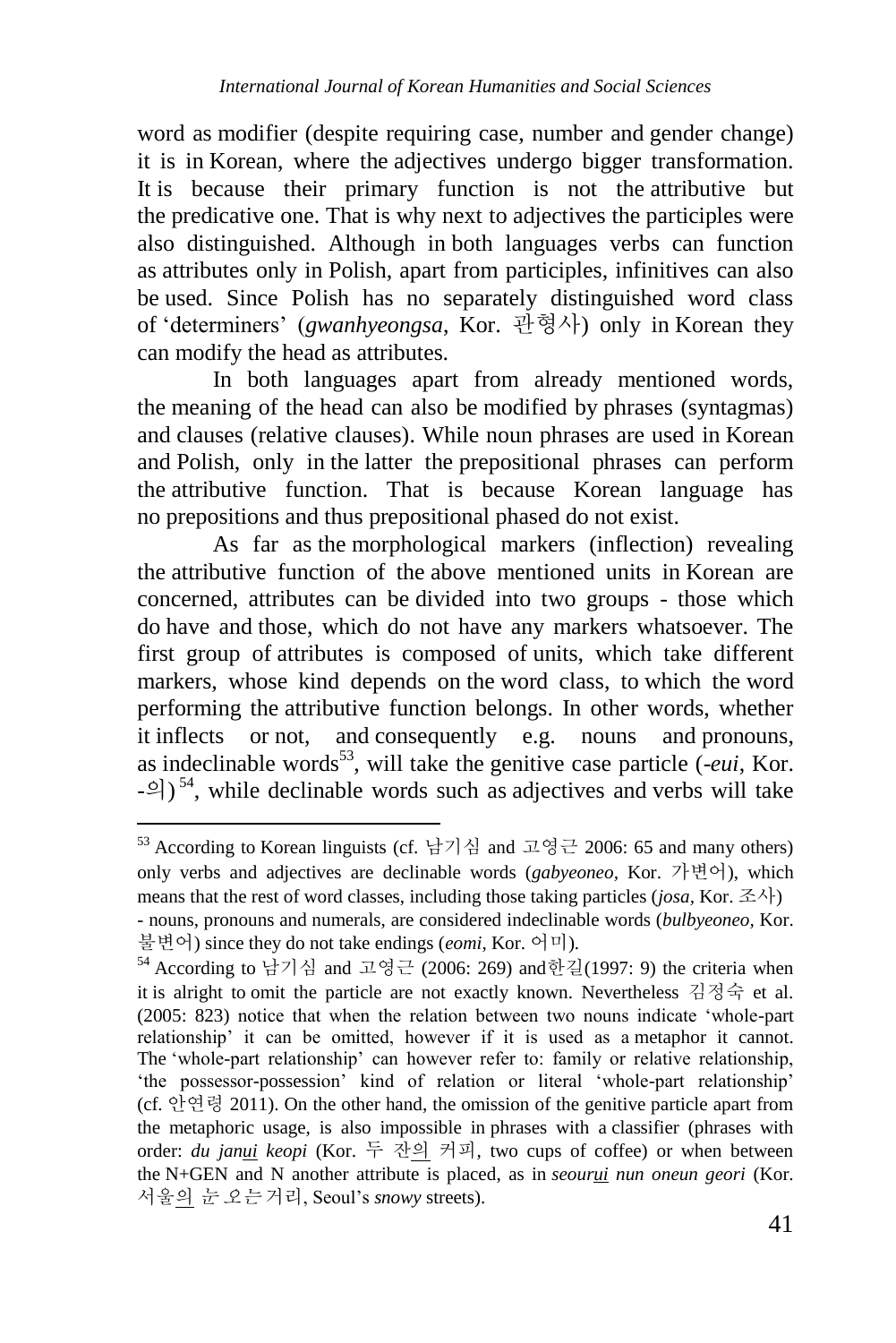attributive endings or connective endings (coordinate sentence endings), whose form not only depends on their word class affiliation but also varies according the category of time, *honorification* etc. as in 'the present for {my} great grandmother' (*jeungjohalmeonikke deuril seonmul,* Kor. 증조할머니께 드릴 선물) shows. Both types of endings are exemplified in the below (4.1) and (4.2).

(4.1) Attributive endings

a) *-teon*, Kor.  $-\overline{\xi}$  (the retrospective modifying form),

b) *-neun*, Kor.  $-\frac{L}{L}$  (the present tense modifying form used only with verbs),

c)  $-n$ ,  $-e(u)n$ , Kor.  $-L$   $(-2)$   $-L$  - the past tense, state/ result modifying form (attached to verbal and adjectival stems),

d)  $-e^{i\theta}$ , Kor.  $-(\hat{\varphi})\equiv$  the future/ prospective modifying form (as the previous one, it is used with both verbs and adjectives)

(4.2) Connective endings (coordinate sentence endings)

- a) *-go* (Kor. –고),
- b) *-(eu)myeo* (Kor. -(으)며),
- c) *-(eu)myeonseo* (Kor. -(으)면서)

Verbs in Polish language also conjugate, which means that the usage of proper endings, which would allow them to perform the attributive function, is mandatory. Nevertheless apart from the category of time, the y also signify e.g. the number and gender, as in '*płonący* statek' NOM, MASC, SG (a *burning* ship).

In both languages however there are words, which despite having no attributive markers whatsoever do function as attributes. In Korean language it concerns the determiners (e.g. *sae*, Kor. 새, meaning 'new') or co-called *gwanhyeongmyeongsa* (Kor. 관형명사) words, which are formally nouns, but function as determiners (*gwanhyeongsa*, Kor. 관형사). In vast majority they are of Chinese origin and describe the following noun in the NP, however they can appear only as the first noun in the NP and can be used only as attributes. <sup>55</sup> Despite the fact that Polish is inflectional language

 $55$  김선효 (2002: 66-68) explains that this type of nouns neither can take any particles nor be described by other attributes, as in e.g. *eotteon gukje* (Kor. \*어떤 국제), *meotjin gukje* (Kor. \*멋진 국제). Some of them can however derive free nouns with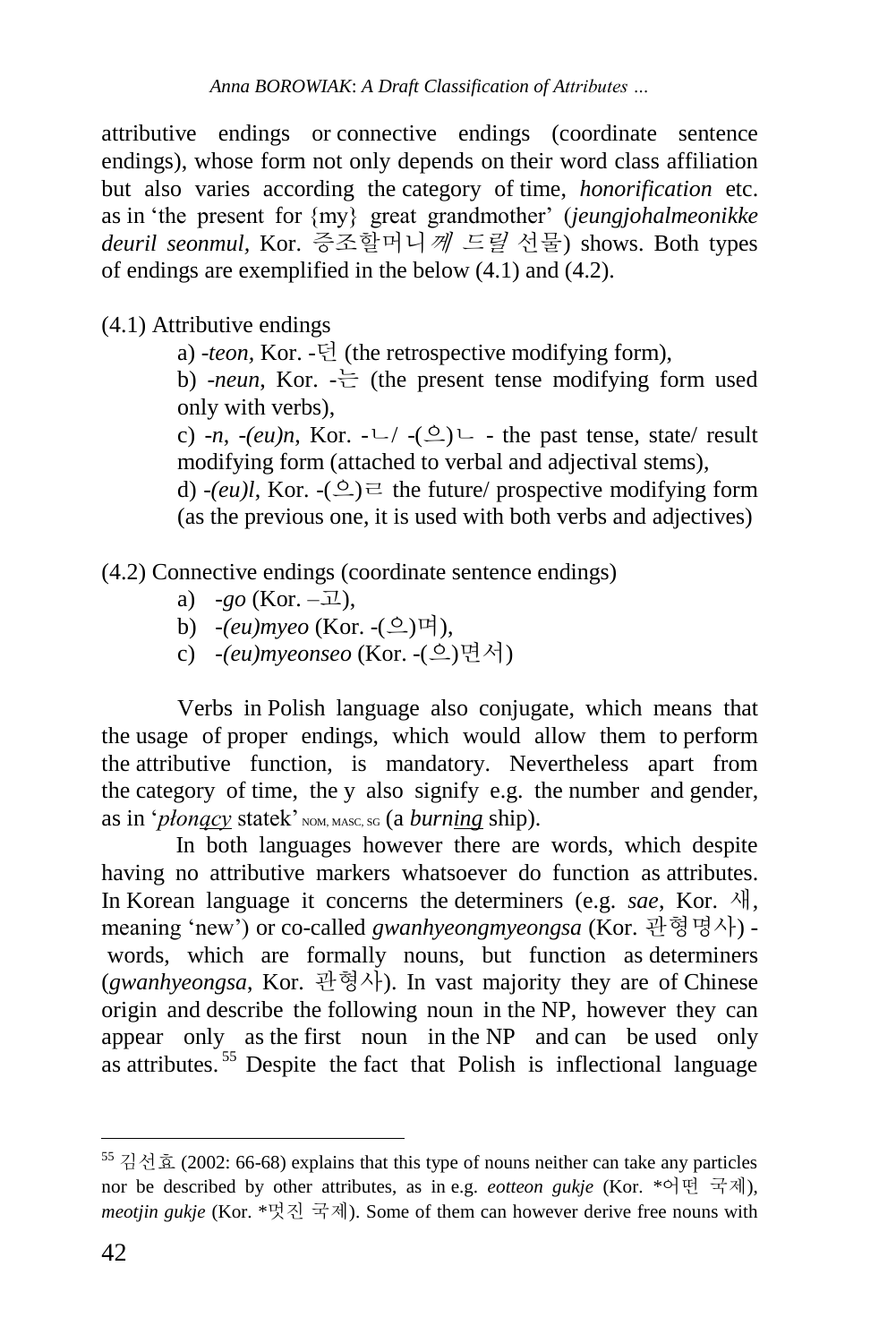and that adjectives are inflected words, not every adjective used as an attribute will have morphological markers reflecting the categories of the head. This concerns adjectives of foreign origin such as '*khaki*'. The form of this adjectival attribute stays the same, regardless of the inherent gender the head, its number or case.

The structural complexity of attributes can be understood in two aspects - namely morphological one (meaning simple, derivative or compound attributes) or in respect to their formal representation (words, phrases etc.). Although in both languages simplex and complex words do function as attributes, in this research only the second aspect is being referred to. The attributive function in both languages can be performed either by single words functioning as simple attributes e.g. determiners (as in *heon* jajeongeo, Kor. 헌 자전거, *old* bike) in Korean, or nouns in both languages. Korean  $namu\{ui\}$  uija (Kor.  $\nu\frac{H}{H}$ ) 의자, a *wooden* chair) and Polish 'wściekłość *wroga'* meaning 'the rage of the *enemy*' can serve as examples here. In both languages, apart from single words and phrases clauses can also function as attributes. They however create complex attributes and can be exemplified with for example *nega eoje bon* yeonghwa (Kor. 네가 어제 본 영화; the movie *you saw yesterday*; film, *który wczoraj widziałeś*).

As far as the syntactic parameters are concerned, attributes' properties in both languages can be classified according to the syntactic function of the head the y modify. Curiously enough, it turns out that an attribute can generally describe every part of the sentence, as long as it is performed by *substantives*, which also concerns predicates composed of a noun and a copula.

There are some differences however in regards to the linear position of attribute towards the head. While in Korean every attribute despite its structure, meaning and length appears in preposition, in Polish these three parameters decide, whether an attribute precedes or follows the head. Consequently, the prepositional word orders have: qualitative attributes (Pol. przydawki jakościowe), pronominal attributes (Pol. przydawki zaimkowe) and participial attributes (Pol. przydawki imiesłowowe), while postpositional one: classificatory attributes (Pol. przydawki klasyfikujące), nominal attributes (Pol.

suffixes such as *-hwa* (Kor. -화) or -*seong* (Kor. -성) or verbs, when joined with *hada* (Kor. -하다).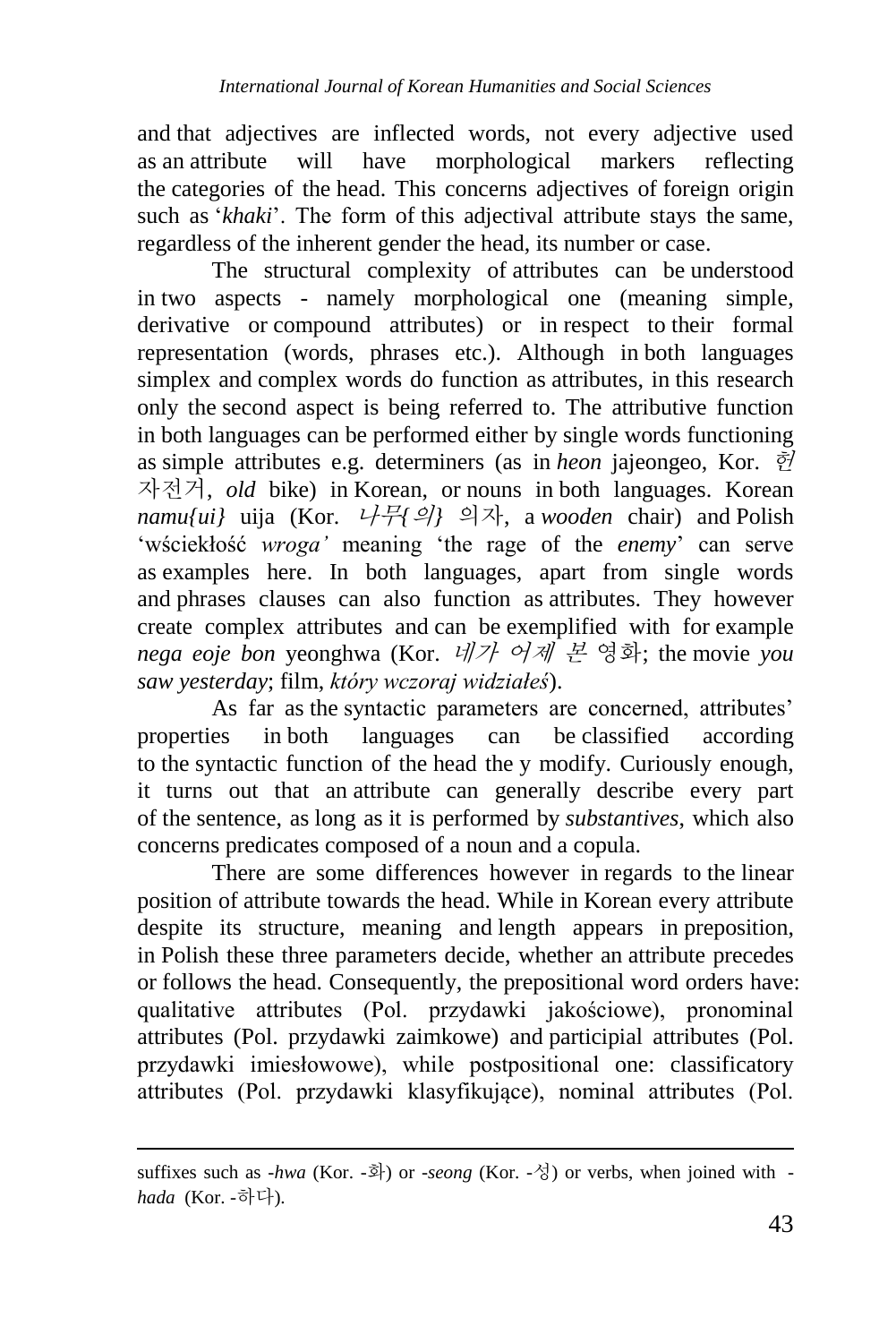przydawki rzeczowne), adverbial attributes (Pol. przydawki  $\alpha$  okolicznościowe  $^{56}$ ) along with those composed of prepositional phrases (Pol. przydawka przyimkowa). It is worth to mention that the longer the attribute is, the stronger tendency to place it after the word being modified. It is done so in order to make easier to grasp the meaning of the whole phrase or sentence. Nevertheless also noteworthy is the fact that the same adjective can be used as pre-head and post-head modification - the first one exhibits the modifying function, while the second one the classificatory one, when combined with the head. This means that when used postpositionally it usually indicates of what kind the superordinate word is, as in e.g. szkoła *podstawowa* (a *primary* school) - meaning a type of school.

As far as the types of syntactic relations between or among attributes in both languages are concerned, both coordination and subordination can be observed. The first one however, is much more frequently observed and it suggests that attributes can change their order although with some semantic change e.g. *ttokttokago jalsaenggin* namja (Kor. 똑똑하고 잘생긴 남자; Eng. an *intelligent and handsome* man, Pol. *inteligentny i przystojny* mężczyzna). Nonetheless, modifying one attribute by another one  $57$  creates the subordinate relation. Here the change of attributes' order if impossible influences the meaning, as in e.g. *nae chinguui* yeodongsaengeun chigwauisayeyo (Kor. 내 친구의 여동생은 치과의사예요. Eng. *My friend's* younger sister is a dentist. / Pol. Młodsza siostra *mojego kolegi* jest stomatologiem.). While in Polish the following change in the order of attributes is possible e.g. Młodsza siostra *kolegi mojego* jest stomatologiem. (Eng. {literal translation} A younger sister of *a friend of mine* is a dentist.) in the Korean it is not.

While discussing the properties of attributes, the question of their obligatoriness also has to be addressed here. Both Korean and Polish linguists agree that although attribute is generally not an obligatory part of the sentence and their omission does not

<sup>56</sup> The term 'adverbial attribute' (Pol. 'przydawka okolicznościowa' and not 'przydawka okolicznikowa') was used e.g. by Klemensiewicz (1963: 64, 1986: 131), Polański et al. (2003: 471) etc. and it is defined as attribute which answers the same questions as adverbial modifying the predicate does. This kind of attributes has a deverbal or deadjectival noun, simple noun etc. as its head and answers the same questions concerning the place, time, manner etc. as an adverbial does (cf. Klemensiewicz 1963: 64).

 $57$  An attribute can modify the subject, the object or another attribute (cf. Bańczerowski et al. 1982: 271).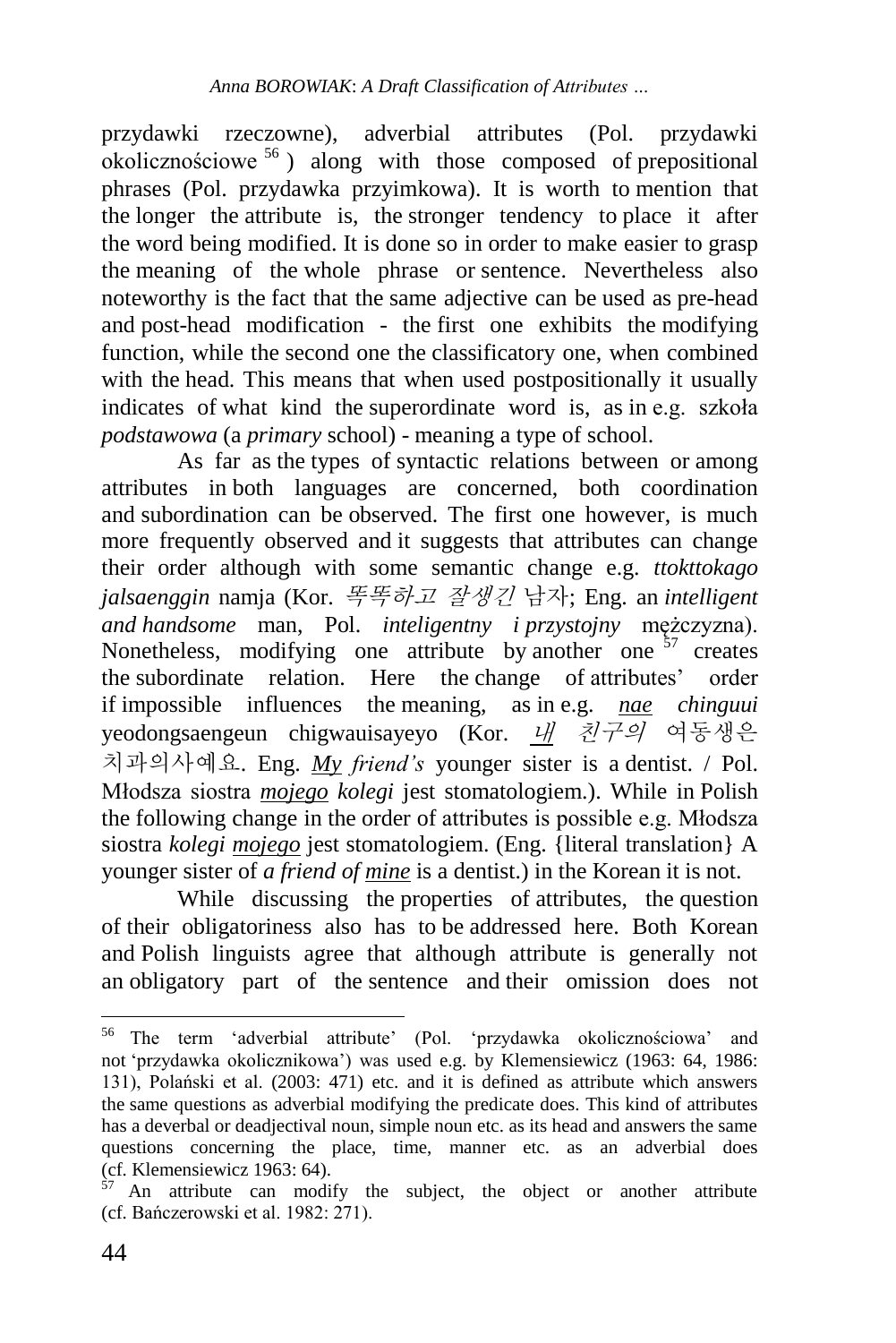influence the grammatical correctness of the sentence, in some cases they have to be used. In Korean it concerns the situation when the bound nouns are used as heads, and in Polish when common nouns such as hands, hair, eyes etc. are used. Although in both cases it is explained that semantic reasons stand behind the obligatory usage of attributes, curiously enough in Korean it generally concerns synsemantic nouns such as *geot* (Kor. 것, 'thing'), *te* (Kor. 데, 'place, spot'), *jeok* (Kor. 적, 'the time {when}, an experience'), *su* (Kor.  $\hat{\tau}$ , 'a way; possibility, likelihood'), while in Polish the autosemantic ones, as already cited e.g. parts of the body. This means that it is the attribute that bears the informative load by defining the feature of the head noun and, as such, if omitted not only the noun would be deprived of its description, but also the phrase would become incomplete (e.g. \*dziewczyna o oczach/ \*a girl with eyes). Grzegorczykowa (1998: 24) calls the groups with obligatory determiner (Pol. grupy z determinatorem koniecznym) 'the special type of groups' and explains that the necessity to use the attribute (although the term itself is not used the re) is caused by semantic reasons. 'Height, hair' etc. are *immanent properties* (Pol. cechy immanentne) and thus the attribute specifying them is simply indispensable. 58

# 5. Concluding Remarks

<u>.</u>

Attributes despite being generally the non-obligatory sentence components in Korean and Polish they are very eagerly used in various registers of the spoken and written language. Giving the fact that both languages belong to different language families and are classified as different types of languages, one could presume that the parameters, according to which attributes could be classified, will differ significantly. Nevertheless as it turns out, being the agglutinative or inflected language has relatively minor influence as far as the classification of attributes is concerned, since they are very much the same.

<sup>&</sup>lt;sup>58</sup> In 'dziewczyna o *ładnych* oczach' (a girl with **beautiful** eyes) the attribute cannot be omitted while in 'rozmowa o ładnych oczach' (the conversation about beautiful eyes) can.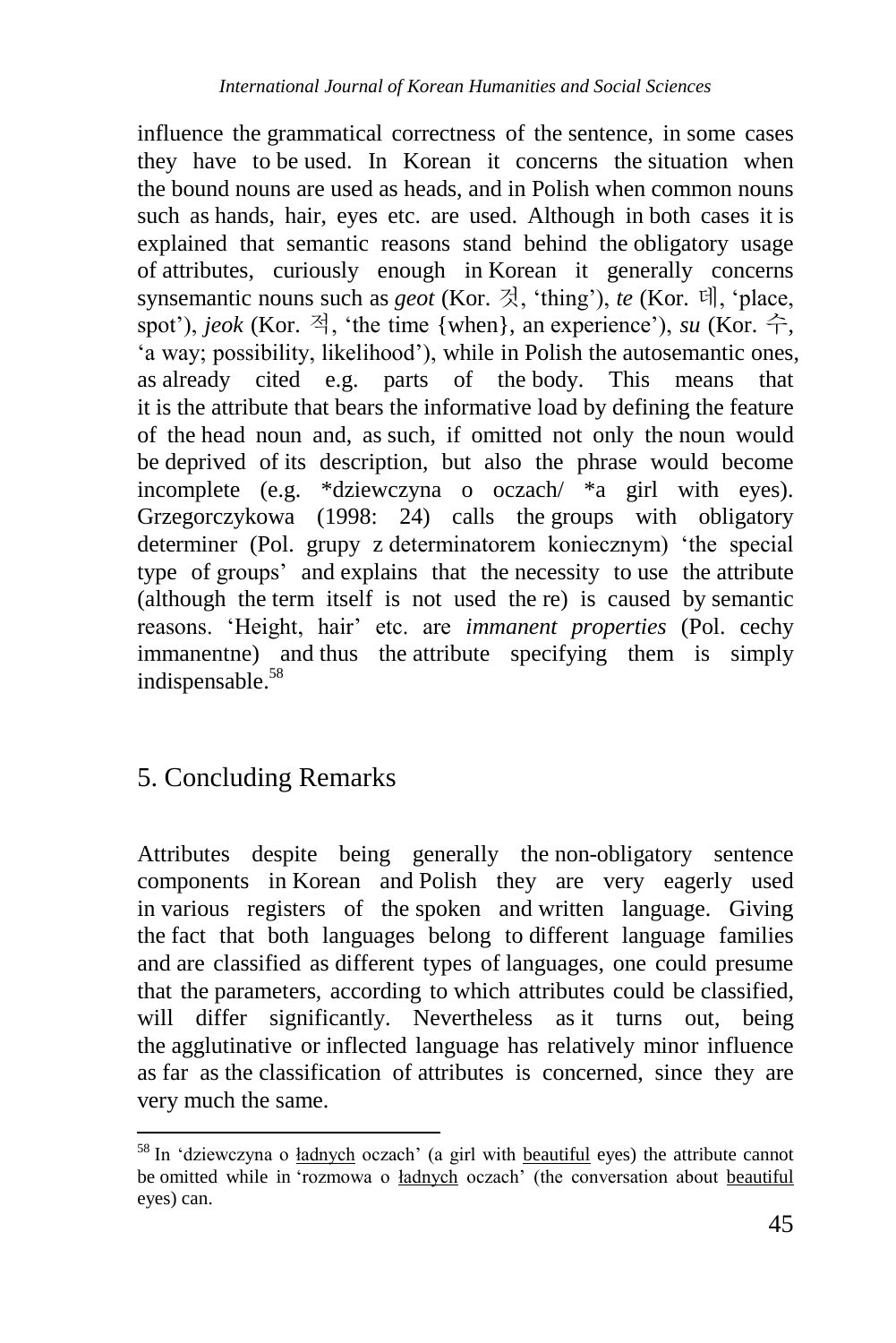The syntactic function and semantic properties of attributes in both languages are similar. Nevertheless, the closer examination of e.g. the structure of NPs with an attribute reveals some differences. As for example, the equivalent of NP with an attribute in Polish can be a compound noun or even a simple noun in Korean (e.g. *lewa* ręka/ a *left* hand/ 왼손; zadanie *domowe*/ a *homework*/ 숙제 respectively). Various word classes and various linguistic units, the majority of which are common in both languages, can function as attributes. The attribute as a subordinate element of a phrase or a sentence needs to appear with the superordinate, with which it forms the endocentric construction. In Polish the head is an autosemantic word, while in Korean it can be a synsemantic one as well.

As far as the morphological structure is concerned, the *determinans* in NPs in Polish such as adjectives, nouns, pronouns or numerals are generally accommodated, which means that their forms, when used as modifiers, depend on the categories taken by the head, in other words their form has to agree in gender, number and case with the word the y modify. The phenomenon of syntactic accommodation in Korean is slightly different since it does not concern categories such as number, gender or case. Firstly, it is because Korean nouns do not have the category of inherent gender, which would have to be followed by an attribute. Secondly, *deul* (Kor.  $-\frac{E}{E}$ ) – the particle conveying the meaning of plurality is often omitted, and even if it is used, it is not attached to forms used as attributes. And finally, words used as attributes do not take the same particles as the head does. It is because some words such as e.g. so-called determiners (*gwanhyeongsa*, Kor. 관형사) or already mentioned *gwanhyeongmyeongsa* (Kor. 관형명사) do not take any particles whatsoever, while others such as adjectives and verbs when used in attributive function instead of particles take attributive endings (*gwanhyeongsahyeong jeonseongeomi*, Kor. 관형사형 전성어미). Even though the se endings indicate their subordination towards the head and the relation towards another attribute if it is used, they also do not reflect the gender or number of the head. Nonetheless taking e.g. the attributive or honorificative  $-(eu)si-$  (Kor.  $-(\frac{\circ}{c})^{\lambda}$ ) endings taken by verbs and adjectives, can be compared to the regimen in Polish language, where the superordinate requires the usage of proper forms from its subordinate(s).

As far as the structure of NPs is concerned, usually one or two attributes belonging either to the same or to different word classes are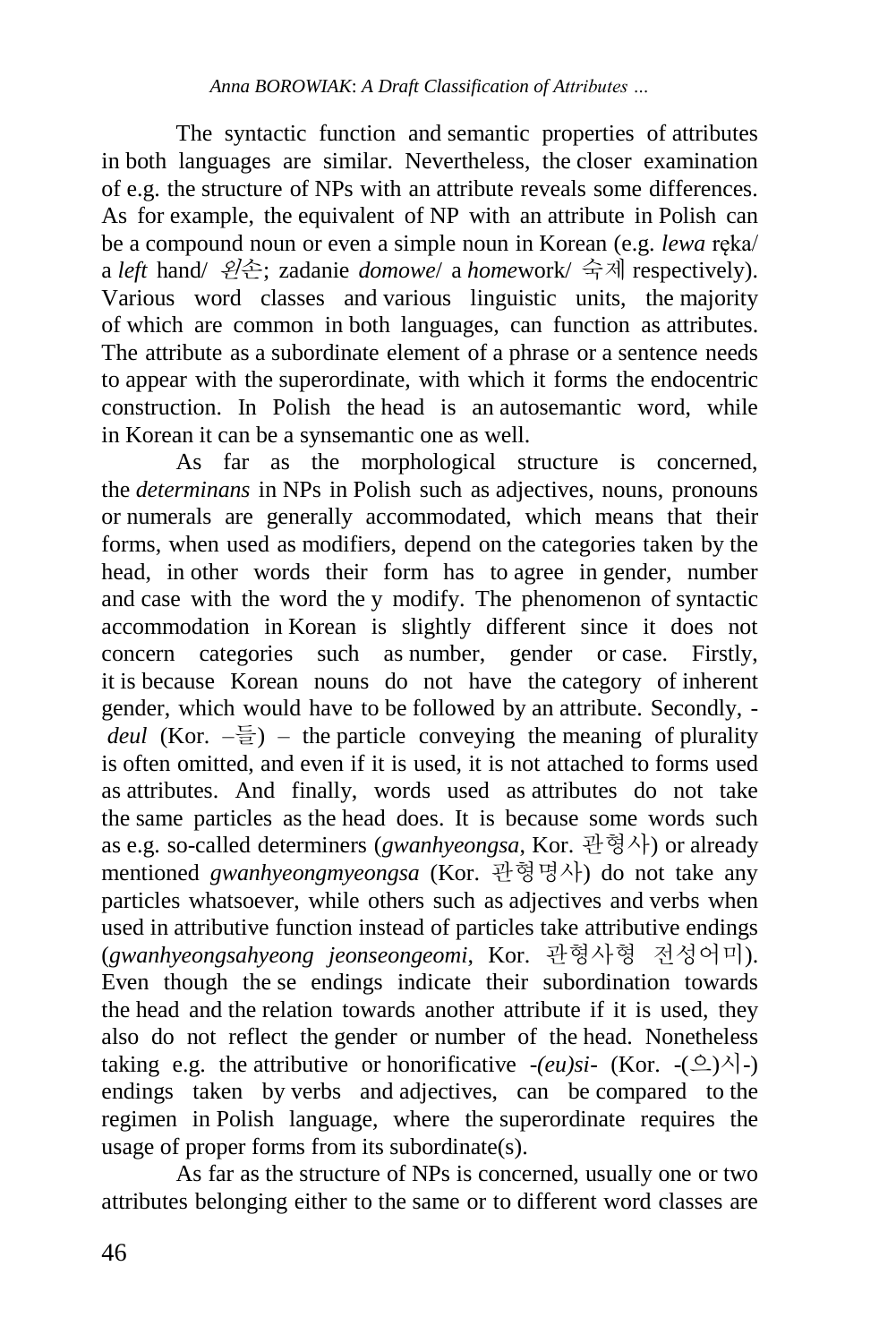used at the same time, although three and more can also to modify the same head. Regardless of the number and morphological structure of attributes, in Korean they always appear in pre-nominal position, while in Polish depending on their meaning (also function) and length they have either prepositional or postpositional word order, which means that in one NP they are located on both sides of the head if the qualitative and classificatory attributes are used at the same time. Nevertheless in both languages when few attributes, especially those represented by various word classes or linguistic units are used, word order reveals their *sequentialization*, which only to some extent can be considered as free.

This research presenting a draft classification of attributes in Korean and Polish can be treated as an introduction for further studies on this particular part of the sentence in both languages. The word order of attributes, their grammatical and semantic features etc. are only few topics, which definitely deserve more attention. Particularly noteworthy is the need for Korean-Polish and Polish-Korean comparative studies, as well as those focused on glottodidactics, taking into account e.g. the growing importance of Korean language education in Poland. The author hopes to continue the research on the subject of attributes in due time.

### 6. References

- Ajdukiewicz, Kazimierz. 1965. *Logika Pragmatyczna*. Warszawa: PWN.
- Arct, Michał. 1899. *M. Arcta Słowniczek wyrazów obcych*. Warszawa: M. Arcta.

https://pl.wikisource.org/wiki/M.\_Arcta\_Słowniczek\_wyrazo w\_obcych/Atrybut (accessed September 18, 2016).

- Bańczerowski, Jerzy; Pogonowski, Jerzy; Zgółka, Tadeusz. 1982. *Wstęp do Językoznawstwa. Skrypt dla studentów studiów uniwersyteckich.* Poznań: UAM.
- Bąk, Piotr. 2004. *Gramatyka Języka Polskiego.* Warszawa: Wiedza Powszechna.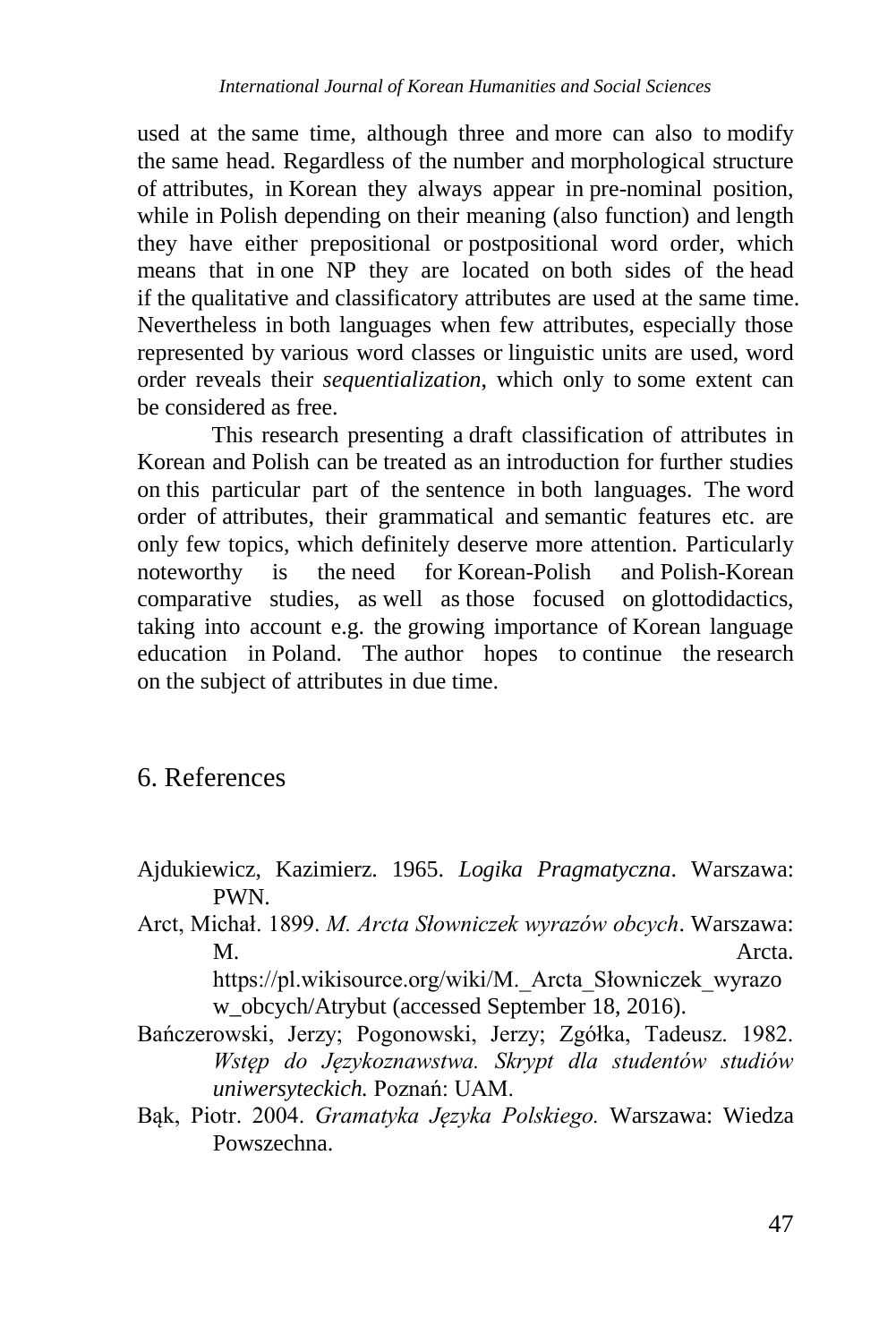- Cetnarowska, Bożena. 2013. The Representational Approach to Adjective Placement in Polish. *Linguistica Silesiana*. Vol. 34: 7-22.
- Fisiak, Jacek, Lipińska-Grzegorek, Maria, Zabrocki, Tadeusz. 1978. *An Introductory English-Polish Contrastive Grammar*. Warszawa: PWN.
- Frankowska, Maria. 1982. Grupy imienne z determinatorem koniecznym w języku polskim. *Prace Wydziału Filologiczno-Filozoficznego*. Vol. XXVIII No. 3. Warszawa: PWN.
- Gębka-Wolak, Małgorzata. 2000. *Związki linearne między składnikami grupy linearnej we współczesnym języku polskim*. Toruń: Wyd. Uniwersytetu Mikołaja Kopernika.
- Gołąb, Zbigniew; Heinz, Adam; Polański, Kazimierz. 1968. *Słownik Terminologii Językoznawczej*. Warszawa: PWN.
- Grzegorczykowa, Renata. 1998. *Wykłady z polskiej składni*. Warszawa: PWN.
- Dictionary.com. http://www.dictionary.com/browse/attribute (accessed August 13, 2016).
- Merriam-Webster Dictionary. http://www.merriamwebster.com/dictionary/attribute (accessed September 16, 2016).
- Jadacka, Hanna. 2005. *Kultura Języka Polskiego. Fleksja, słowotwórstwo, składnia*. Warszawa: PWN.
- Klemensiewicz, Zenon. 1963. *Zarys składni polskiej*. Warszawa: PWN.
- Klemensiewicz, Zenon. 1986. *Podstawowe wiadomości z gramatyki języka polskiego.* Warszawa: PWN.
- Kokowski, Władysław. 1917. *Krótka Składnia Języka Polskiego* z *ćwiczeniami i przykładami, łącznie z zasadami użycia znaków pisarskich*. Wyd. VII. Warszawa: E. Wende i S-ka.
- Lee, Iksop; Ramsey, S. Robert (2000) *The Korean Language*, NY: State University of New York Press.
- Linde-Usieknieiwcz, Jadwiga. 2013. A position of classificatory adjectives in Polish. *Studies in Polish Linguistics*. Vol. 3, No. 3: 103-126.
- Martin, Samuel L. 1992. *A Reference Grammar of Korean. A Complete Guide to the Grammar and History of the Korean Language*. Tokyo, Rutland, Vermont, Singapore: Tuttle Publishing.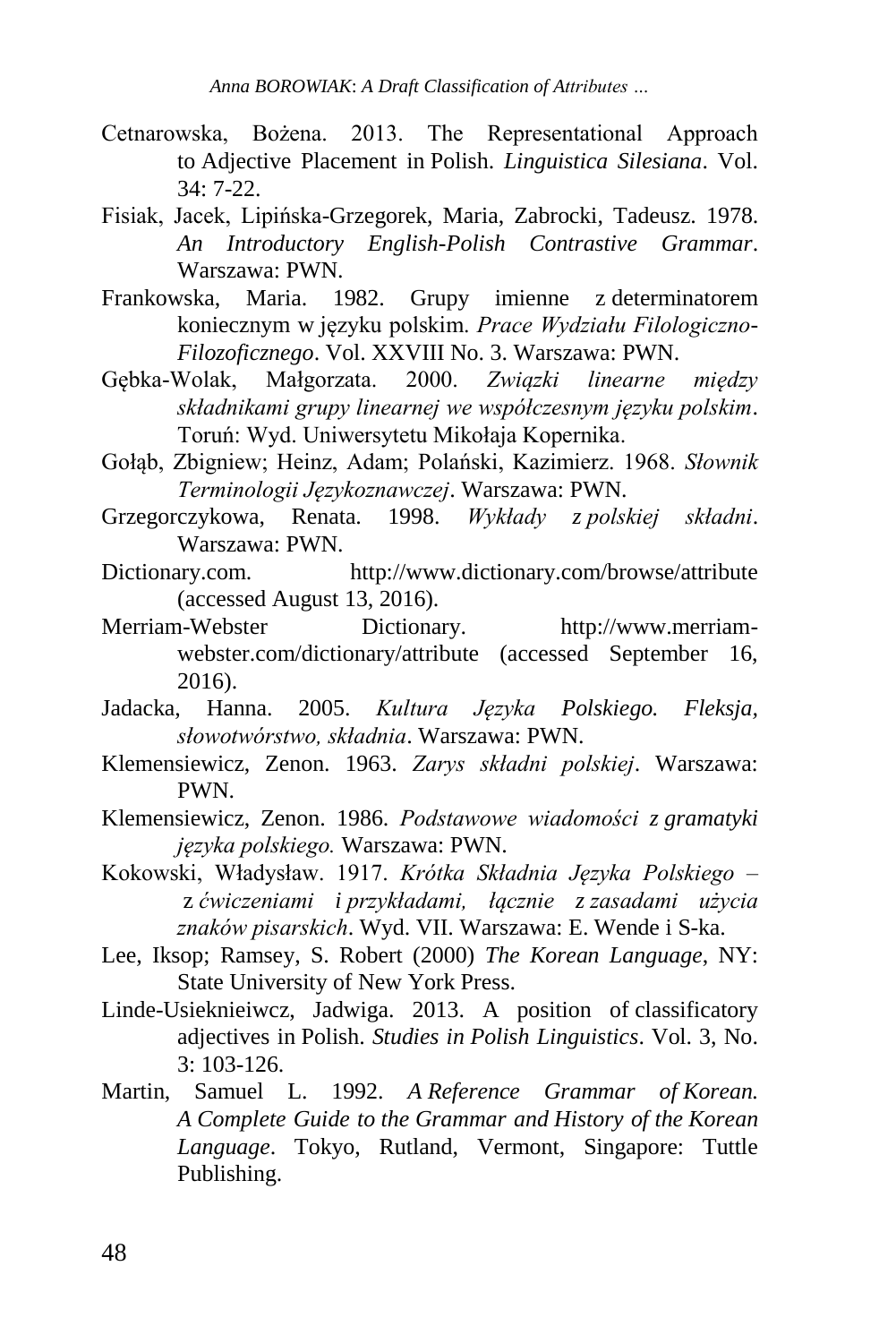- Mostowski, Andrzej. 1948. *Logika Matematyczna*. Monografie Matematyczne. Vol. 18. Warszawa.
- Nagórko, Alicja. 2005. *Zarys Gramatyki Polskiej.* Warszawa: PWN.
- Podracki, Jerzy 1997. Przydawka jako część zdania. *Składnia Polska książka dla nauczycieli i uczniów*. Wyd. Szkolne i Pedagogiczne. Warszawa: 96-107.
- Polański, Kazimierz. 2003. *Encyklopedia Językoznawstwa Ogólnego*. Ed. Wrocław: Ossolineum.
- Ramstedt, Gustad John. 1939. *A Korean Grammar*. Suomalais-Ugrilaisen Seuran Toimituksia. 82. Suomalais-Ugrilainen Seura. Helsinki.
- Sohn, Ho-Min. 2001. *The Korean Language*. Cambridge: Cambridge University Press.
- Swan, Oscar. 1983. First Year Polish. 2<sup>nd</sup> Edition. Columbus: Slavica Publishers.
- Szober, Stanisław. 1924. *Zarys Językoznawstwa Ogólnego*. Warszawa: Towarzystwa Miłośników Języka Polskiego.
- Szulc, Aleksander. 1984. *Podręczny Słownik Językoznawstwa Stosowanego*. Warszawa: PWN.
- Urbańczyk, Stanisław; Kucała, Marian. 1999. *Encyklopedia Języka Polskiego*. Eds. Wrocław: Zakład Narodowy im. Ossolińskich.
- Weinsberg, Adam.1983. *Językoznawstwo Ogólne*. Warszawa: Polskie Wydawnictwo Naukowe.
- Willim, Ewa. 2000. Analiza zestawień z przymiotnikiem w minimalistycznym modelu gramatyki generatywnej. *Polonica,* Vol. 20: 37–70.
- Wójcik, Tadeusz. 1965. *Zarys teorii klasyfikacji*. Warszawa: PWN.
- Wróbel, Henryk. 2001. *Gramatyka Języka Polskiego*. Kraków: Od Nowa.
- Yeon, Jaehoon; Brown, Lucien. 2011. *Korean - A Comprehensive Grammar -*. NY: Routledge.
- Zagorska-Brooks, Maria. 1975. *Polish Reference Grammar*. Mouton: The Hague-Paris.
- Ziembiński, Zygmunt. 1995. *Logika Praktyczna.* Wyd. XVIII przejrzane i poprawione. Warszawa: PWN.
- 고영근 1989/1991. 國語形態論研究. 서울: 서울大學校出版部.
- 김광해, 권재일, 임지룡, 김무림, 임칠성. 1999. 국어지식탐구. 서울: 박이정.